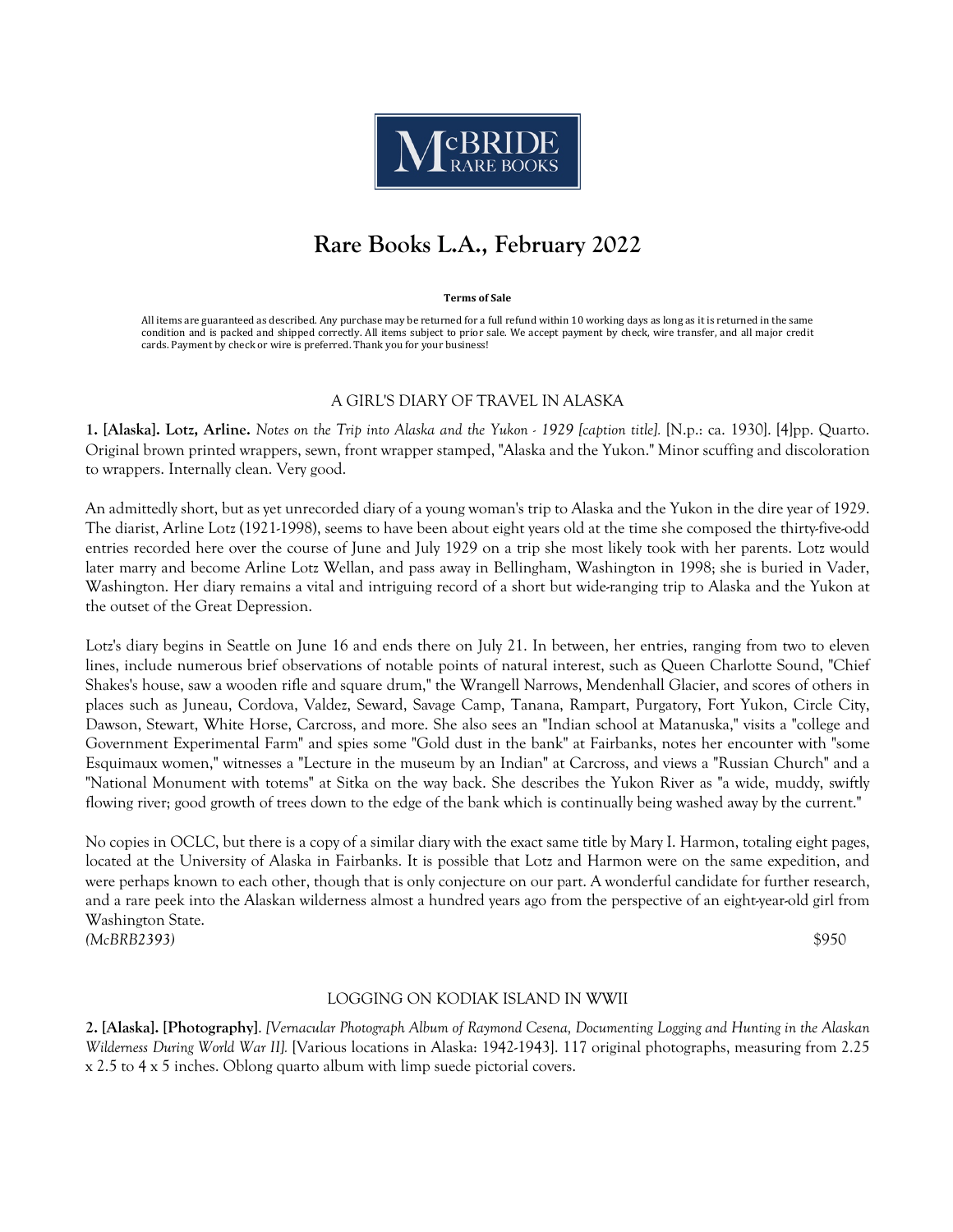An excellent vernacular photograph album of nearly 120 original images compiled by Army veteran Raymond Cesena of Visalia, California, that depicts his experience in the military logging camps on Kodiak Island and surrounding smaller islands while World War II was still ongoing. Cesena had been serving overseas before being returned to the United States and sent to Alaska in 1942, where he and his colleagues at the logging sites and mill at Kodiak produced lumber for the construction needs of the U.S. Army during the war. The men lived in tent camps and lived a fairly hard-scrabble life as they cleared land to establish operations, but eventually were engaged in a robust, large-scale endeavor. From March to November 1942, 4.5 million feet of lumber were harvested from Woody Island, before moving camp to Afognak Island the next year. The album depicts the heavy industrial aspects of these camps, such as the large machinery, the massive saws, and other latest equipment necessary for logging at the scale required. There are also several images of transportation, and many of the camps and of the lives of the men who worked there. A good number show their hunting excursions, likely one of the only diversions available to the loggers. In all, the album provides a fascinating glimpse of life and work at this remote but vital Alaskan outpost for war production during the early 1940s. *(McBRB2645)* \$2,000

## VERNACULAR PHOTOS FROM THE MIDDLE OF NOWHERE

**3. [Alaska]. [Western Photographica].** *[Charming Vernacular Photograph Album Depicting Life in Alaska at the Turn of the Century].* [Georgetown and other locations in Alaska: 1908-1910]. 112 silver gelatin photographs on [28] leaves, including a handful loosely laid in. Small black cloth album. Moderate wear to covers, binding detaching from text block. Black paper leaves, several loose or with wear at edges. Some images with ink notation on photograph; light wear to contents, one photo torn in half, some loose. Good plus.

A charming vernacular photograph album from turn-of-the-century Alaska, documenting the residents and their environs, including several images of the local Inuit. Identified locales include Georgetown, Fairbanks, Paimiut, and Tanana in Alaska. Though a handful of the images appear to be professional (one is stamped on the verso with the imprint of Duke E. Stubbs of Georgetown), most are clearly amateur and taken by a photographer wandering around town capturing the residents as they go about their days. Georgetown is located in the Alaskan interior on the Kuskokwim River, about 350 miles southeast of Fairbanks as the crow flies. Street scenes show the store front and "shipping fleet" of the N.C. Company; there are also other unidentified street scenes including an image of men perched in boats on an icy river with a view of the town in the background. Other photos show residences or cabins. One photo shows a group of schoolboys, identified on the verso as "St. Matthews boys & Rev. Bettinger" posed on the steps of a wooden building for a pre-picnic photograph with their schoolmaster.

Many of the images feature women and girls, including a wonderful series of eight images showing two young women. In one photo the two pose with guns and pipes clenched in their teeth looking quite saucy for the camera. Other images show them seated side by side on a fence, smiling and laughing; yet another photo shows them standing next to each other smiling with their arms around each other, attired in proper clothing, a camera hanging around one young woman's neck. These are by far some of the best and most striking images in the album. Altogether, this is a wonderful vernacular album from what is undeniably the outer frontier, and at a very early period for photography in the area. *(McBRB2507)* \$2,750

## A SEEMINGLY-UNRECORDED ANTI-HORSE THIEF CONSTITUTION

**4. Anti-Horse Thief Association. [Kansas]. [Iowa].** *Constitution for Lee County Order of the Anti-Horse Thief Association of Iowa*. St. Paul, Ks.: 1915. [2],8pp. Original printed wrappers. Minor edge wear, mostly unobtrusive dampstain to gutter margin, most pronounced to last few leaves, tiny chips to top corner of a few leaves, moderate tanning. Still, a nice copy. Very good.

A pocket-sized constitution for the Lee County, Iowa Anti-Horse Thief Association. The work was published by the Anti-Horse Thief Association in St. Paul, Kansas, a tiny town about a hundred miles due east of Wichita. The Anti-Horse Thief Association was a long-standing vigilance committee in Kansas, established in the 1850s, presented here similar to a masonic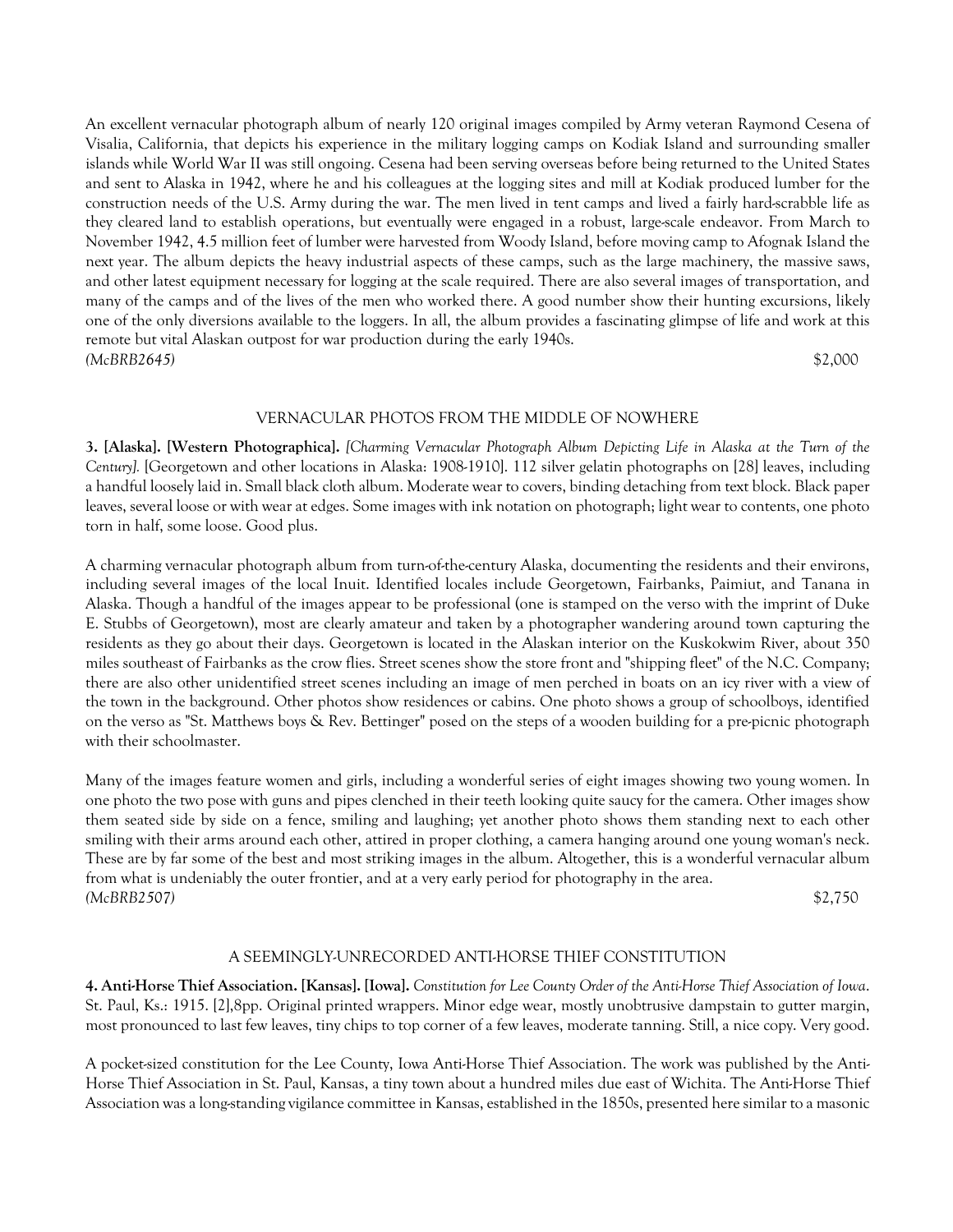organization. The group's influence spread throughout the Middle West over the ensuing decades, including Missouri and, as evidenced here, Iowa. The document itself lays out the jurisdiction of the Lee County branch of the organization, its meeting times, the election of officers and county organizers, defines the duties of officers, stipulates penalties for misuse of office, describes methods for collecting revenue for the organization (through donations and dues), as well as defining rewards for turning in fellow members who commit felonies, and laying out the process of amending the constitution itself (by two-thirds vote). The work concludes with Article XI, a sixteen-point schedule of the "Order of Business" for each meeting of the lodge. The final step of each meeting is defined as "Closing ceremonies and exemplification of secret work." No copies of this interesting work appear in OCLC. *(McBRB2608)* \$750

## "CANTALOUPES MADE ARIZONA FAMOUS, AND MESA MADE THE CANTALOUPES."

**5. [Arizona].** *Do You Want a Home in the Salt River Valley? If So, Don't Miss Seeing Mesa the Gem City of the Valley [caption title].* Mesa: Free Press Print, [ca. 1915]. Folding brochure in eight panels on a sheet 8.25 x 13 inches, folded to 8.25 x 3 inches. Light wear, a few small edge tears, old tape repairs in several places. Good.

Promotional brochure for the Pomeroy Realty Company of Mesa, Arizona, advertising lands for sale both in the city and regionally. "Why? Because [Mesa] is located in the very heart – the richest part of the Salt River Valley, has all the advantages of the Roosevelt Dam, and offers splendid inducements to the man of small means as well as the man of large means for a profitable investment. ... Mesa is the home of the orange, the Thompson seedless grape, the ostrich, and the Persian sheep. Cantaloupes made Arizona famous, and Mesa made the cantaloupes." Three of the panels contain information on lots for sale, listing sizes and prices, while the verso of the sheet contains a map depicting the gridded lots of the "Salt River Project, Arizona, Under Great Roosevelt Dam." This shows the area containing the towns of Phoenix, Tempe, and Mesa, as well as the road and river leading out to the Salt River Reservoir. A legend denotes schools, churches, pumping plants, and creameries. Rare and ephemeral  $\sim$  not in OCLC. *(McBRB1390)* \$500

#### COME DO BUSINESS IN ARIZONA!

**6. [Arizona]. [Business].** *Advantages of Incorporating Under the Laws of Arizona [cover title].* Phoenix: 1904. [24]pp. 24mo. Original printed wrappers, stapled. Small portion excised from first leaf. Light toning. Very good.

Unrecorded promotional for the Stoddard Incorporating Company of Phoenix, Arizona, founded by Isaac T. Stoddard, the former Territorial Secretary of Arizona, who, "continues to do most of the incorporating business of the Territory." Stoddard was forced to resign in 1904, the same year he formed this company and the present pamphlet was published, because of conflicts of interest between his business and government positions. The complete laws of incorporation, reprinted here from the session laws of 1903, are preceded by a fourteen-point list of special advantages offered by Arizona, along with the company's initial and annual maintenance fees, and instructions on incorporation procedure, which mention that Stoddard has organized "three fourths of all corporations in the Territory." Not in OCLC. *(McBRB1457)* \$250

# AN OFFICER OF THE WILKES EXPEDITION BEGS FOR A COMMAND

**7. Baldwin, A.S.** *[Autograph Letter, Signed, from A.S. Baldwin to Chester Ashley Asking for a Naval Command during the Mexican-American War].* Pensacola: Jan. 20, 1847. [4]pp., on a bifolium. Previously folded. Light staining and tanning. In a neat, legible hand. Very good.

A.S. Baldwin was a young Lieutenant who served through the entirety of the United States Exploring Expedition under the command of Charles Wilkes on three ships of the squadron. Early in the expedition, he dueled with Wilkes Henry, the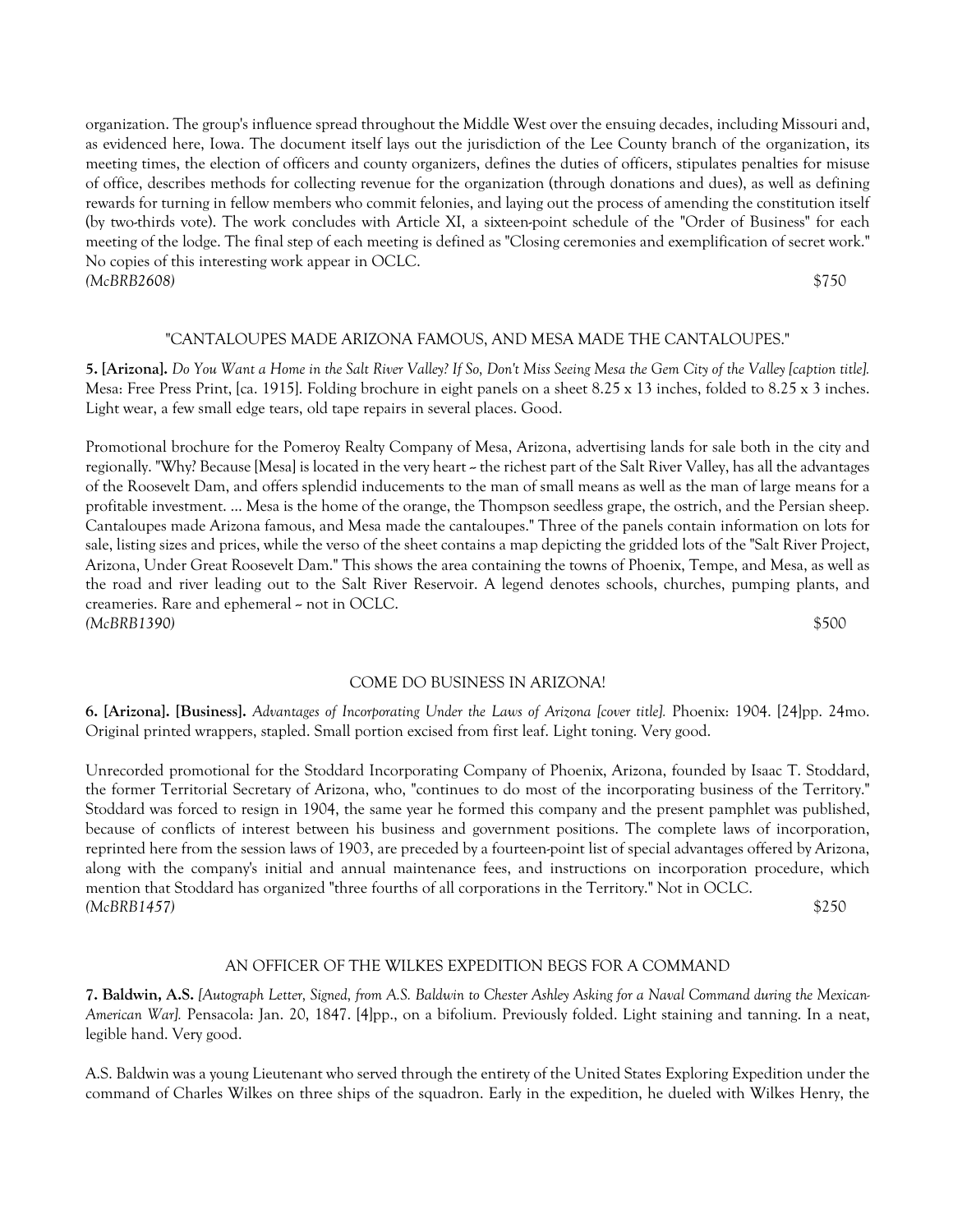nephew of the commander. In this letter, dated January 20, 1847, he writes from Pensacola to Senator Chester Ashley of Arkansas, seeking a command in the Gulf Squadron about to depart for the Mexican-American War. He says, in part:

"If you have time and inclination to render me a service, I shall fully appreciate the inclination & prove myself worthy of your assistance should you succeed in obtaining the second idol of my heart ~ I mean a command. You are already aware how earnestly I have sought employment since this Mexican War commenced. After several months closely watching the Gulf Squadron a vacancy appeared and I hastened to Washington... & asked for the vacancy in the 'Princeton Steamer'... and returned to Philadelphia, where in the course of three or four days came my orders but no recommendation to Commodore Connor to order me to the Princeton came with them. I place very great importance upon getting into this vessel during this war and at this time, having reached near that age when a man is a man."

In endorsing himself for a new commission, he relies heavily on his experience gained during the Wilkes expedition, but has little positive to say about Wilkes himself:

"I was for four years in the Exploring Expedition an humble 'worker' all for the honor & glory of Commander Wilkes who - by the by - has less - far less magnanimity - nay! less of that which 'renders unto Caesar the things that are Caesars' than he should have. I have desired no advantage from those years thus spent - from the government - and the numerous commands now necessarily assigned to officers of my grade methinks might warrant an acknowledgement of my services in that way. I understand several vessels either are already, or are about to be purchased for 'bomb vessels.' They will require commanders! Cannot - my 'dear sir' - the thing be compassed? I know that I should be much gratified and these things are easily accomplished by a Democratic Friend of the President."

An excited and somewhat desperate attempt to gain a naval command by a veteran of the first American expedition for scientific exploration. *(McBRB1165)* \$750

## ANTI-CATHOLIC IMPRINT

**8. [Cabrion, pseudonym].** *Los Sacramentos de la Santa Madre Iglesia escritos por Cabrion*. Mexico City: Imprenta de "El Combate", 1889. xii,237,[1]pp. Contemporary half calf and marbled boards, spine gilt. Moderate rubbing and scuffing to boards and edges, minor insect damage to spine and front board. Text moderately toned. Very good.

A decidedly-rare Mexican Anti-Catholic work examining numerous aspects of Catholicism such as baptism, confirmation, penance, communion, marriage, and more from a highly critical point of view. An interesting example of Mexican antireligious education. The title translates to *The Sacraments of the Holy Mother Church written by Cabrion*. The author attribution, Cabrion, appears to be a protective pseudonym. The work was printed by the "liberal newspaper" El Combate, which had published Cabrion's *Cartas Diabolicas* the year before.

"Terrific attack on the sacraments of the Catholic Church, by the author of the celebrated 'Cartas Diabolicas'" - Blake. No copies in OCLC.

 W.W. Blake, *Catalogue No. 3 of Second-Hand Books and Manuscripts Being a Collection of Rare Volumes Relating Chiefly to Spanish America* (Mexico City: F.P. Hoeck, November, 1899), 1626. (McBRB2107) \$450

## SELLING LIFE INSURANCE IN ASHTABULA FOR THE GOLD RUSH

**9. [California Gold Rush]. Fitch, O.H.** *[Manuscript Letter Discussing the Sale of Life Insurance to an Ohio Group Bound for the California Gold Rush]*. Ashtabula, Oh.: January 29, 1849. [1]pp., on a bifolium. Previously folded. Light dampstaining and short closed tears along gutter, somewhat affecting first few lines of text but not overall sense. About very good.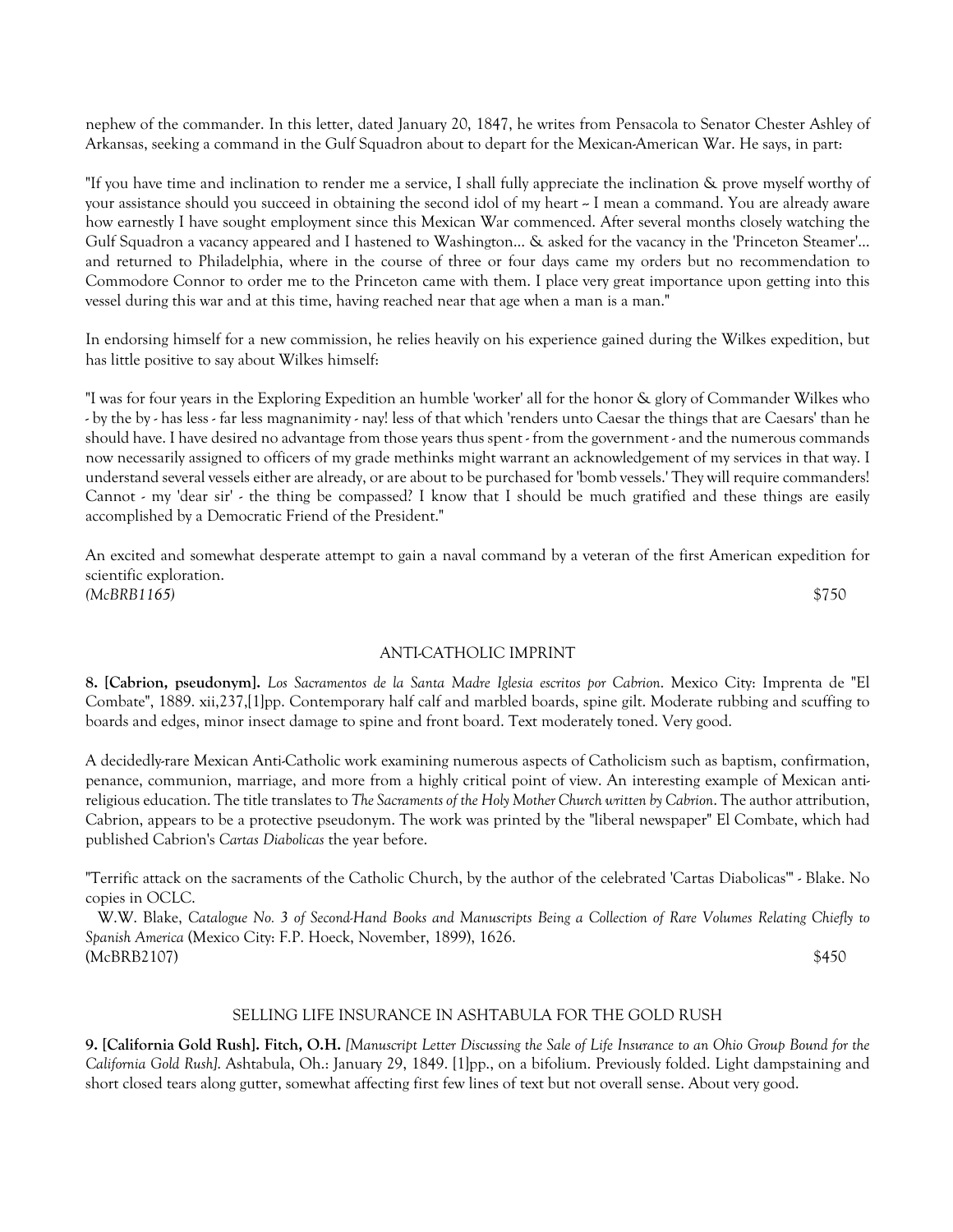An interesting letter from O.H. Field, an aspirational field representative of the Connecticut Mutual Life Insurance Company in Ashtabula, Ohio, to the company secretary, George R. Phelps, inquiring about a policy for a group of men headed to the Gold Rush in California in January 1849. Connecticut Mutual was founded in Hartford three years prior to the composition of this letter, in 1846. Fitch's missive begins with a report on his efforts to drum up interest in life insurance in his area with pamphlets and other materials sent to him by Phelps:

"Yours of Oct 1 184[9] with blanks, pamphlets, &c, was not received by me until the 25th of Dec. following... I have not had any definitive applications for insurance. It was somewhat new here and the minds of the people had not been called to it. I have however distributed pamphlets, and in other ways called the attention of our citizens to the subject. I think that something yet might be done.

The letter goes on to describe a potential policy for a group soon leaving for the Gold Rush, and requests a favorable rate in order to stimulate interest in policies from additional parties:

"A company is now being formed to head out, about ten men, to work in the gold regions of California. The individuals who furnish the money wish to obtain an insurance for two years on the lives of the several persons who go out, to secure the am[oun]t advanced. The men who propose to go are generally hardy, healthy, & of good habits, & from 25 to 45 years of age. They expect to go by the overland route either from Independence, Missouri, or some more southerly route not south of Vera Cruz. Will you have the goodness to inform me by return mail, if the company will take such risks  $\sim \&$  if so, the rates of insurance, as near as may be, which you will charge  $\sim$  whether you will insure more than the amt. actually advanced & if so how much & any other information you may think proper to give. If I receive a favorably [sic] reply I shall probably send you more proposals soon."

A neat letter concerning the preparations and considerations necessary for a journey to California in the early days of the Gold Rush, and the role and rise of early American insurance companies in the planning of such lengthy and dangerous overland travel. *(McBRB2389)* \$1,250

# "YOU MUST NOT THINK THAT A MAN CAN PICK THE MONEY UP OFF THE GROUND."

**10. [California Gold Rush]. Later, Peter.** *[Two California Gold Rush-Era Letters Written from Peter Later to His Brother George in Maine, With Significant Content on His Own Employment and His Impression of the "Country" Around Sierra County, California].*  St. Louis, Ca.: January 15 and March 25, 1857. Two manuscript letters, signed, one on lined blue paper, the other on plain tan paper, totaling eight pages. Original mailing folds, minor occasional toning, tender along fold lines of later letter. Very good.

A pair of letters written by prospector Peter Later during the winter and spring seasons in Gold Rush-era California, commenting on the steep costs of living and describing various forms of labor the writer has undertaken for modest pay. These letters were written three months apart, the first in January and the second in March, 1857; each is addressed to the writer's brother and contains - along with inquiries about events back home in Maine - evocative details of the miner's life on the west coast. Any excerpts quoted here have retained Later's rather idiosyncratic spelling. Later's Maine upbringing had doubtless prepared him for the alpine winter; in the January letter, he relates without complaint that "the snow is about nine feet deep heare know." It is raining the day he writes, but he hopes he will "go to work in the mines" within the next few days. In the meantime, he explains, he "has been chopping wood this winter we cut abought 200 cords." With the money he has made from cutting wood he thinks he can pay for his gruel; however, he doubts the fruitfulness of his efforts out west, stating he hopes "this winter and nixt summer [to] make a fortune but I dought it terably in this country know for theare is more men heare know then can get work." At the end of the letter, he tells his brother to find out "whare Amos Hanson is in California and let me know."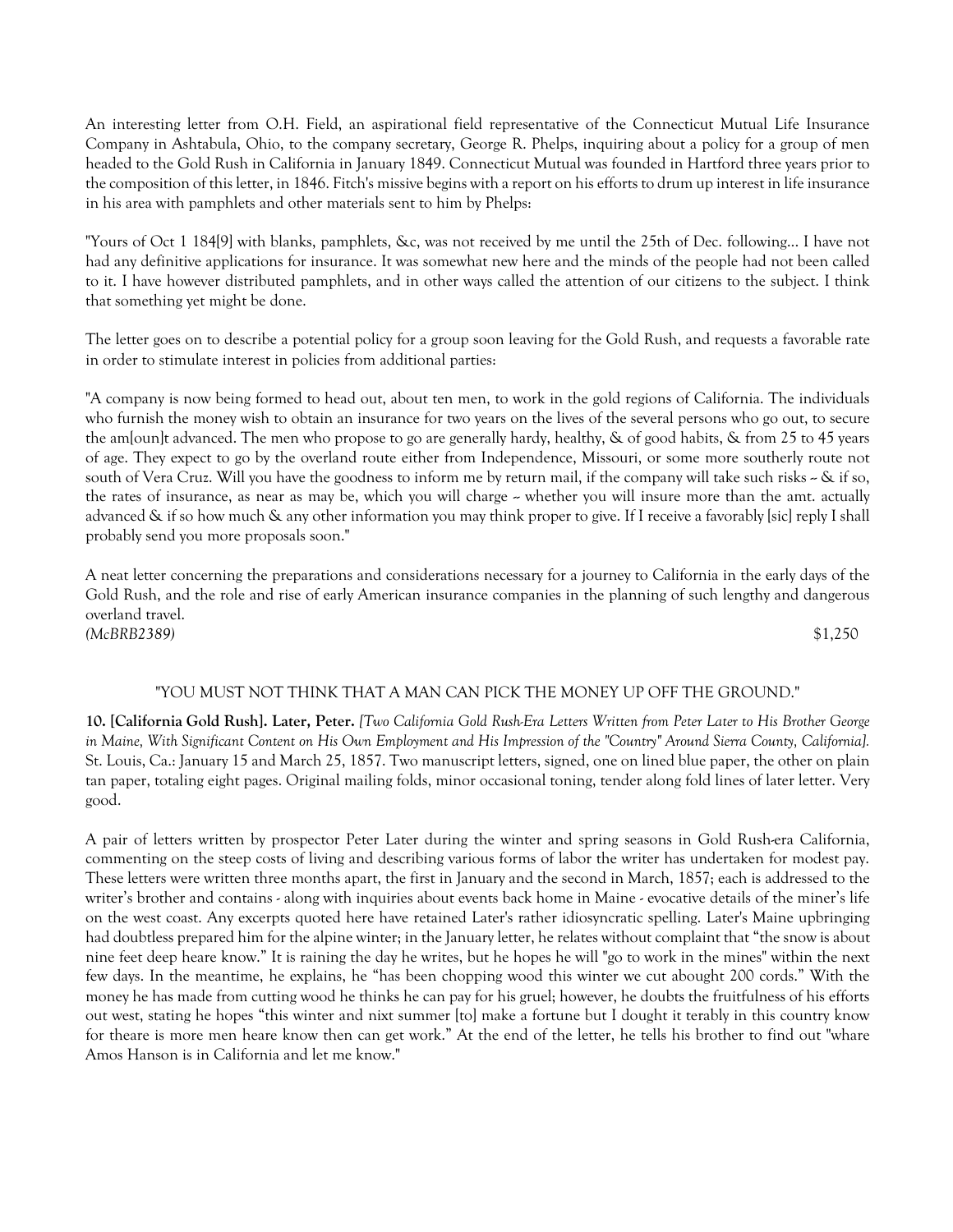By March, Later has found gainful employment: "I works nights and the rest of the company works days we have fore dollars pur day we get our pay every Sunday I can clear[?] about 18 dollars pur week that is a littel better then I could do back home." By the end of the winter, he writes, he has cut "abought three hundred chord it is worth tow dollars four chord"; but explains: "We have to wate till nixt fowl before sell it for the people hare bys wood anuff in the fowl to last them a yeare." He also responds to brother George's request to "write all I knew abought this country," which he does: "I like this country vary well for what I seen of it. They tell me that theare is no rain heare in the summer for fore or five months. It is very haltha [healthy] heare in the mountains but down in the valys it is not so haltha for the fever and ague is thare in some places. This is a great Country farming but it take a man to have a prity desent fortune to buy one of them. They sell from fore to six thousand dollars accordent to the goodness of them.... Theare is no snow heare in the valleys in this Country only in the mountains but it is not nigh as cold heare as it is in the State alwise plesent and warm...."

In addition, Later laments the expensive costs of living in these parts: "This winter it costs abought one dollar pur day for board" and "cheap gum coats 12 dollars a peace gum boots 10 dollars pur pare." He then directly addresses his brother: "George I tell you that this is a prity hard country for a man to live in when you wold have to give  $3 + 50$  cents for taking one par of boots. You must not think that a man can pick the mon[e]y up of[f] the ground. If you think so you would get mistaking when you got here. A man has got to work vary hard in the mines. It is worse than driving the river [labor he apparently did back in Maine]." Later advises his brother, in case he considers venturing out to California: "I think you better stay on your farm and be content." As if to underscore the difficulty of life in California, he adds the following postscript: "Oh George theare was a man shot heare yesterday I think he will die he was shot rite through his breast the[y] have got the murderer I think that they will hang him."

An evocative pair of letters from Gold Rush California written to a brother back in Maine, with interesting observations on the nature of the work and the environment in St. Louis in Sierra County. *(McBRB2626)* \$1,750

## 1920s REPORT ON "CALIFORNIA'S FINEST FRUIT LANDS"

**11. California Orchard Company.** *[Report to the Stockholders of the California Orchard Company, Illustrated with Photographs].* Los Angeles: 1921. [9]pp., with six original photographs, each 5 x 7 inches, mounted directly to leaves. Accompanied by original transmittal envelope. Minor toning; a bit of oxidization at upper left where clipped. Very good.

Interesting, photo-illustrated typescript report to the stockholders of the California Orchard Company of Los Angeles for 1921. The material begins with a two-page summary of the year's accomplishments from the company general manager, one C. Thorpe, in which he notes that, "While the past year has been a season of light rainfall, it has given us an opportunity of thoroughly testing out our pumping plants and irrigation systems.... Ample water for irrigation is an invaluable asset to any California orchard property." He continues to describe all new plantings and recent harvest, while generally enthusing regarding, "The excellent growth which is being made by our young orchards." Thorpe's review is followed by a statement of profit and loss. The remaining pages feature six photographs of the apricot, almond, apple, pear, and walnut tree orchards owned by the company, accompanied by comments about plantings and yields. *(McBRB2526)* \$500

## HANDSOME VIEWS OF L.A.

**12. [California].** *Los Angeles [cover title].* Los Angeles: M. Rieder, [ca. 1905]. Twenty-one photographs measuring 6 x 7.5 inches, plus one panorama measuring 5 x 23 inches. Oblong quarto album, printed paper wrappers with circular photographic onlay, string-tied at gutter. Light wear and minor chipping at edges of wrappers. Prints mounted directly to album leaves; images captioned in negative. Internally crisp and clean. Very good.

Scarce, large-format Albertype Company publication with twenty-two photographic images, including one panorama, of early 20th-century Los Angeles. The Albertypes here are from photographs by M. Rieder, a mostly undocumented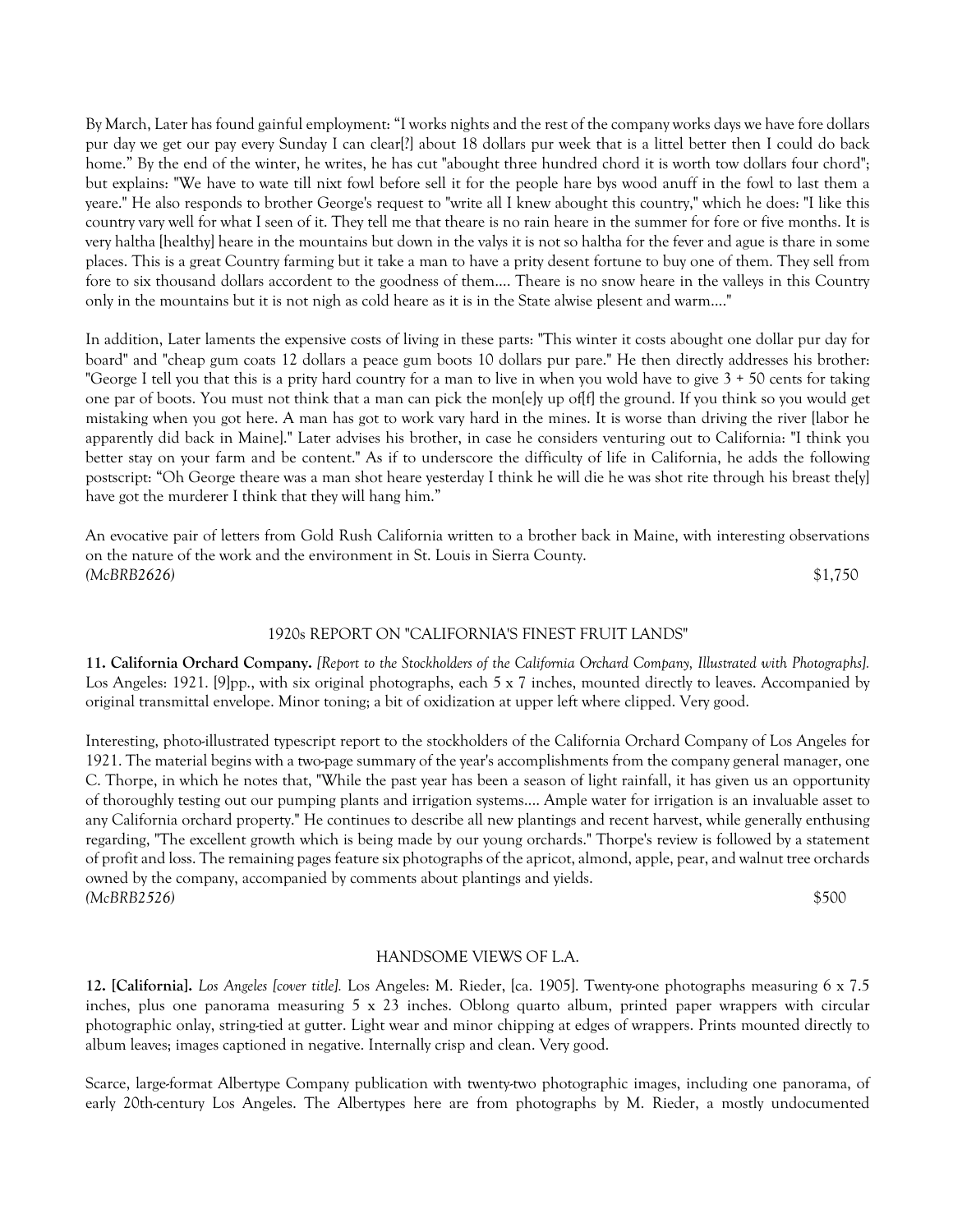commercial photographer with a studio in downtown Los Angeles in the first decade of the 1900s, from whom we locate only one other publication, also produced by the Albertype Company. The images are mostly of downtown and central L.A., with a handful from the surrounding area, and are captioned in the negatives as follows:

| 1) Court House                                      | 12) East Lake Park                           |
|-----------------------------------------------------|----------------------------------------------|
| 2) Los Angeles Mission and the Plaza                | 13) Elysian Park                             |
| 3) The Angelus Hotel ~ S. Spring and Fourth Streets | 14) Picking Oranges Near Snowfields          |
| 4) West Lake Park                                   | 15) Residence of Paul DeLongpre at Hollywood |
| 5) Broadway                                         | 16) [Downtown Street Scene]                  |
| 6) Hollenbeck Park                                  | 17) A Rose Covered Cottage                   |
| 7) San Gabriel Mission                              | 18) St. James' Park (In Winter)              |
| 8) Adams Street (In Winter)                         | 19) A Pigeon Farm                            |
| 9) Central Park and Soldiers' Monument              | 20) A Mexican Home                           |
| 10) Figueroa Street                                 | 21) Above the Clouds                         |
| 11) A Palm Drive                                    | 22) Los Angeles from Angels' Flight          |

A neat photographic encapsulation of Los Angeles at the beginning of the 20th century. OCLC locates four copies, at the Getty, Claremont, UCLA, and Wisconsin Historical. *(McBRB2525)* \$600

# "CENTER OF THE GREAT CITRUS BELT"

**13. [California].** *Upland: The Center of the Great Citrus Belt of San Bernardino Valley [cover title].* Los Angeles: Pacific Folder Co., [ca. 1910]. [22]pp., on eleven panels folded accordion-style. 24mo. Original printed wrappers. Some chipping and minor soiling to wraps. Leaves a bit toned. Good plus.

Scarce, early 20th-century promotional for the recently incorporated town of Upland in San Bernardino County, California. This accordion-folded pamphlet contains four pages of text extolling the bounty of Upland and the surrounding area, a map of the region, and sixteen photographic views of sights, activities, and amenities of the town. These include images of several Upland streets and houses, municipal buildings and businesses, citrus agriculture, and more. Upland was incorporated in 1906 and the Grammar School pictured here was built just prior to 1910. This promotional was issued by the Upland Men's Club, apparently a Chamber of Commerce-like group with a fervid zeal against the "pestiferous saloon." We locate only one copy, at the Bancroft. *(McBRB2041)* \$300

## PROMOTING PASADENA

**14. [California].** *Vistas de Pasadena California Crown of the Valley [cover title].* Los Angeles: M. Rieder, [ca. 1900]. [20]pp. accordion folded in ten panels. Original purple printed wrappers. Light wear and fading to covers. Worn at folds, some light soiling. About very good.

Handsome promotional viewbook for Pasadena, featuring numerous illustrations of the city. Views include Hotel Raymond, Hotel Green, Marengo Avenue, the Rose Bowl Parade, East Colorado Street, the Cawston Ostrich Farm, and a four-panel panoramic view of the city. This copy is stamped in gilt on the front cover with a local distributor's stamp indicating it was offered compliments of Sun Drug Company. We locate one copy of this work, at UCLA. *(McBRB1416)* \$400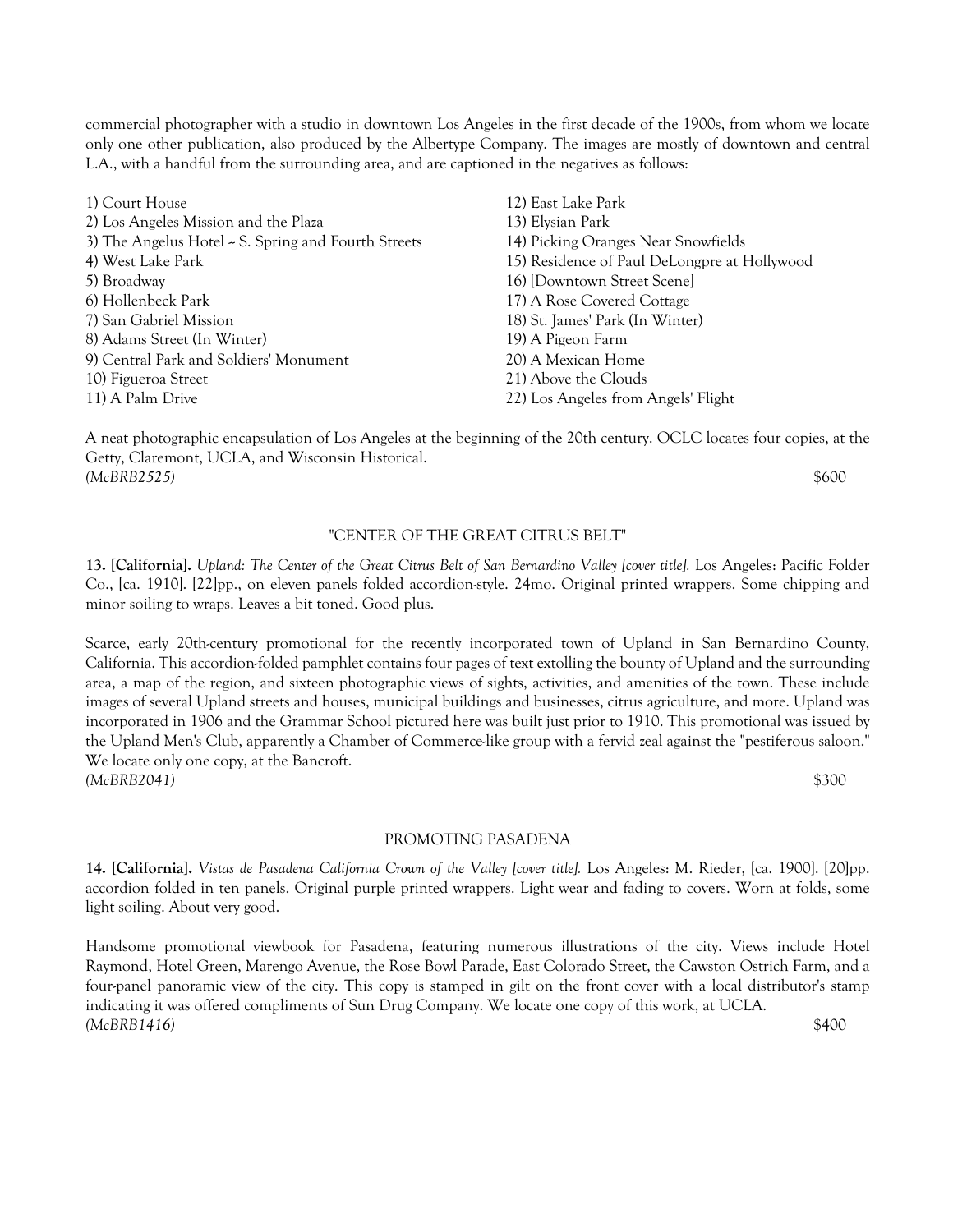#### PROMOTING REDONDO

**15. [California].** *Vistas de Redondo [cover title].* Los Angeles: M. Rieder, 1905. [18]pp., accordion folded in nine panels. Original brown printed wrappers. Text separated from wrappers. Some light wear and soiling. About very good.

Promotional viewbook for Redondo Beach featuring images of the beach, street scenes, the wharf and fishing activities, and a four-panel panoramic view of "Hotel Redondo - the Queen of the Pacific." Rare. We locate two copies in OCLC, at the California State Library and UC Berkeley. *(McBRB1415)* \$300

## "GO WHERE THE BLUE RIBBON APPLE GROWS"

**16. [California]. [Agriculture].** *Map of the Victor Valley*. [Los Angeles: 1913]. Folding map, approximately 20.25 x 28 inches. Light wear and a couple of minor separations along folds. Light tanning. Very good.

An attractive and scarce cartographic promotional for lands under development by the California Land and Water Company in the Victor Valley, northeast of Los Angeles. The platted map depicts the lands along the Mojave River between Victorville and Barstow, and the areas to the east and west above the San Gabriel Mountains. Above the map is a panorama of the Mojave, with a bridge and dam site in the foreground. The verso prints facts about prosperous fruit growing in the region; newspaper testimonials regarding the valley's fertility and recent growth; photographic images of local agriculture (including one large image of a Victorville Chamber of Commerce with some state fair prize-winning apples); and even an inspiration economic quotation from "John Stuart Mills." Good evidence of the substantial growth in agriculture in this area during the early-20th century; OCLC locates only one copy, at Yale. *(McBRB1284)* \$450

## TOUR ALL OF CALIFORNIA BY CAR

**17. [California]. [Automobiles].** *Goodrich Map of Northern California* [with]: *Goodrich Map of Central California* [with]: *Goodrich Map of Southern California*. Akron: Goodrich National Touring Bureau, 1919. Three folding maps, each 18.5 x 24 inches. Minor wear at edges; few short separations at fold points. One map lightly dampstained, with a couple of small, heavier patches of soiling. Light tanning, slightly more noticeable along fold lines of one map. A couple of contemporary manuscript annotations in blank sections; small contemporary ink stamp on front panel of one map. About very good.

A complete set of three scarce and early Goodrich automobile route maps for California. Together, they cover the entire state - the "Northern" map depicts suitable roads from San Jose to the Oregon border, and eastward to Tahoe and Reno; the "Central" map shows the areas between Sacramento and Bakersfield, with Yosemite and Lake Mono in the east; and the "Southern" chart delineates routes between Paso Robles and Mexico, and as far east as Indian Wells, Needles, and Yuma, with an inset of Los Angeles and the surrounding area. All contain distance guides for principal routes, and the versos of each map contain smaller insets of major cities and towns, as well as extensive advertisements for various Goodrich products and services (primarily tires and tours), their locations, and availability. Quite scarce institutionally, with only the Northern map being recorded in OCLC, and on the market, particularly as a complete set; a very interesting cartographic depiction and promotion of early automobile touring in California. *(McBRB2314)* \$1,250

#### GOLD MINING PROMOTIONALS

**18. [California]. [Mining].** *Great Belt Gold Mining Company of Los Angeles, California [caption title].* Chicago: Hollister Brothers, 1906. 12pp., plus two small folding pamphlets and response card. Original printed wrappers, stapled. Light wear to wraps. Very good.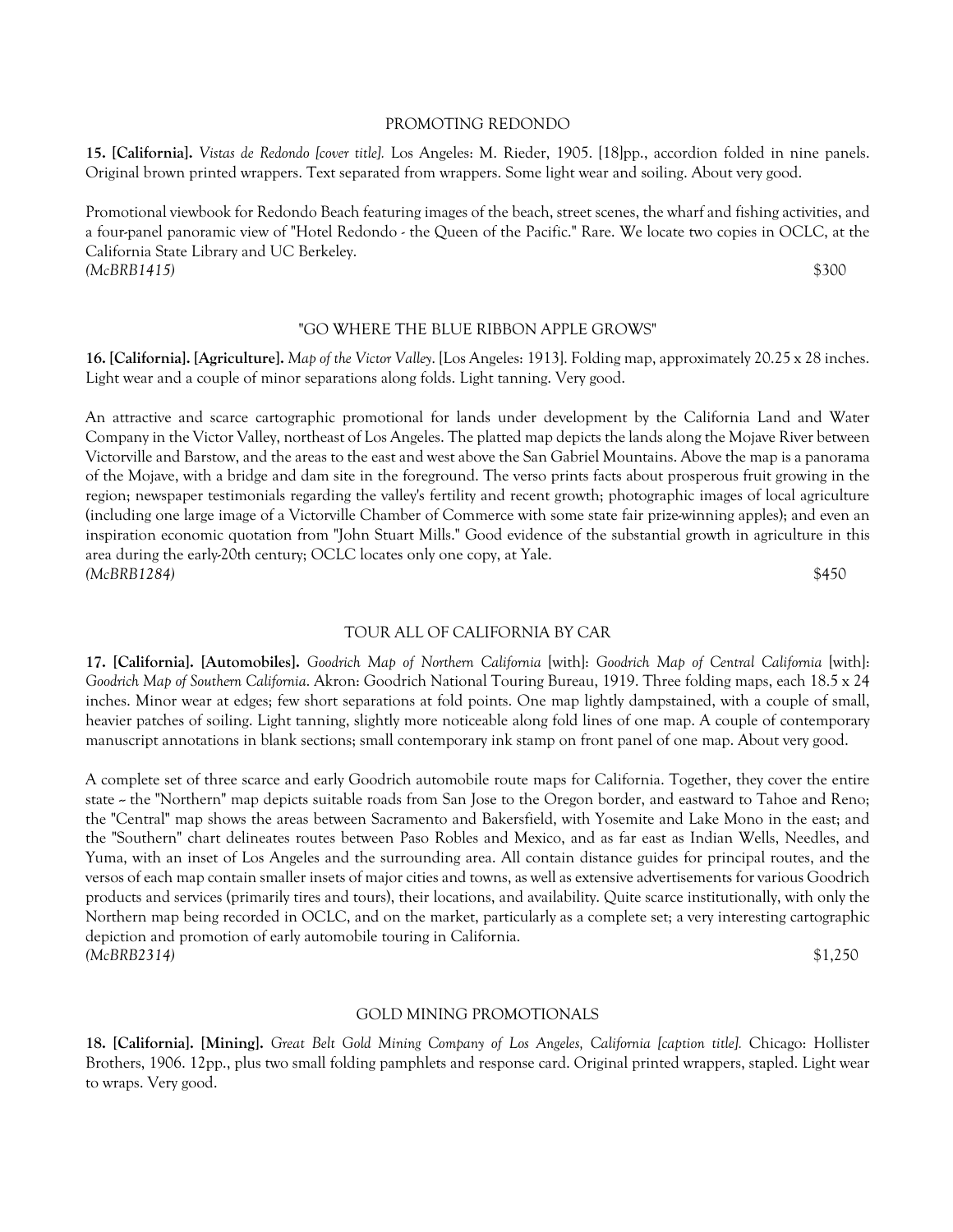Scarce, illustrated promotional material for the early 20th-century mining claims of the Great Gold Belt Mining Company in San Bernardino County that extend "an invitation to assist in the development of a mining property of rare merit." Great Gold Belt was headquartered in Los Angeles and Cleveland, Ohio. The pamphlet is illustrated with several maps and photographic reproductions of the claims; the text provides the usual information about the ore already discovered, development plans, and costs of investment, and touts the proximity of the claims to proven mines in southwestern Nevada. Two smaller folding pamphlets provide an encapsulation of facts concerning the project, and several ominous testimonials about missed opportunities, and a subscription response card is also included. A nice group, quite attractively produced. Not in OCLC.

*(McBRB957)* \$250

## MINING REPORT, WITH PHOTOS

**19. [California]. [Mining].** *Progress Report, Goldstone Mining Company [caption title].* Los Angeles: 1917. [12]pp. plus eleven silver gelatin photographs. Folio. Typescript with brown card spine and rear cover. Spine perished, leaves loose. Manuscript notations, light soiling. About very good.

Typescript report by mining engineer Samuel Storrow, supplemented with eleven original photographs. Storrow (1865- 1939) was the manager of the Goldstone Mining Company of Delaware, and he reports here on work conducted about thirty-five miles north of Barstow, California, describing the sinking of a mining shaft and other related operations, as well as the quality of ore discovered. He also comments on some of the difficulties with the operation: "The unusual labor conditions brought about by shortage of labor and by serious labor disturbances in the nearby Arizona mines, and then an additional shortage of labor due to war conditions rendered the work more expensive than had been anticipated; and the same causes have made it difficult at times to obtain the necessary materials promptly, but on the whole the work has been prosecuted steadily and within the estimates previously prepared." Additionally, there is mention of the assessment and exploration of the "Big Drum group, the Lucky Find group, and the Golden State group" which also operated in the area. The report concludes with Storrow's recommendation to continue with the mining program developed by the company and with a detailed financial report. The photographs all have typed captions and depict the area around the mine, as well as its machinery and buildings.

Gold was reportedly discovered at Goldstone as early as the 1880s. With the discovery in 1915 of an especially productive claim at Redfield, prospectors began to flood into the area. By February 1917, a boomtown had emerged and the Goldstone Mining Company had established a mill. Rather unexpectedly and inexplicably, however, prospecting declined precipitously in 1917, and by August 1918 the post office established for the town closed its doors. Today, Goldstone is regarded as the last in a series of boomtown gold rushes that began around 1906 with the discoveries in Goldfield, Nevada. *(McBRB1262)* \$850

## "NO DOUBT IS EXPRESSED BY ANY ONE OF OUR ULTIMATE SUCCESS"

**20. [California]. [Oil].** *[Group of Promotional Materials for the La Blanc Oil Company in Kern County, California].* [Oakland: 1909]. Six pieces, including three real photo postcards, typed letter, folding map, and transmittal envelope. Light creasing to images; light tanning to letter and map. About very good.

Interesting promotional material for the La Blanc Oil Company for their developments in the Sunset Oil Field in Kern County, California in 1909. A folding plat map of the field near Maricopa, southwest of Bakersfield, shows La Blanc's holdings highlighted in red and a brief text touts the geographical relation to other producing wells. Also included is a typed progress report on the depth of drilling accomplished and the anticipated time before reaching the deposits, which assures investors that, "No doubt is expressed by any one of our ultimate success." The photo postcards show supposedly representative images of gushing oil pipes, overflowing oil barrels, and a very pleased group of men overseeing the scene. A nice group, with the original transmittal envelope addressed to an Edgar Bonnemort of Oakland. *(McBRB1289)* \$375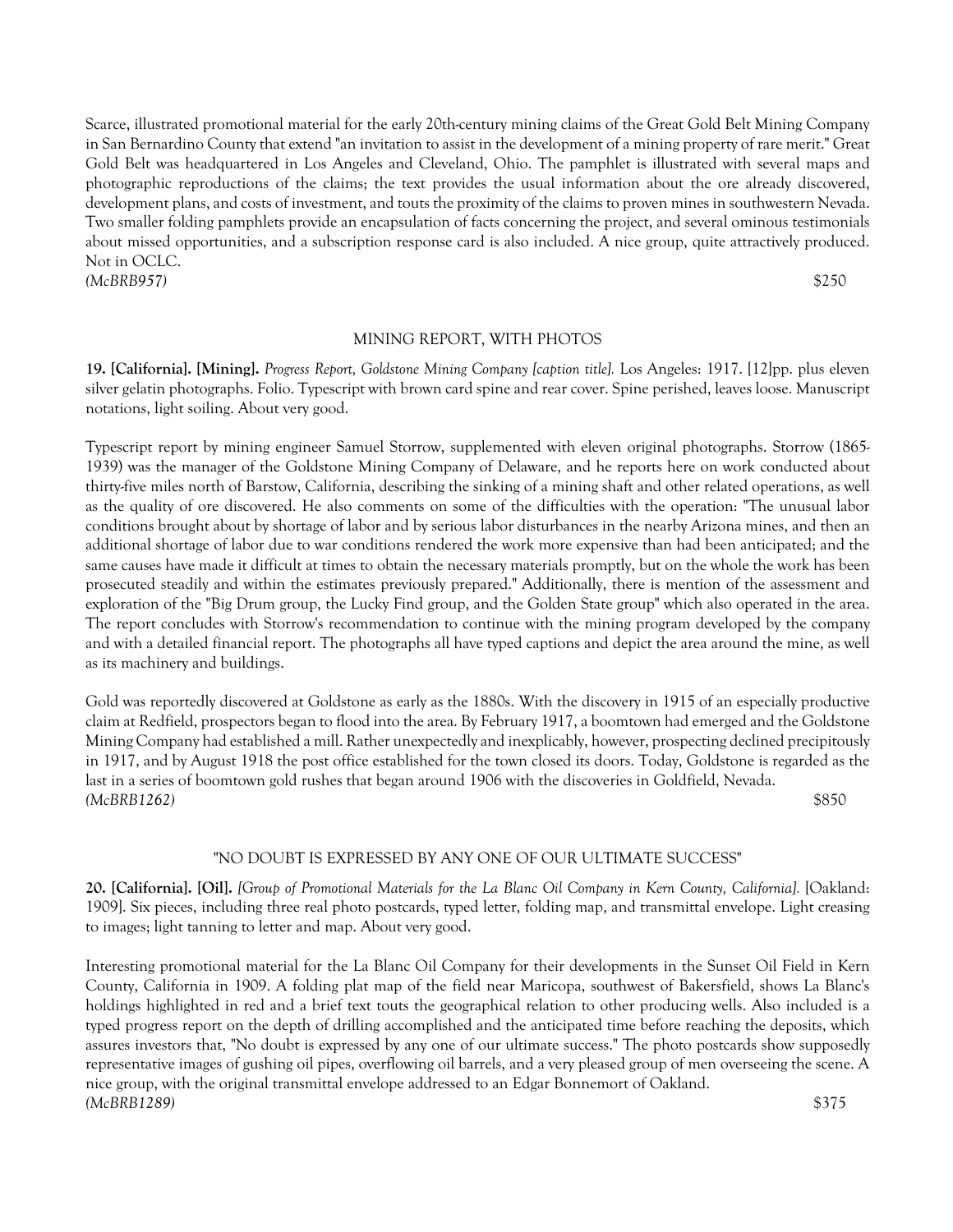## DIDN'T LIKE ALL THAT MONEY? VOTE REPUBLICAN.

**21. [California]. [Politics].** *[Group of Twelve Handbills Defending Legislative Expenditures in California Before the 1890 Election].* [San Francisco?: 1890]. Twelve handbills, each approximately 9 x 6 inches, plus 7pp. pamphlet and three small promotional cards. Mounted to card backings. Several chips and short closed tears at edges. Tanned. Good.

An interesting series of twelve small broadsides or handbills relating to the 1890 California state elections, in which the Democrats attempt to remind various county residents of expenditures made on their behalf in the last legislature and the party's role in those outlays. The particular problem that these flyers attempt to dispute is the increase in state taxes, which they argue is vastly offset by the benefits that these counties received. A typical broadside, addressed, "To the Voters of Mendocino County," reads thus:

"Your State taxes for the fiscal year ending June 30, 1889, were \$78,285.70. The next year they were \$85,076,91. The difference  $\sim$  \$6,791.21  $\sim$  represents your payments on account of the 'extravagance of the last legislature.' That extravagance consisted of appropriations for public institutions, of which Mendocino's share is \$350,000 for the new Insane Asylum at Ukiah. Your Democratic Senator and Assemblymen secured that institution for you, and to obtain it they had to consent to similar expenditures in other parts of the state. This cost you \$6,791.21 the first year, and it brings you \$350,000 at the start, and the prospect of regular appropriations of about \$100,000 a year hereafter. If Senator Yell, Assemblyman Seawell and the Democratic Legislature did wrong in imposing this burden on the State for the benefit of Mendocino county, vote against the Democratic ticket."

Handbills with similar language addressed to the voters of Sacramento, Napa, Marin, San Joaquin, Amador, Sonoma, Butte, Santa Clara, Alameda, San Bernardino, Los Angeles and Orange Counties are also included in this group, as are a pamphlet and three cards from the Young Men's Democratic League in San Francisco regarding more national issues. Despite, or perhaps because of, this innovative strategy to challenge voters to support the other party, Democrats were not generally successful in the 1890 election in California. *(McBRB1685)* \$500

#### WHITTIER: FOUNDED BY QUAKERS

**22. [California]. [Promotional Literature].** *Whittier California. Some of Its Advantages and Resources. City of Homes and Solid Prosperity [cover title].* Whittier: Board of Trade, 1906. 16pp. Oblong octavo. Original printed wrappers, stapled. Light soiling and wear. Very good.

Published less than twenty years after Whittier was founded by Quakers, this promotional work proudly proclaims that "there is now town of its size that will rank higher in intelligence, morality, and progressiveness." Just fourteen miles from Los Angeles, with a population of about 4,000 people, Whittier boasted easy access by rail, a college, hospital, library, an abundance of water, and a budding oil industry. It did not have saloons, and "consequently no need of a jail; and no paupers." Illustrated throughout with half tones, including a panoramic bird's eye view of the town. Relatively scarce, with only four copies located in OCLC, at UC San Diego, UC Berkeley, Swarthmore College, and the Merrimack Valley Library. *(McBRB1023)* \$500

## UNRECORDED RAILROAD BROADSIDE

**23. [California]. [Railroads].** *Comfort in a Tourist Car. Santa Fe Route. Only the Latest Improved Cars, with Every Convenience for Comfort, Are Used on This Route [caption title].* [San Diego: ca. 1910]. Broadside, approximately 27.5 x 7 inches. Previously folded. Minor loss and closed tear from top edge, slightly affecting text, unobtrusively repaired with tissue. Otherwise only minor wear and dust soiling at edges. Still very good.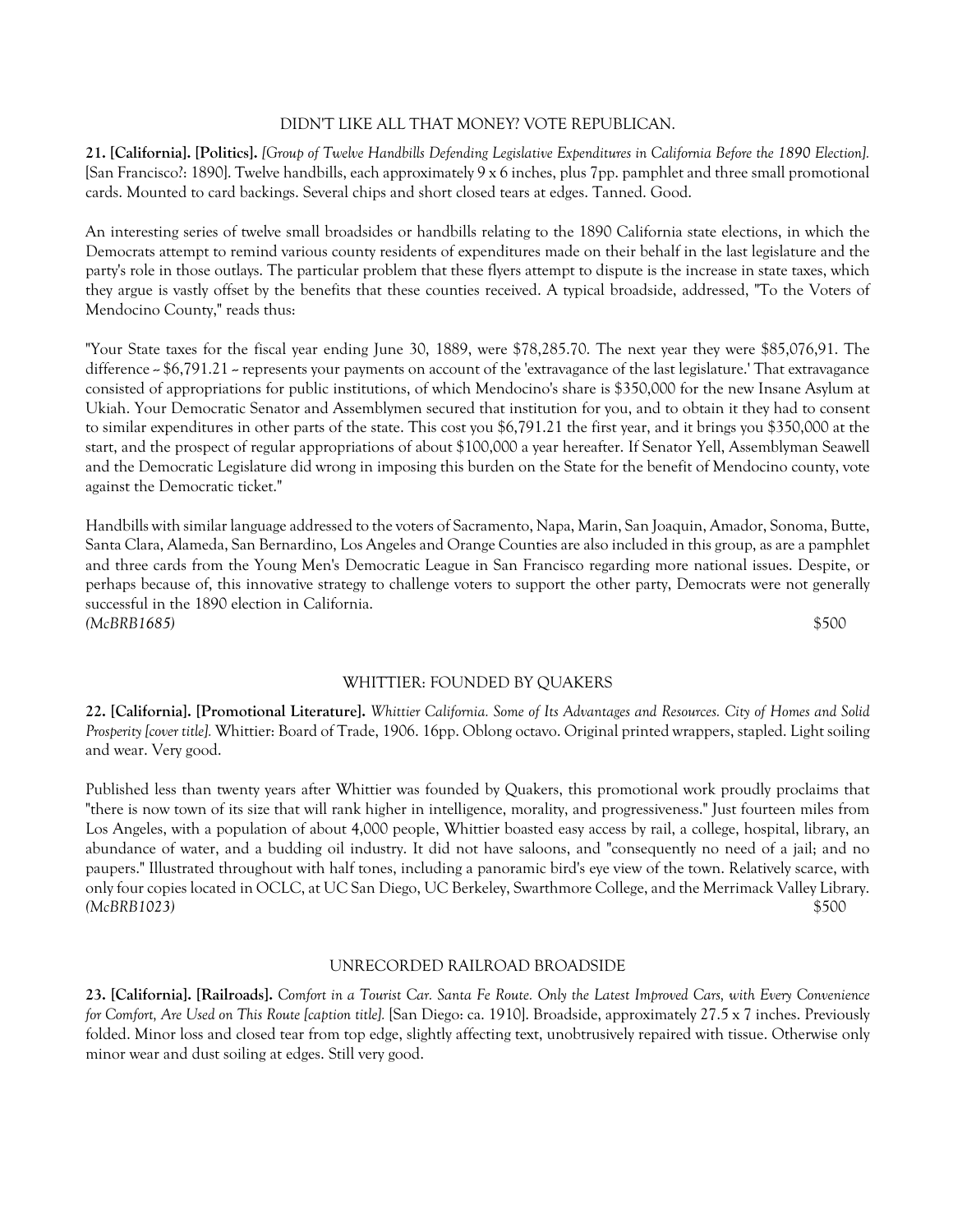Unrecorded Atchison, Topeka & Santa Fe Railroad broadside advertising their long-distance service from San Diego during the early 20th century. Three photographic images depict passengers on AT&SF Pullman cars, and the text gives rough timetables for routes to Chicago, Kansas City, Boston, St. Louis, and St. Paul. At the foot of the advertisement is printed the name and address of the railroad sales agent in San Diego, one E.B. Stuart, whose office was at 4th & D Streets. Not in OCLC. *(McBRB2331)* \$500

"SAN DIEGO'S 'BACK COUNTRY'"

**24. [California]. [Railroads].** *Daily Excursions from San Diego, Via Cuyamaca Railway [caption title].* [San Diego]: Frandzen, Bumgardner & Co., [ca. 1910]. Two broadsides, each measuring 17.25 x 7.75 inches. Previously folded; a couple of very short separations along old folds. Small loss at top edge where previously posted, tastefully repaired with tissue. Minor wear and dust soiling at edges. Still very good.

An attractive pair of illustrated broadsides that advertise overnight sightseeing trips in Southern California on the San Diego & Cuyamaca Railway. The line from downtown San Diego to Lakeside was begun in 1886 and completed in early 1889, with a further three-mile extension to Foster built at the end of the same year. The broadsides advertise access to the mountain resorts in the Laguna and Cuyamaca Mountains northeast of San Diego, as well as a beautiful twenty-five mile ride through the farmlands and orchards surrounding the city. One broadside is illustrated with an image of the "First-Class Hotel at Lakeside, in El Cajon Valley, " with, "Cheap livery for drives through the many pretty valleys and cañons." The second bears a photographic image of rolling farmlands with higher peaks in the background, and promises, "Highly improved fruit ranches of all kinds along the line." OCLC locates a similar broadside, which uses the farmland images but bears a completely different typography, at UC San Diego, and no copies of the present examples. *(McBRB2334)* \$850

#### "THE LEMON LINE TO OLD MEXICO!"

**25. [California]. [Railroads].** *Old Mexico and Return in a Day! Through Orange and Lemon Groves Reached Only by the National City and Otay Ry. [caption title].* San Diego: Frandzen, Bumgardner & Co., [ca. 1890]. Broadside, 22 x 8.5 inches. Printed in red and black. Old horizontal fold; one-inch closed tear above fold line at right edge. Small areas of loss at head and foot where previously posted, tastefully repaired with tissue; a few small chips and light edge wear similarly repaired. About very good.

Scarce, late 19th-century broadside advertisement for rail excursions to Tijuana from San Diego on the National City & Otay Railroad. The railroad completed construction of its line between San Diego and the border in 1888 and began daytrip excursions such as the one promoted here the same year. The present broadside promises a charming journey along the "Lemon Line," through the fruit groves of Chula Vista to Tijuana, "Where excursionists are given ample time to visit the Mexican Custom House, Curio Store and other places of interest under the personal guidance of Reuben the Guide." The return journey features a stop at Sweetwater Lake and Sweetwater Dam, which is illustrated at the lower portion of the broadside. A scarce Southern California and Mexico travel promotional -- we locate only one copy, at UC San Diego. *(McBRB2332)* \$650

## EARLY REAL ESTATE MAP

**26. [California]. [Real Estate].** *Subdivisions One and Two of the Riverside Orange Heights Tract Adjoining Corona, California.* Los Angeles: [ca. 1910]. Plat map, approximately 14 x inches. Folded, a couple of short separations and minor losses along or near folds. A few nicks at edges. Light, even tanning. Printed on thin paper. Good plus.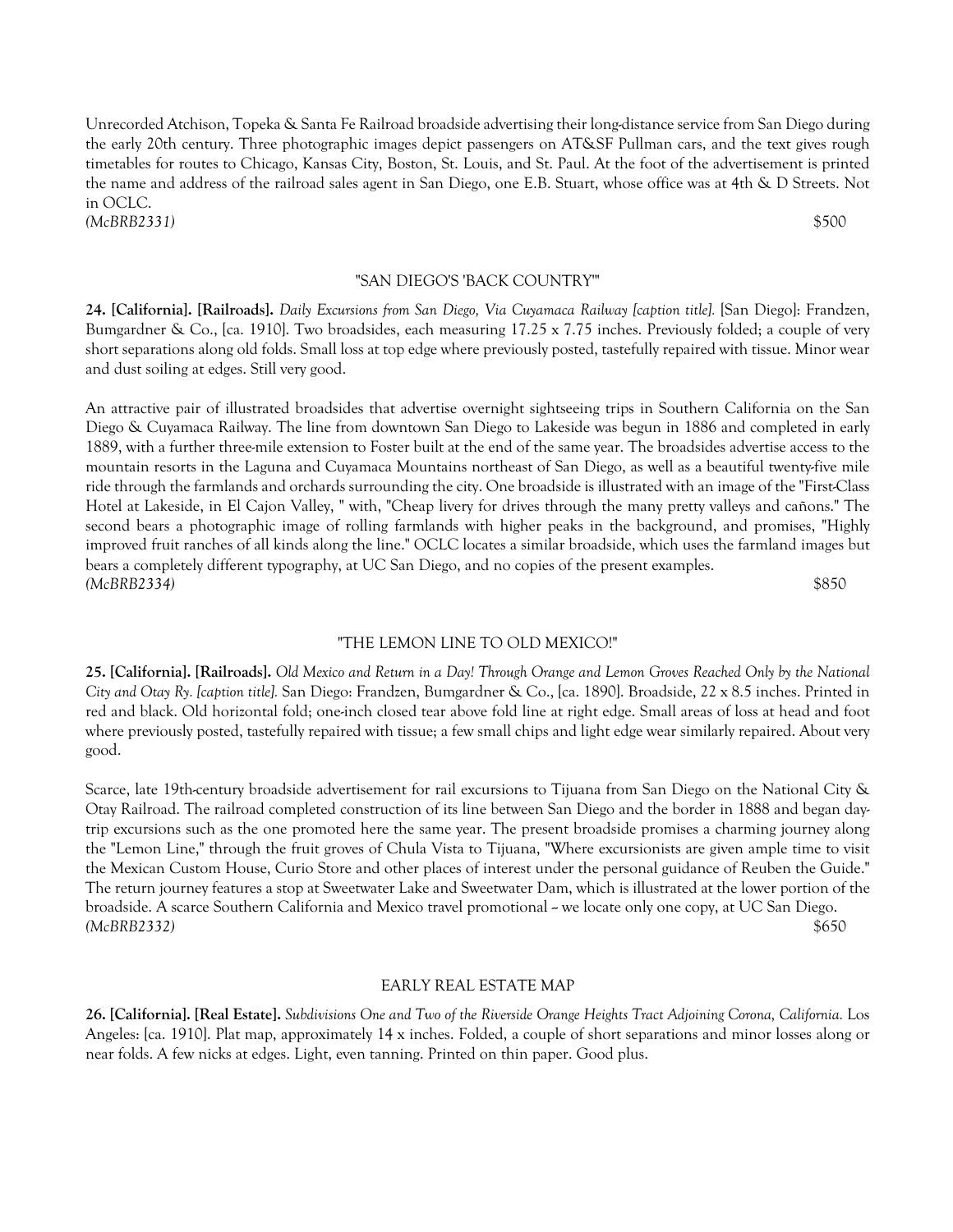Ephemeral real estate map and advertisement for the Riverside Orange Heights Tract, located north of Corona in Southern California, and owned by the Citrus Belt Land Company. "The land west of the future Norco Hills, consisting of 5,500 of the former Little La Sierra Rancho, was purchased by a company of Los Angeles men led by James W. Long, and by April 1909, that same property was on the market in the form of five-, ten-, and twenty-acre parcels under the 'Riverside Orange Heights.' In 1910, the Riverside Orange Heights Company was again 'sold' to the Citrus Best Land Company, with Long and many of the same stakeholders simply moving from the old corporation to the new.... The Citrus Belt Land Company undertook an aggressive sales campaign to sell residential ranch parcels strictly as a suburb of Corona, with no effort to build schools, commercial businesses, or manufacturing centers. Newspaper ads appearing in the local papers, the Los Angeles Times and as far away as San Diego touted the plentiful and inexpensive water, excellent soil, and citrus growing opportunities. It was claimed that the land was impervious to flooding and frost and provided a natural shield from the Santa Ana winds – statements that many future residents would find to be devastatingly untrue" - Bash. The platted area depicted in this map represents today the southern portion of Norco, bisected by Interstate 15. A good cartographic and promotional document of real estate development in the country surrounding Los Angeles during the early 20th century. We locate only one copy, at UC San Diego.

 Kevin Bash, "A Brief History of Norco," Charleston: History Press, 2013. *(McBRB1275)* \$450

#### CATALINA PROMOTIONAL FROM THE McBRIDE PRESS

**27. [California]. [Travel].** *America's Greatest Winter and Summer Resort. Santa Catalina Island. Mountain Valley and Ocean 3 1/2 Hours Ride from Los Angeles [caption title].* Los Angeles: McBride Press, [ca. 1910]. Broadside, approximately 21 x 7 inches. Previously folded. A couple of short closed tears and dust soiling at edges. Minor loss at top edge where previously posted. Unobtrusive tissue repairs. Still very good.

Early 20th-century, illustrated promotional broadside for Catalina Island, "America's Greatest Winter and Summer Resort." The largest image at the head of the broadside depicts a ferry pulling away from Avalon, and boasts, "Mountain, Valley and Ocean 3  $1/2$  Hours Ride from Los Angeles  $\sim A$  Climate Near Perfection." Below are pictorial advertisements for the "Sensational Mountain Stage Ride," the Hotel Metropole, "Phenomenal Rod and Reel Fishing," with other attractions and excursions in this "Paradise for Sportsmen" mentioned in type. Interesting and attractive promotional material for Catalina during the early 1900s; Not in OCLC. *(McBRB2333)* \$500

## LONG BEACH LADIES' CLUB

**28. [California]. [Women].** *Seventeenth Annual Announcement the Woman's City Club of Long Beach, California.* [Los Angeles: 1928]. 66pp. Original blue wrappers, printed in gold, stapled. Minor soiling and wear. Internally clean. With membership ticket laid in. Very good.

Annual handbook for the Woman's City Club of Long Beach, whose aims were "the social, civic and economic welfare of our city." The present work includes a list of officers past and present, as well as a list of committees, program events for the year, the by-laws, committee reports, and an alphabetical directory of the membership with names and addresses which comprises half the volume. We locate no copies in OCLC. *(McBRB1389)* \$350

#### WOMAN'S DIARY OF TRAVEL ACROSS COUNTRY

**29. [California]. [Women]. [Overland Travel].** *[Manuscript Journal Written by a Connecticut Woman Traveling from Niagara Falls to California, With Detailed Observations on Numerous Locations in the Golden State Between San Bernardino and Eureka].*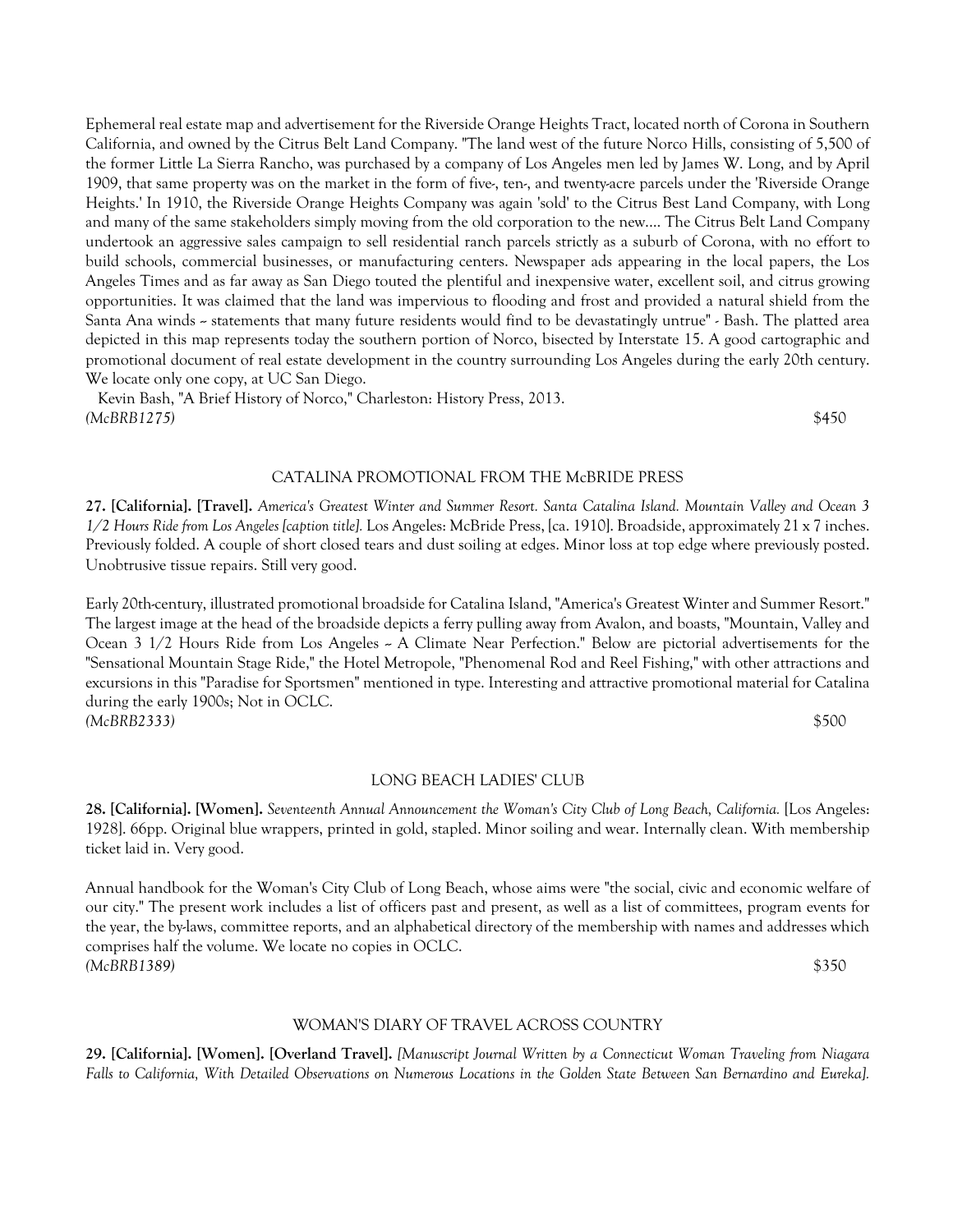[Various locations from Connecticut to California: June 10 to August 27, 1911]. [181]pp. on loose stationery. Old folds, minor edge wear, with a bit of fraying to a few leaves. Text remains clear and easily readable. Very good.

A wonderful and detailed manuscript travel journal written by a woman only identified as "Margaret" while traveling by train from Niagara Falls to California with her "Aunt May" in 1911. Margaret divides her journal into several "installments" which are either separately paginated or not paginated at all, and total over 180 pages, most of which records her experiences in the American West and in various cities and towns along the California coast.

Margaret first spends a couple of days at Niagara, commenting on the scenery and the people she meets on Goat Island and at the Canadian and American Falls. Margaret then makes her way by train through Chicago, over the Illinois and Mississippi Rivers (commenting that the land west of the Mississippi looks "more rolling and much more like New England"), to Kansas City, Pueblo, Colorado Springs (where she spends several pages describing a trip around Colorado Springs and the mining areas of Cripple Creek after befriending a Pittsburgh woman who recently graduated from medical school), Albuquerque (where she interacts with a Native American woman and child), Williams, Arizona, the Grand Canyon, Seligman, Needles, San Bernardino, and Pasadena, before arriving in Los Angeles. Along the way, she befriends a young Scotchman on his way back to California and a "chemical electrician" with whom she talks about science, among others. She often describes the scenery as it passes by either from the train car or from the observation platform, comments on the "Indian villages" she encounters ("clusters of miserable huts"), and the beauty of the flora and fauna in which she has a keen interest. She records her activities for the few days spent in and around the Grand Canyon, which she herself appraises as "indescribable." She once again encounters Native Americans, whose "Indian dancing" she describes as "interesting." On the trip from Williams to Los Angeles, Margaret switches cars from her coach car full of "queer looking people" to a more comfortable car where she observes "some queer German Jew people." At Seligman, she recounts an incident in which "an old Indian beggar woman" refuses a penny and a gift of sugar until she was "appeased by the gifts of nickles."

Margaret's adventures in California begin on June 18 with a "sight seeing trip" around Pasadena, where she saw an orange grove, commented on the bougainvillea and other flora, and visited Busch Gardens ("Mr. Busch is the beer man, and has a wonderful place"). She then visited Hollywood, saw the camera obscura, visited the aquarium, the beach, and other places. On June 20, she proceeds into Los Angeles proper, where she makes special notice of the jacaranda trees and observes the city in the midst of being built; according to her, the city will be composed of "miles of fine streets when they are all complete." She also visits a mission in the Los Angeles area, where she encounters a "Spanish priest instructing his flock of black eyed Mexican youngsters" and comments on the hearty grape vines that grow there. She takes an automobile trip to Pomona, where she spends several pages detailing the scenery she finds there.

On June 22, Margaret and Aunt May make their way northward, stopping in Santa Barbara, where they walk down the main road, shop a bit, have lunch, and then visit the local mission. Margaret appraises Santa Barbara as "in very many respects suggestive of England." They reach San Francisco on June 23, which Margaret assesses as "very beautiful" and "as different as possible from S. Cal." She and her aunt stay in San Rafael, where they walk up to Boyd Park for a nice view of the city and surroundings, visit the local Scribner's bookstore, and take scenic drives around neighboring towns such as Ross and San Anselmo. They visit friends in San Francisco, eat lunch at the Cliff House, marvel at the Golden Gate Bridge, and on July 1, experience their first earthquake, which Margaret describes as "a dull roar, as of a powder explosion." Following the earthquake, Margaret and her aunt take the train to St. Helena to visit the Chabot estate and stay through the July 4th holiday. Over the course of her entries, Margaret provides a detailed description of the Chabot estate, which became and remains an important vineyard near St. Helena.

Margaret next recounts her walking tour of San Francisco, including Chinatown and up California Street Hill. During the latter, she comments on the progress of the ongoing rebuilding efforts that were still in progress after the Great Earthquake of 1906. She visits the famed Portola Louvre restaurant where "at some hours they have a kind of vaudeville performance." Margaret and Aunt May next travel to Graystone, "a camping settlement two miles or so beyond Guerneville" on the 'shores of the Russian River." Margaret describes the camp in great detail and notes she and her aunt took side trips to Monte Rio and Guerneville, where they "walked to the Armstrong Woods."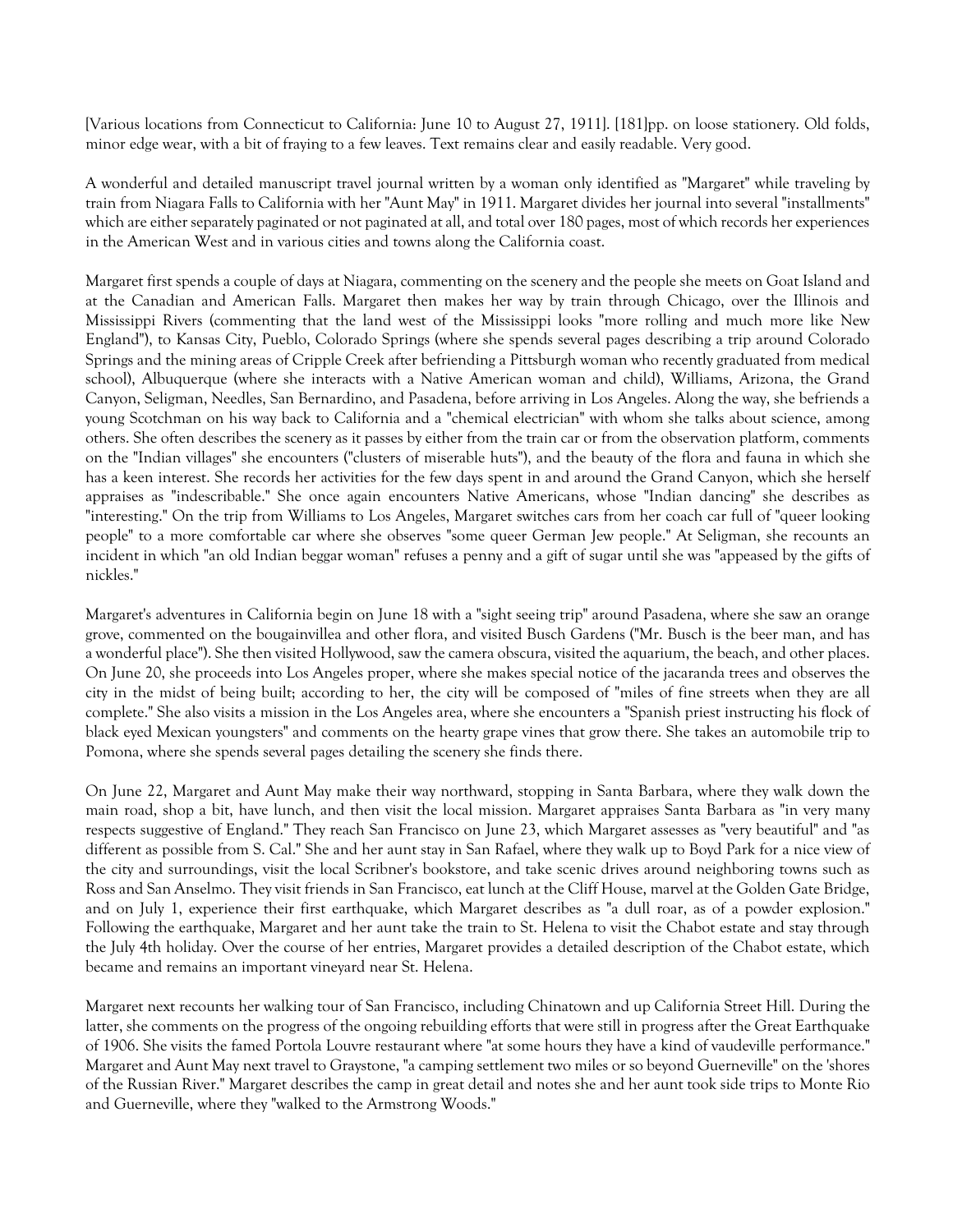Margaret and Aunt May return to San Rafael, which seems to act as their base of operations during their northern California sojourns, and from where they often visit San Francisco and occasionally Oakland. It is possible that Aunt May has a house in San Rafael. At one point, they drive to Mill Valley, where Margaret describes the "sea of fog on the cliffs of San Francisco, rising about like a mirage from the sea," and "the view to the north was Mt. St. Helena fifty odd miles away," and how "on clear days in winter the Sierras a hundred and fifty miles off to the north can be seen - and the Farallones, more than thirty miles out in the ocean are likewise visible."

Margaret next travels to Santa Rosa where she visits famed horticulturalist Luther Burbank at his home and gardens. She finds Mr. Burbank "very quiet and unassuming, with evidently a keen sense of humor." Burbank tells Margaret that "sometimes as many as 600 people" visit his gardens "in the course of a day." Burbank shows Margaret numerous horticulture samples, including "the many varieties of spineless cactus, on which he has been working for years." Margaret even asks for a cutting of a cactus from Mr. Burbank, which he happily supplies to her.

Margaret spends late July and early August visiting Stow Lake, Strawberry Hill, and the Japanese Tea Gardens ("a bit of real Japan left from the Midwinter Fair of 1893-94") in Golden Gate Park. She also visits the zoo, where she views "a large herd of buffalo," deer, moose, kangaroo among other animals. She then returns to the Chabot estate, a place she enjoyed very much. While there, Margaret attends an "equal suffrage tea" where the "speaking was very good." As she writes, "There is a great fight on here for the constitutional suffrage amendment to be voted on in early October. It has passed the legislature; and had a large popular majority for it in the south, but failed of sufficient majority in northern Cal. to ratify it - so there's a great campaign on now."

Margaret then visits Los Gatos, "great fruit growing country," where she spends time picking peaches, pears, and apples from the ample citrus trees available to her. Mid-August finds Margaret back at the Chabot residence, where she continues her French lessons with Mrs. Chabot and witnesses "a little wine bottling" and views the wine cellar. She then travels to Mendocino County and then Humboldt County, first to Willitts, where she visits her Uncle Will. There, she continues with him to Long Vale, Twin Rocks, and then Dyerville. She had a "beautiful stroll in the redwoods in the morning" and then proceeds to Eureka briefly before returning to a friend's house in Dyerville. Here, she sees the trees at Bull Creek Flats - "one of the finest most over sized growths of red wood to be found anywhere." By August 25, she is back in San Rafael, where she attends a "suffrage rally in evening - rather fun."

The next installment of Margaret's diary is, in fact, an expanded version of her "Humboldt Trip" mentioned just above. Here, she spends twenty-seven pages tracing back her travels in Humboldt County, and the numerous places she saw in August, some of which she had not mentioned in her journal. These include detailed (or more detailed) descriptions of the landscapes, products, people, and other features of Petaluma, Ukiah, Willits, Long Vale, Twin Rocks, Fruitland, Dyerville, Eureka, and Samoa. Margaret includes a long description of Eureka, concluding it to be "a thriving, prosperous looking place of nearly twelve thousand inhabitants with very good stores, paved streets, streetcars, and a number of hotels, one of them excellent."

At this point in the manuscript, Margaret includes an eleven-page letter to her mother, dated August 27, 1911 from San Rafael. She recounts some of her "wonderful trip - pretty dangerous in parts," and promises to send her "scrippy, scrappy journal" to her mother at a later date. She worries over the possibility of a railroad strike on the Harrison line of the Southern Pacific, and proposes to go home through Portland, Seattle, and Banff, then onto Chicago. Her letter, which she signs, "Margaret," is followed by seven pages of material that appear to be abandoned versions of her journal or perhaps an unused draft or portion of the letter to her mother.

The present manuscript came out of an estate in Waterbury, Connecticut. The breadth of her travels indicate Margaret was a woman of means, and likely part of a New England family with deep business interests in California. In any case, Margaret's travel journal is a wide-ranging and unique record of overland travel in the United States by a sophisticated woman in the early-20th century, full of rich detail on numerous western locations, especially about twenty California cities and towns up and down the Pacific coastline between San Bernardino and Eureka, a distance of some 700 miles. *(McBRB2423)* \$3,500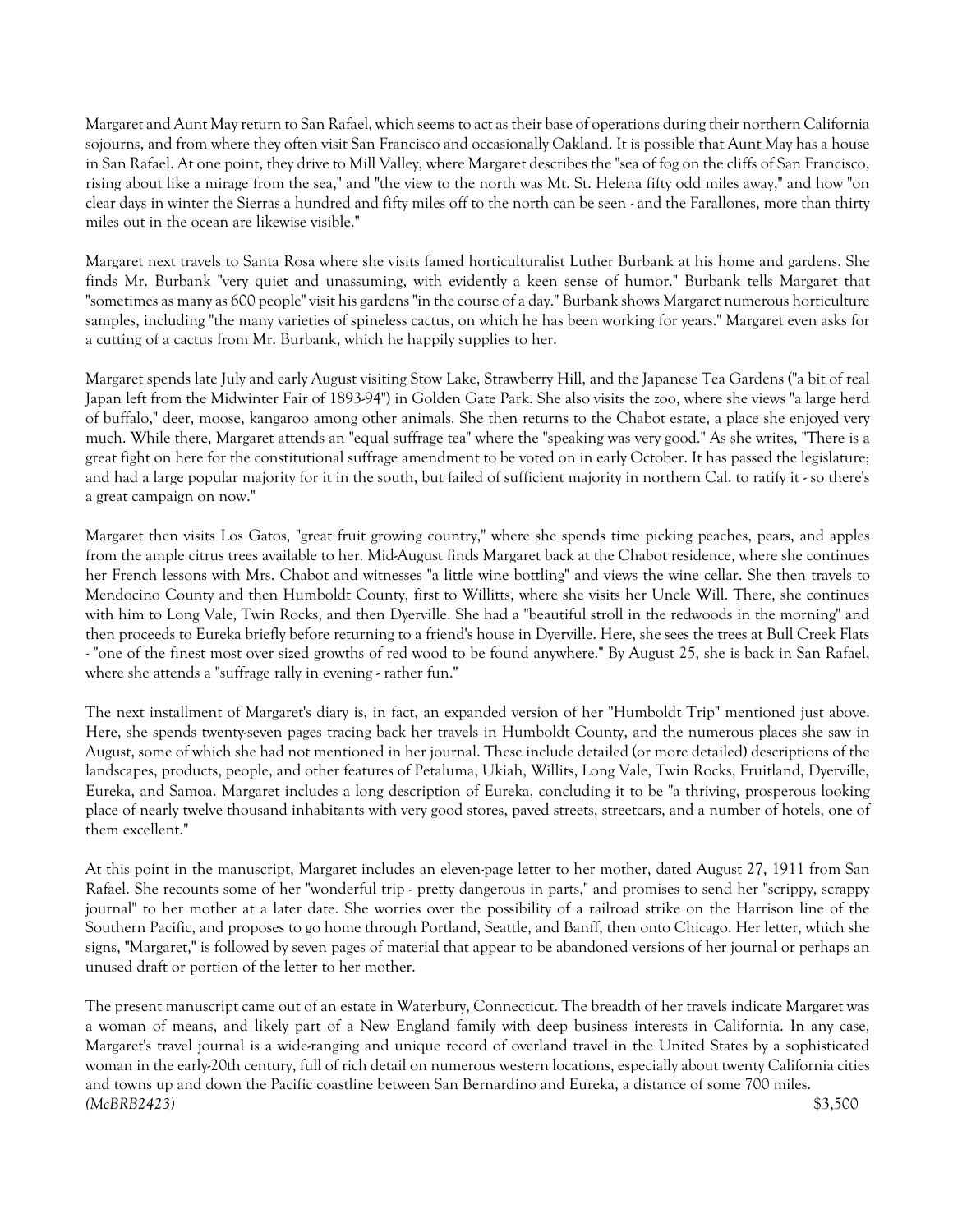# A CAPTIVE WOMAN'S FIRSTHAND ACCOUNT OF THE DAKOTA WAR

**30. Carrigan, Minnie Buce.** *Captured by the Indians: Reminiscences of Pioneer Life in Minnesota*. Forest City, S.D.: Forest City Press, 1907. [2],40,[1]pp. Original printed wrappers. Uneven toning, mild soiling, and light edge wear to wrappers. Mild, unobtrusive marginal stain to several leaves. Very good.

The rare first edition, printed in South Dakota, of a chilling firsthand account of a young settler woman caught in the crossfire of the Dakota War of 1862, as well as the remembrances of other participants and observers during the conflict. The Dakota War of 1862 was an armed uprising led by a faction of the Dakota Nation in response to famine conditions enforced by the neglect and sometimes direct intention of U.S. Indian policy. Like many wars of western expansion, the fighting was brutal, sudden, and often involved civilians killing civilians, as is gruesomely detailed in Carrigan's account. Carrigan remained an observer in captivity through the major Dakota loss of the war, after which over three hundred of their number were sentenced to death after a show trial, in the largest mass execution in American history. The work includes a small frontispiece portrait of Carrigan printed on the verso of the title page.

In addition to Carrigan's account, the work includes brief remembrances from four other survivors of the New Ulm Massacre of 1862, by "Mrs. John Boelter," J. G. Lane, Emanuel Reyff, and "Mrs. Ienefeldt." There is also a short account of "The Negro Joe Godfrey," a renegade African American living with the Sioux tribe that perpetrated the attack.

"Massacre of the Buce family and the captivity of their daughter (the author) by the Sioux in 1862" - Eberstadt. The great majority of copies encountered in the market are the much more common Buffalo Lake, Minnesota edition, printed five years later. In fact, Ayer did not include the present edition in his original work or the supplement. OCLC records just a dozen physical copies.

 Howes C171, "aa." Ayer Supplement 28 (ref). Nebenzahl 11:28 (ref). Eberstadt 135:530 (ref). *(McBRB2294)* \$2,250

# KEEPING THE SPANIARDS OUT OF MEXICO

**31. [Coahuila y Tejas]. [Bangs, Samuel].** *Gobierno Supremo del Estado Libre de Coahuila y Tejas. El Gobernador del Estado de Coahuila y Tejas a Todos Sus Habitantes, Sabed: Que el Congreso del Mismo Estado Ha Decretado Lo Siguiente. Decreto Numero 109 [caption title].* Leona Vicario [i.e., Saltillo]: [Samuel Bangs], 1830. Broadside, approximately 12 x 8.5 inches. Previously folded; stab holes at left margin where previously bound. Some wear at edges, including a couple of small chips and minor losses. Contemporary manuscript annotations and docketing. Light tanning and foxing. Good plus.

A rare decree published on January 5, 1830 in Saltillo, the capital of Coahuila y Tejas, regarding restrictions on Spanish citizens put in place by the Mexican government during Spain's final attempt to reconquer the country. This broadside was printed by Samuel Bangs, the first printer of Texas and of three Mexican border states, while he served as the official state printer of Coahuila y Tejas from 1828 to 1830.

On September 5, 1829, a significant decree was issued that put into place thirteen new articles restricting the rights and activities of Spaniards remaining in the state and authorizing the confiscation of property from anyone who supported the recent Spanish invasion of Mexico, as well as instituting new taxes and calling for the formation of militias to meet the threat. In late July, Isidro Barredas landed a force of several thousand Spanish soldiers from Cuba south of Tampico. After occupying the city, he was besieged by Mexican forces under Santa Anna, and eventually surrendered on September 10, thus ending the last attempt by Spain to reconquer Mexico. The present decree, issued just after the turn of the year, repeals several of the articles from the previous order, "teniendo en consideracion que las circunstancias que motibaron la data del decreto Numero 105 de 5 de Septiembre del año ultimo han desaparecido yá de la republica."

Signed in print by the Governor of Coahuila y Tejas, José Maria Viesca, and the state Secretary, Santiago del Valle, with their manuscript rubrics, and with contemporary docketing addressing this copy to the Alcalde of Allende and showing it was received there on March 21, 1830. Rare - we locate two copies, at the University of Texas and UT Arlington.

 Jenkins, Printer in Three Republics 323. Spell, Pioneer Printer 259. *(McBRB2098)* \$1,750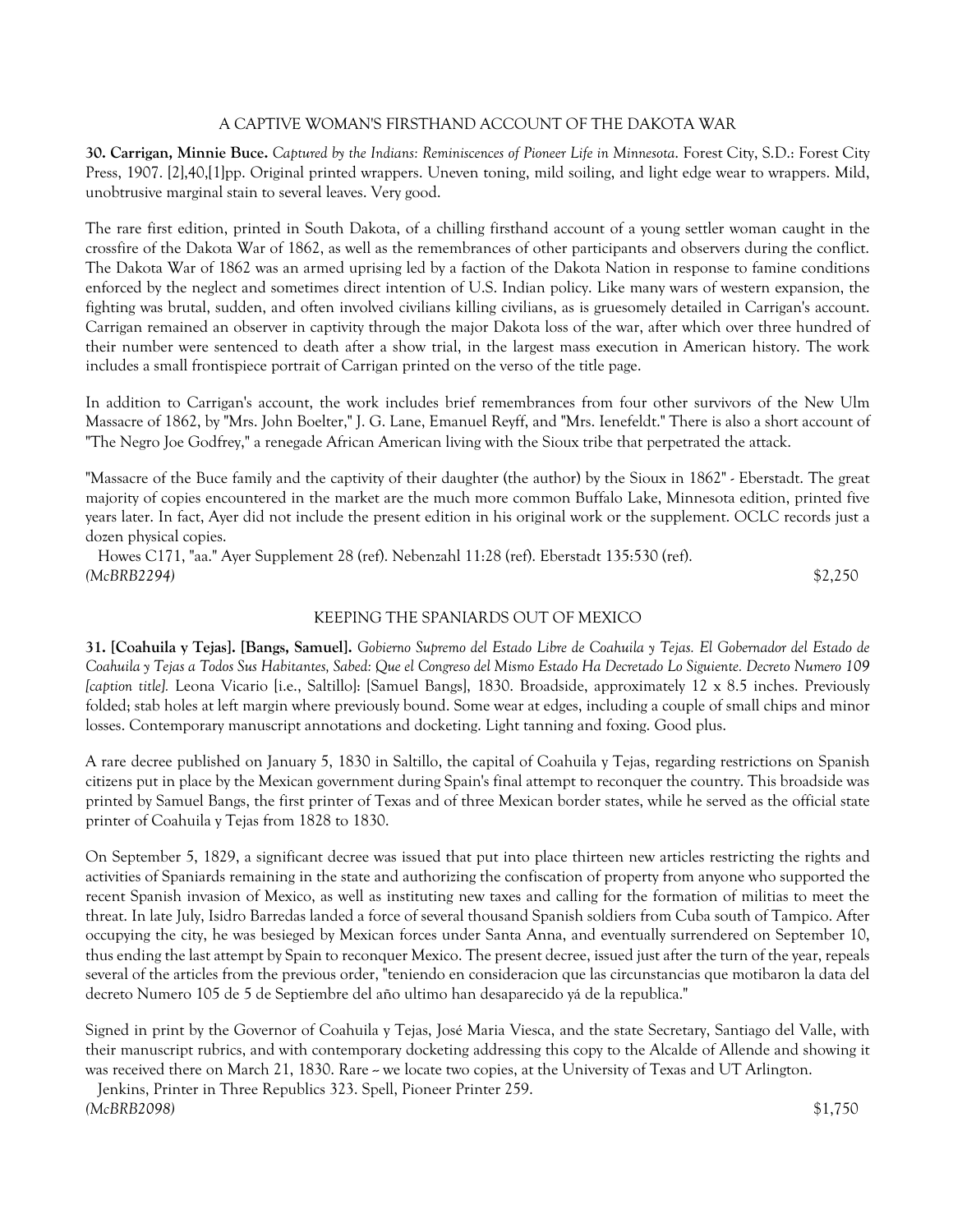#### UNRECORDED MIMEO COOK BOOK

**32. [Cook Books]. [California].** *Mexican Recipes. La Casa de San Gabriel [cover title].* [San Gabriel, Ca.: ca. 1950]. [18] leaves, printed rectos only. Original pictorial wrappers, stapled at top edge. Rear cover detached, light chipping and wear to wrappers. Internally clean. About very good.

"Recipes contributed by the Women of La Casa de San Gabriel (A Christian Community Center)." A charming and unrecorded mimeographed cook book prepared by the La Casa de San Gabriel community center, which is still an active entity today. Recipes include guacamole, chile con carne, tostadas, home made tortillas, and "Tacos Ungaros (Hungarian tacos)", among others. *(McBRB1892)* \$150

## CRIME STATISTICS IN 19th-CENTURY CUBA

**33. [Cuba]. [Law].** *Discurso Pronunciado en el Acto de Apertura de la Real Audiencia Pretorial el Dia 2 de Enero de Este Año.*... Habana: Imprenta del Gobierno por S.M., 1849. 36pp. Contemporary black calf, elaborately gilt tooled, with embossed red morocco panels, gilt ruled turn-ins, and glazed floral endpapers. Light wear to corners and spine ends. 20th-century Spanish bookplate on front pastedown. Minor soiling at margins of endpapers and gutter of title page, otherwise a clean copy. Near fine.

An extremely rare Cuban imprint, comprising an address on the subject of crime and judicial proceedings first delivered by Pedro Pinazo, a colonial government official, at the beginning of January 1849. Pinazo served as a secretary in the Superior Courts in 1847 and 1848, and here details the deterioration of the criminal courts during his tenure. Among other salient facts, he notes that the number of cases pending across the island in January 1848 ballooned from 154 to 2550. These cases are further broken down statistically, and Pinazo concludes by offering nine proposals to improve the bureaucracy and to stem the tide of cases in the most afflicted regions. The text concludes with sixteen pages of tables and statistics, which includes a detailed list of crimes charged (four patricides, two incests, three slave seductions, etc.) and the subsequent rulings of the Real Audencia (five executions, sixteen exiles, nineteen public whippings, and so forth). A fascinating and rare discussion of crime and jurisprudence in mid-19th-century Cuba, in an elaborate contemporary binding. OCLC locates only two copies, at the Biblioteca Nacional de España and the Biblioteca Nacional de Cuba. *(McBRB2329)* \$2,500

# EARLY CUBAN RAILROAD ARCHIVE

**34. [Cuba]. [Railroads].** *[Collection of Documents Relating to the Compañia de Caminos de Hierro de la Habana and the Compañia del Camino de Hierro Entre las Ciudades de Puerto Principe y Nuevitas].* [Havana & Puerto Principe: 1834-1846]. Two letters, totalling [23]pp., plus four printed forms completed in manuscript, each measuring approximately 12 x 8.5 inches. Letters previously folded, with small stab holes at left margin where previously bound. Contemporary ink stamps. Moderate, even tanning; scattered light foxing. Accomplished in a neat, legible script. Overall very good.

In the earliest period of railroad technology, Cuban leaders became interested in a rail line to carry sugar and coffee to the port in Havana from inland. The first completed line from Güines to Havana began operation in 1837; it was one of the first substantial railroads in the world, and beat the arrival of rail transportation to Spain by over a decade. The project was initially approved by the Queen Regent, Maria Christina, in 1834, and civil engineer Benjamin Hall Wright, son of Erie Canal chief engineer Benjamin Wright, was hired to consult on the construction. The two lengthy letters present here were composed in fluent Spanish by the younger Wright during the first half of 1834, and were addressed to Wenceslao de Villa Urrutia, the Superintendent of the Treasury in Cuba and the overseer of the project for the Spanish government. They contain many salient details concerning the planning and construction of the railroad, including an assessment of the supplies and funds required for the building of the forty-eight-kilometer line, a report on the reconnaissance made of the potential track path from Havana to El Rincon, a description of the grading work necessary along the line, and much more.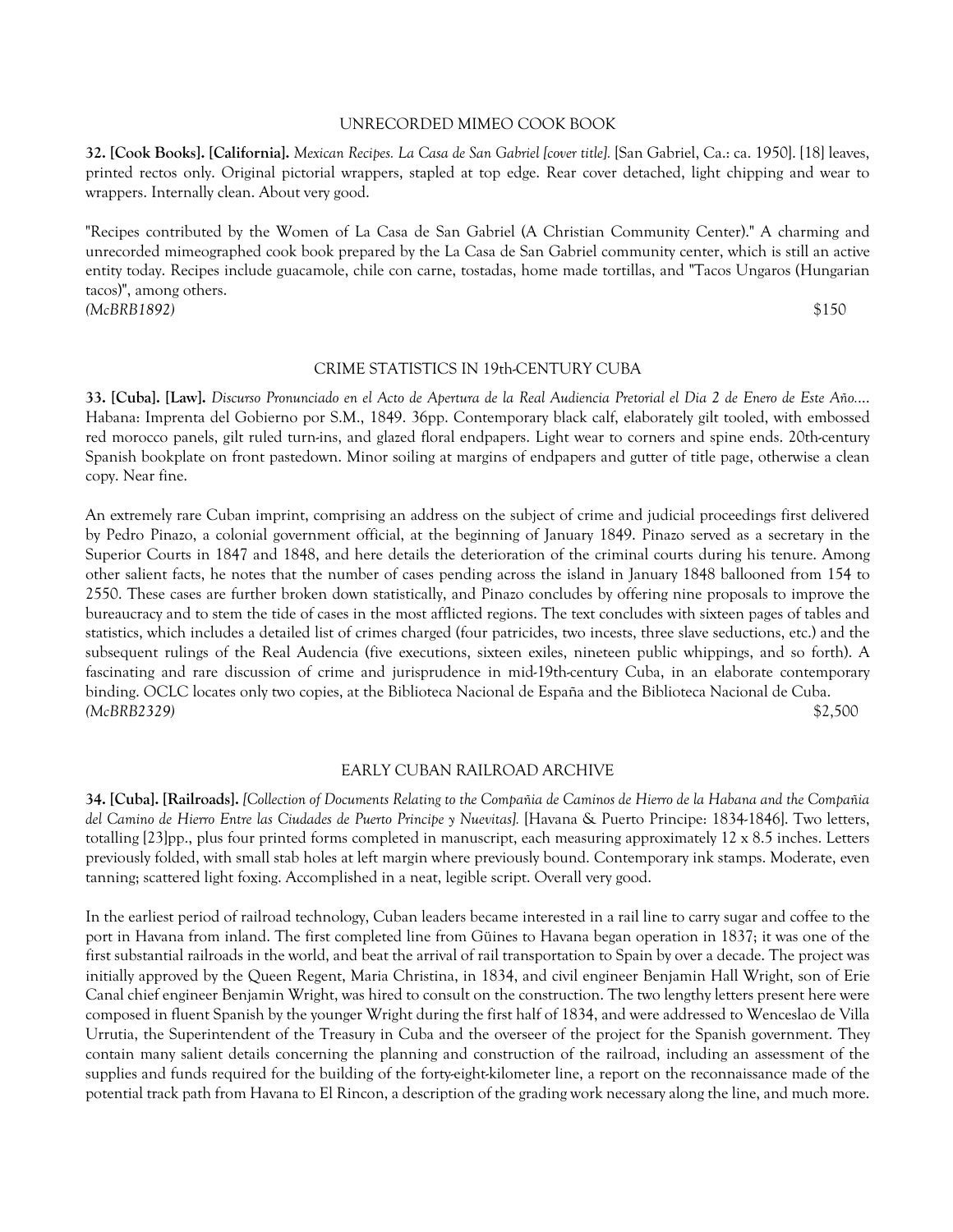The four printed documents here comprise completed stock certificates for a later project in the overall Cuban railroad plan, the building of a line from Nuevitas on the northeastern coast to Puerto Principe in the interior. Benjamin Hall Wright was also heavily involved in the engineering and construction of this railroad, which was completed in 1842. The certificates are issued to and signed by members of the Betancourt family, who were prominent supporters of and deeply involved with the development of early railroads in Cuba. Each certificate represents an investment of one hundred pesos, and were issued across the life of the project. A fascinating group of materials on early railroad construction in Cuba. *(McBRB2240)* \$3,750

# IMPORTING INDENTURED LABOR TO CUBA

**35. [Cuba]. [Slavery].** *Coleccion de las Disposiciones Que Sobre Colonos Han Sido Expedidas Hasta la Fecha para Su Cumplimiento en la Isla de Cuba*. Habana: Imprenta del Gobierno, 1872. 94pp., plus two folding tables. Contemporary quarter calf and marbled boards, spine gilt ruled. Light scuffing and wear to boards, a bit heavier at corners; minor fraying and rubbing to spine. Minor tanning and dust soiling, but quite a clean copy, overall. Very good plus.

A rare Cuban imprint that presents rules and regulations for the importation and maintenance of "colonos," indentured servants, on the island during the latter part of the 19th century. During the 19th century, the plantation owners of Cuba brought in hundreds of thousands of indentured servants and barely-paid contract laborers to the country in order to supplement the labor of slaves and to increase production mainly of coffee and sugar, but also many other commodities. The mid- to late-19th century saw the height of this practice, as Spain halted its participation in the transatlantic slave trade and began a program of gradual emancipation in its Caribbean colonies. The majority of these indentured servants were contracted and sent from China, and from 1848 to 1874, two years after the publication of these regulations, over 125,000 Chinese contract laborers were imported to Cuba.

The present work contains printings of several laws relating to "colonos españoles, chinos ó yucatecos," but most of the articles included here address Chinese laborers specifically. It first prints the general regulations in force at the time for the instruction and governance of colonos on the island of Cuba, including any recent modifications introduced with respect to previous versions. The remainder of the book is dedicated almost entirely to the specifications for importing and supervising Chinese labor, and includes the "Reglamento para la Introduccion de los Trabajadores Chinos en la Isla de Cuba" (Regulations on bringing Chinese workers to the Island of Cuba, pp.27-51), and the "Reglamento de Introduccion de Colonos Asiaticos, Su Buen Regimen y Policia" (Regulations on the introduction of Asian colonists, their good governance and policing," pp.57-94). These instructions are followed by two folding plates that print examples of bureaucratic forms relating to the immigration of Asian workers to Cuba, including fugitives and those who are incarcerated.

Quite scarce, and very valuable for the study of slavery and labor in Cuba during this period; OCLC locates only six copies. The present copy is a particularly nice example in a contemporary Cuban binding. *(McBRB2307)* \$3,750

## CHINESE INDENTURE CONTRACT, SIGNED IN CHINESE

**36. [Cuba]. [Slavery].** *[Contract Between a Cuban Company and a Chinese Indentured Servant in Cuba in 1860, Signed in Chinese and English].* [N.p., likely Havana]: February 22, 1860. Partially-printed folio broadsheet, printed in both Spanish and Chinese, completed in manuscript in Spanish, Chinese, and English, with additional manuscript notations in the margins, 16.5 x 10.5 inches. Old folds, some fold separations and minor chipping along fold lines, with minor loss to text, moderate foxing and toning. A fragile but important document. About good.

A sobering emigration certificate and indentured labor contract for a Chinese laborer in Cuba in 1860, issued by the Compañía Cubana de Emigracion para la Habana. The document is partially-printed in both Spanish and Chinese, and is signed in both languages by the relevant parties to the contract. The Chinese laborer, Chu Lir of Hokkien, is only eighteen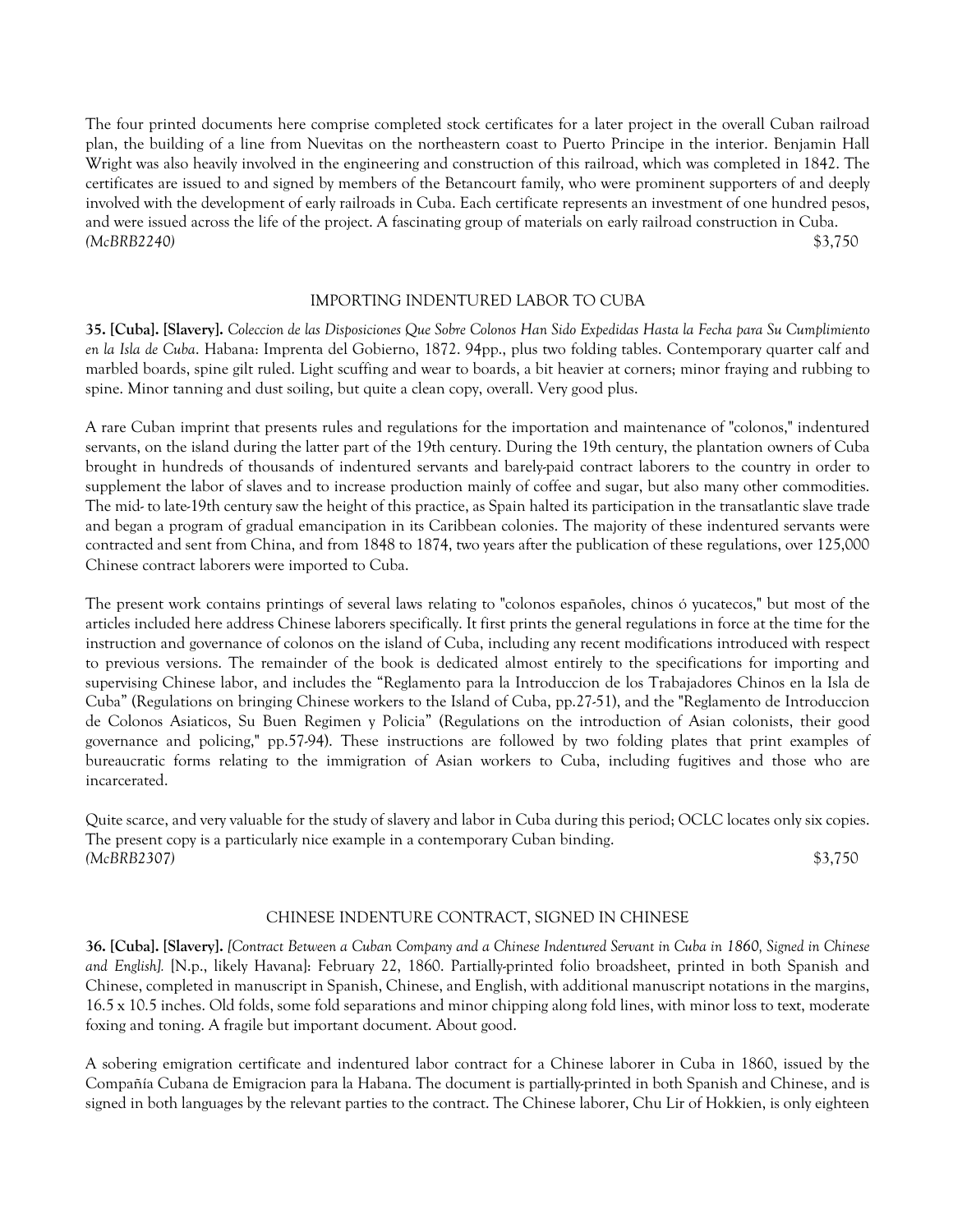years of age when he signs the present document, indenturing himself to the firm of Fernandez, Schimper y Ca, a commercial enterprise operating in Cuba at the time. Lir was hired as a laborer for a term of eight years; he signs his name in Chinese characters at the bottom of the first page. Interestingly, the contract is counter-signed by B.W. Tucker as an agent for the company, and Lir's signature is witnessed by an English-speaking man named Ed Vincent, presumably also an employee of Fernandez, Schimper y Ca; English is not often encountered on Chinese indentured servant material from this period. Some of the additional marginal notations on the verso are written in Spanish around and above the block of Chinese text.

Chinese indentured servitude in 19th-century Cuba was tantamount to slavery, even after the abolition of the peculiar institution in the British West Indies. With their free source of labor no longer available, plantation owners in Cuba looked elsewhere; and they looked east. From around 1848 to the mid-1870s, over 100,000 Chinese indentured servants made their way to Cuba, often sailing to Cuba in large groups. Once they arrived, Chinese laborers indentured themselves to Cuban masters for terms of at least five years. The treatment of Asian indentured servants in Cuba varied widely, with reports of some particularly ill-treated laborers ending their lives by suicide. "Some contemporaries and later historians...have condemned the servitude of the Asians as a thinly disguised revival of slavery. These critics have pointed to a variety of abuses to which the Asians were subjected, both legally - with severe laws governing absenteeism, vagrancy, and insufficient work - and illegally, in the form of harassment by vicious masters. Yet other observers have defended the system as a boon to the Asian workers. Voluntary reindenture at the end of their terms was common among the migrants, suggesting that many Asians judged the system to be beneficial to them" - Drescher. A fragile but extremely important artifact from a sad period when barely-veiled slavery was still alive in the world.

 Seymour Drescher & Stanley L. Engerman, editors, *A Historical Guide to World Slavery* (New York, 1998), pp.239-42. *(McBRB2399)* \$1,750

## CUBAN-CHINESE IDENTIFICATION PAPERS

**37. [Cuba]. [Slavery].** *[Identification Document for a Chinese Indentured Servant in Cuba].* Havana: July 13, 1863. Partiallyprinted broadside, completed in manuscript, with additional manuscript notations on verso, 8.5 x 12.25 inches. Old folds, moderate toning, a few light creases. Very good.

An original cedula providing identification information for a Chinese indentured servant in Cuba in 1862. This formal government-issued cedula was the kind first given to Chinese indentured servants (i.e., slaves) when they initially arrived in Cuba. The Chinese man listed here is named Tirso Casanova, twenty-six years of age, from "Asia," who will be working as a domestic servant. Additional information about him is written on the verso (including mention of his last name). It is noted that Tirso was serving an eight-year contract, a typical term of service fulfilled by Chinese laborers when they arrived in Cuba in the mid-19th century. Original cedulas are quite rare in the market, less often encountered than the aforementioned labor contracts for Chinese indentured servants. Interestingly, the partially-printed portion of the document is sandwiched between two columns printing nine articles of a decree issued on July 5, 1855; the articles of the decree pertain to the purposes of the cedulas, including allowing "colonos" [colonists] to enter and travel around Cuba. *(McBRB2205)* \$1,250

## PHOTOGRAPHS OF A TOUR THROUGH CUBA

**38. [Cuba].** *South West Land Company. Souvenir Photographs of "A Trip to Cuba" Conducted Under the Auspices of the South West Land Co. of Cuba Youngstown, Ohio*. [Pittsburgh?]: 1907. [48] leaves (letterpress title page and forty-seven leaves containing 213 printed photographs). Large folio. Original grey cloth, cover gilt. Spine worn, hinges tender; corners worn, covers a bit soiled. Front flyleaf detached, with contemporary ownership inscription. Contents clean, with minor soiling and wear. Good plus.

A handsome and extensive souvenir album documenting a 1907 trip of a group of Ohio businessmen to Cuba. The title page dedicates the book "To the twenty-six jolly souls who comprised this party and who were blessed with good health,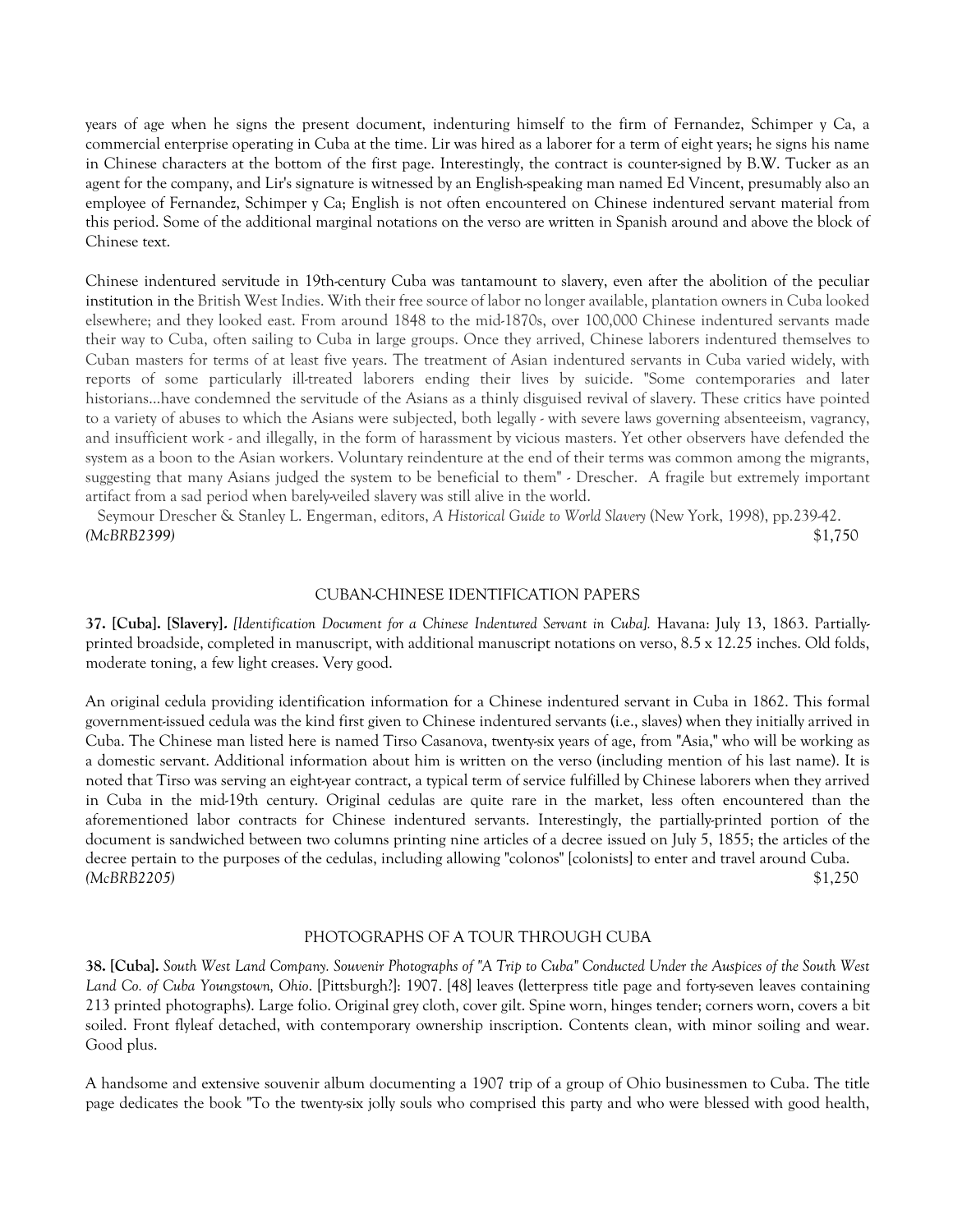and were not victims of a single accident during the journey of over four thousand miles, by land and sea... to remind them of the pleasant associations and happy incidents of the outing." The title page also lists all twenty-six members of the party, all of whom hail from Ohio, save one man from Havana who is presumed to have been their guide. The present copy belonged to Fred W. Adams and his young son, Norman. In several group photos, small hachure marks below the image indicate the pair.

We find little about the South West Land Company of Cuba, though some of its stockholders were in the lumber business, and there are several images of stands of trees in the volume, so it's possible this was one of its exploitative aims. The photographs were taken by R.W. Johnson of Pittsburgh (1873-1962), a prominent photographer known for his portraiture of the city's elite, as well as its architecture. Images are printed directly onto the pages, sometimes as a single large image and other times as a medley of smaller photos. Some images are slightly blurred, and were obviously taken in a spontaneous and candid way, as one's vacation photos often are. The posed images are all quite sharp, however, and show clear evidence of a professional at work.

The album shows the group's time at sea (including one image that appears to be of a man vomiting over the rail), and moves on to document the handsome buildings of Havana, as well as many candid scenes of street life featuring locals. The group toured the fort at Havana, and there are several pages of photos dedicated to their time there, including a shot of the wreck of the U.S.S. Maine in the harbor. Approximately the first half of the volume is devoted to time in Havana and the city, at which point the party moves by rail into the countryside, presumably to visit land owned or operated by the South West Land Company. These images feature shots of the group on horseback, touring ranch land, stands of trees, and agricultural lands growing citrus and bananas. There are many scenes of the local inhabitants, including a large photograph depicting a woodworker in his shop; images of women and children in front of thatched huts; and a cock fight about to begin. The images offer glimpses of life in rural Cuba, albeit seen through the lens of a group of white men from Ohio.

On the whole, we find this bespoke volume to be both charming and remarkable. We presume that only a handful were created for members of the expedition, and  $\sim$  unsurprisingly  $\sim$  we locate no copies in OCLC. *(McBRB2550)* \$2,250

# A JAPANESE ACTIVIST RECOUNTS HIS DIFFICULT LIFE IN AMERICA BEFORE HE WAS INTERNED IN NEW MEXICO

**39. Fujii, Sei.** *Beikoku Ni Sumu Nihonjin No Sakebi [in Japanese characters, translated as The Protest of Japanese Americans: My Forty Year Stay in America].* Los Angeles: Kashu Mainichi Shinbunsha, 1940. [2],2,16,420,[1]pp. Original pictorial wrappers. Minor soiling and light edge wear to wrappers; spine ends a bit chipped; front hinge starting from both ends. Text browned, but not brittle, with scattered foxing and dust soiling. About very good.

A rare collection of writings by an important Japanese-American activist, journalist, and editor. Sei Fujii (1882-1954) was the founding editor of the *Kashu Mainichi* (*Los Angeles Japanese-California Daily News*) in L.A. Fujii emigrated to California from Japan in 1903 and obtained a law degree from the University of Southern California. Sadly, Fujii was unable to practice law in the United States because he was not an American citizen, and he was unable to earn American citizenship because he was Japanese - a cycle of injustice that took a few more decades to correct. After graduation, Fujii went back and forth to Japan, finally settling for good in Los Angeles shortly before 1930, where he founded the *Kashu Mainichi* in 1931. During World War II, Fujii was interned as an enemy alien in New Mexico, where he was not able to secure his release until 1946. After the war, he successfully challenged California's 1913 alien land law, which prohibited Japanese immigrants from owning real estate. In Fujii v. California, he convinced the California Supreme Court to overturn decades of legal precedents, ending forty years of prohibitions on property ownership and other racially- and ethnically-motivated restrictions. Fujii's activism and dogged determination for justice culminated in 1954, when he was finally able to call himself an American citizen; he was also finally granted his law license posthumously in 2017, sixty-three years after his death.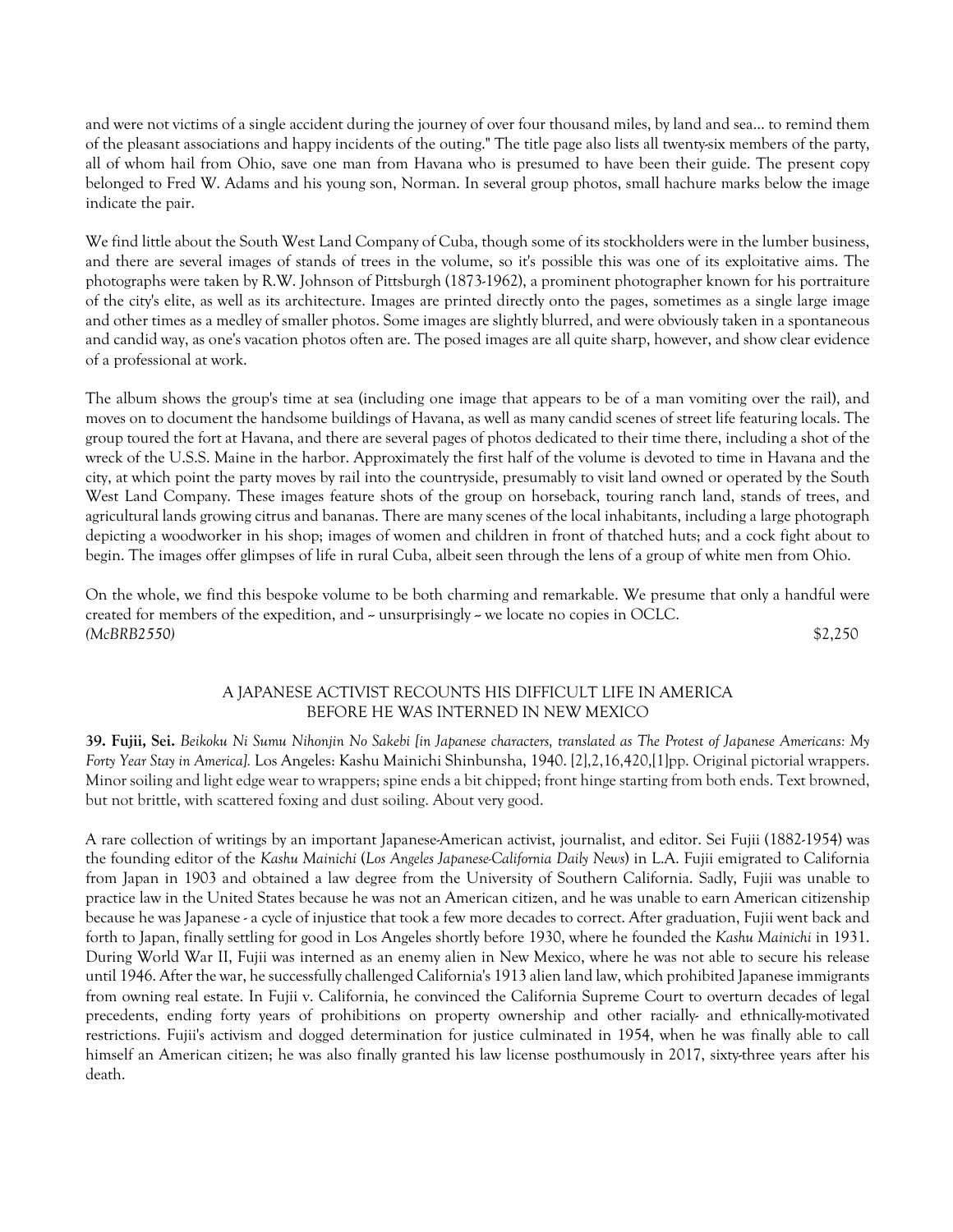"A collection of newspaper editorials and columns published by the *Kashu Mainichi* of Los Angeles. Many articles deal with the patriotic activities of Japanese immigrants after the outbreak of the Sino-Japanese War in 1937" - *Encyclopedia of Japanese Descendants in the Americas*. The present work was reprinted in 2013. OCLC records just seven institutional copies of this original 1940 edition - six in the United States and one in Japan. *(McBRB2532)* \$1,750

## NOTES OF A BAY AREA NAVY MACHINIST

**40. Gee, Howard.** *[Notebook of Machinist Howard Gee, Kept While Working at Mare Island Naval Shipyard].* [Vallejo, Ca.]: 1922- 1933. [210] leaves plus [9] loose folio sheets and a silver-gelatin photograph. Original limp black leather, three-ring binding. Light wear to covers, spine ends heavily worn with some loss. Contemporary ownership inscriptions inside front cover. Some leaves loose, light wear at edges, light to moderate soiling throughout. Good.

Working log of machinist Howard Gee, employed at Mare Island Naval Yard, containing an account of work performed on various ships over the course of more than a decade. The Mare Island Navy Yard was established in Vallejo in 1854, the first U.S. Naval base on the West Coast, operating until 1996. The base served as a vital port for repair and refitting of ships in the Pacific throughout the 19th century, and during the 20th century was an important arena for shipbuilding, primarily of submarines from the 1920s onward. A 2007 obituary located for Howard Jackman Gee (called "Jack") notes that he was the fifth generation of the Gee family to work at Mare Island; given the time of his service in the navy, in the 1950s, we assume the present notebook belonged to his father or uncle.

Gee's notebook is organized alphabetically by vessel, noting each ship and what work he performed at what date. The first entry reads, "#4 Airplane Wrecking Barge 2-14-23. 100:Volt armature. 601-E-695/0265. No.1." This is followed by several entries for repairs to the U.S.S. Aroostook in 1923, all for her "master wheel gyro compass." Gee writes in a clear and legible all-caps block print, separating each entry with a horizontal line. Some entries are more complex than others, listing dimensions of parts or including small drawings of propellers or turbines or other mechanical parts he worked on. Notes from the U.S.S. Arizona in 1933 comprise two full pages  $\sim$  one for the starboard propeller and one for the port propeller. They include details about weight, pitch, static, and minute calculations about each blade, as well as the date the work was completed. An entry for the U.S.S. Humphrey in 1933 indicates work on the port main gear, installing a new gear made by the Westinghouse Elec. & Mfg. Co., with details about size and holes drilled, as well as a detailed illustration of the part. Also present here are three sheets of typed military orders for Gee, and several loose pages of manuscript drawings and notes.

The navy yard must have been a dangerous place to work in the 1920s and '30s, as shown by several notes in the volume. The opening leaf reads, "I.P. Piston for U.S.S. Brant dropped off hook. Missed me. H. Gee. Witness, W. Gee, W.N. Emery, 8-12-30. How did it happen to fall?" Another note at the end of the volume indicates C.A. Hunter passed away while at work, 2:30p.m. 12-19-33." Beyond that, there is very little personal content in the book, it is purely a working object. Also present here is a black ribbon embroidered in gold which reads "Submarine Base"; and a small photograph, presumably of Howard Gee, which shows a man standing in a machine shop, dressed in a fedora and three-piece suit with the jacket and vest unbuttoned, leaning next to a large crankshaft  $\sim$  the apparatus resembles many of Gee's drawings in the notebook. *(McBRB1770)* \$950

## RARE IMAGES OF ALBERTAN FIRST PEOPLES

**41. Harmon, Byron Hill.** *[Series of Nineteen Real Photo Postcards of Nakoda Native Peoples in and Around Banff].* Banff: [1920s]. Nineteen real photo postcards, each captioned in the negative. One with writing on the image, minor wear and soiling else. A few with notes on the verso. Very good.

A wonderful collection of real photo postcards documenting the Stoney Nakoda Indians at Banff Indian Days, taken by noted photographer Byron Harmon. Harmon (1876-1942) started his career as a portrait photographer in Tacoma in the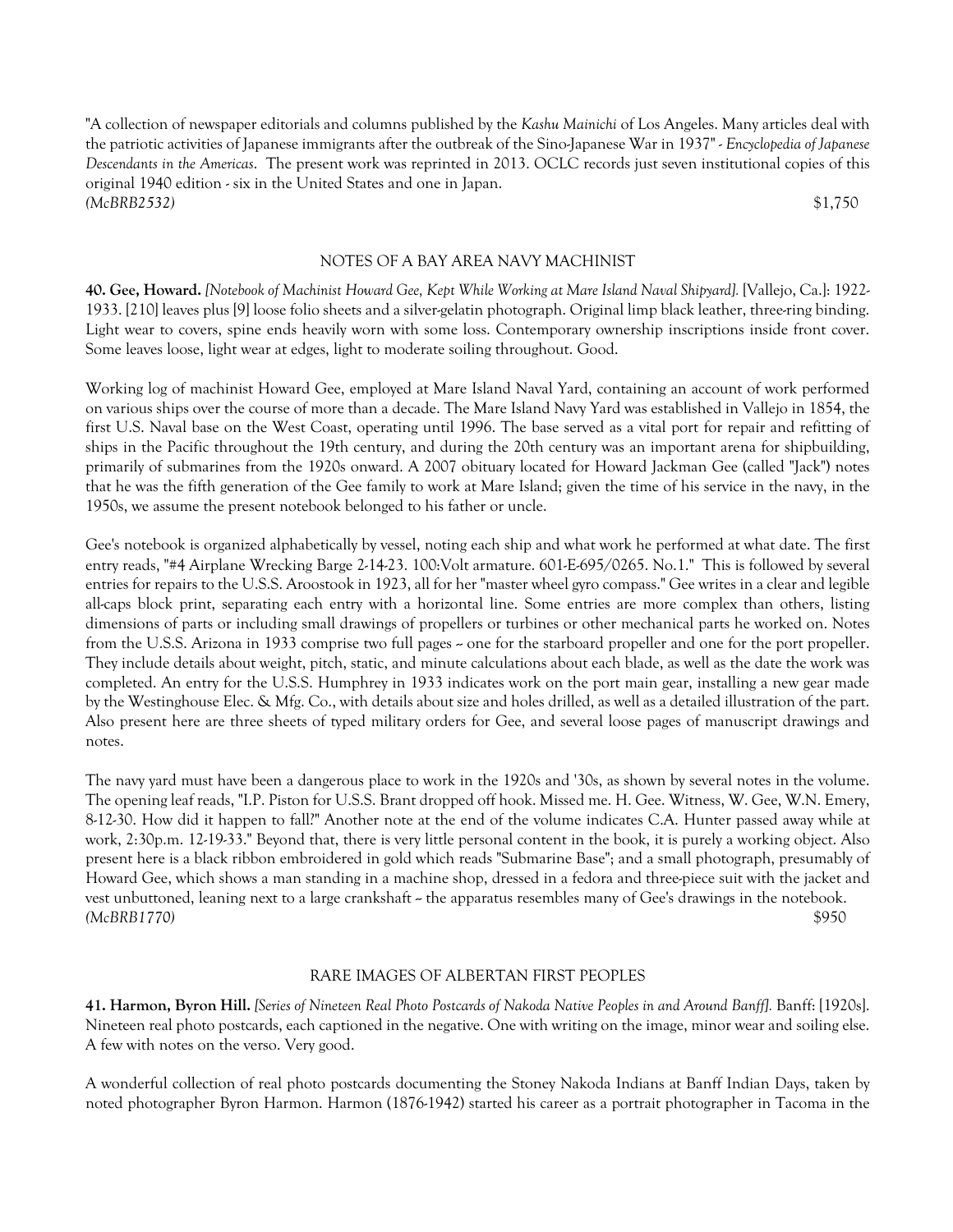1890s, subsequently working as an itinerant photographer across the Southwest and eastern seaboard. An asthmatic from a young age, he relished the clear air of the mountain climate, and on a trip in the Canadian Rockies learned there was no photography studio yet established in Banff. He returned in 1906 and set up shop, operating as a photographer and druggist from 1906 to 1925. Most of Harmon's extensive output is dedicated to mountain scenery and tourism photography. He was a charter member of the Alpine Club of Canada, serving as its official photographer, a role which provided him opportunities to capture some of his most important and striking images. The photos in the present grouping include handsome posed portraits of the local Stoney Nakoda people, as well as scenes of Indian camp life, all presumably taken at the Banff Indian Days celebrations. They are captioned in the negatives as follows:

| 503. Western Canadian Indian Family | 528. Stoney Indian Girl                  |
|-------------------------------------|------------------------------------------|
| 506. Stoney Indian and Squaw        | 530. Stoney Indian and Squaw             |
| 507. Indian Chief                   | 532. Stoney Indian Chief                 |
| 511. Indian Children                | 533. Hector Crawler, Stoney Indian Chief |
| 512. Indian Camp                    | 535. Stoney Indian Squaw                 |
| 513. Stoney Indian                  | 536. Indian Travois                      |
| 516. Indian Chief                   | 537. Stoney Indian                       |
| 521. Western Indian Squaw           | 538. Ends Hunter, Stoney Indian          |
| 525. Indians at Banff               | 541. Indian Chiefs                       |
| 527. Stoney Indians                 |                                          |

All told, a wonderful collection of Native American images from this important photographer of the Canadian Rockies. *(McBRB1346)* \$2,000

## ANNIVERSARY NEWSPAPER FOR THE GILA INTERNMENT CAMP

**42. [Japanese Americana].** *Anniversary Supplement Gila News-Courier [cover title].* Rivers, Az.: 1943. 14,4pp. Narrow folio. Original pictorial wrappers, stapled at gutter. Some dampstaining and moderate wear at lower edge of front wrapper and initial leaves, including closed tear and minor loss from lower left corner, repaired with tape. Otherwise, minor edge wear and internally clean. Good plus.

A scarce and content-rich anniversary supplement to the Gila News-Courier, the periodical publication of the Japanese internment camp located at Rivers, Arizona, which operated from May 1942 to November 1945. The Gila camp was one of two such camps located on Native American reservations (the other being Poston, also in Arizona), and at its peak held over 13,000 Japanese and Japanese-American prisoners, making it the fourth largest city in the state at that time.

This anniversary supplement, published on September 12, 1943, commemorates the one-year anniversary of the first issue of the newspaper, and contains an overview of camp life, and year in review, and a précis of accomplishments of the newspaper in that time. It also contains many interesting articles on conditions and events affecting the internees, including a lengthy article concerning the pros and cons of relocating to the eastern United States. Another double-page spread addresses the issue of the hated loyalty questionnaires and the segregation of "questionable" prisoners at Tule Lake. Additional articles report a visit by Eleanor Roosevelt, the progress of the schools recently established in the camp, results from camp baseball and basketball leagues, and a livestock shortage that resulted in "reluctant" vegetarianism, amongst other topics. The final four pages print news items in Japanese, with small line illustrations throughout. An important and informative commemorative piece, written and produced by the prisoners of the Gila internment camp just over a year into its existence. *(McBRB2370)* \$1,750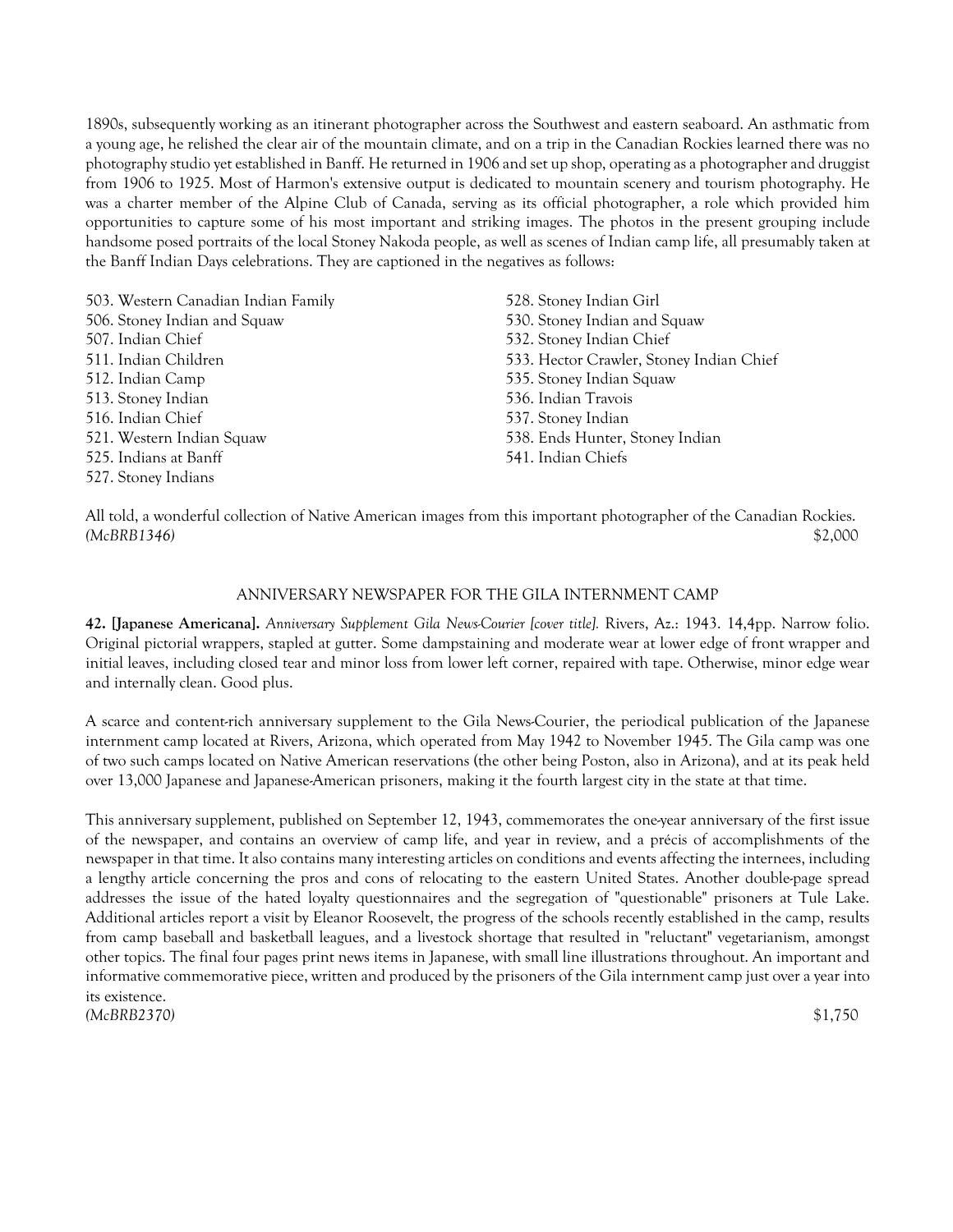## AN ISEI TROJAN TRYING TO FIGURE OUT AMERICA

**43. [Japanese Americana].** *Hasegawa, Shin'ichiro. Zaibei Hojin No Mitaru Beikoku to Beikokujin / [America and Americans As Seen by a Japanese in the United States].* Tokyo: Jitsugyo No Nihonsha, 1937. 4,5,456,7,[6]pp., plus three plates. Original cream cloth stamped in blue, black, and gold. In original pictorial slipcase. Moderate staining and soiling to boards. Endpapers toned, very occasional light foxing to text, unobtrusive dampstain to fore-edge. Slipcase very worn and mostly separated, but rarely seen with the work in any condition. Withal, a nice copy of a rare book. Very good.

A scarce Japanese-American historical survey of American history and especially the relationship between the U.S. and Japan, written by Shin'ichiro Hasegawa, who was born in Japan but spent a considerable portion of his life in California. The work is printed mostly in Japanese, but includes a seven-page section in English which prints the 1912 "Memorial Service for Meiji Emperor," presumably written by Hasegawa as a student representative at the emperor's memorium, held at the Philharmonic Auditorium in Los Angeles.

"A work on American society and U.S.-Japan relations. A graduate of U.S.C. and a long-time resident of Los Angeles, the Issei author analyzes American political, religious, and educational institutions as well as American racial attitudes and problems. He also writes about his participation in the Japan Society of Southern California and the organization's activities to foster better U.S.-Japan relations" - Ichioka.

"Covers history, society, and culture in order to provide a better understanding of the United States. Includes famous people who contributed to the relationship between Japan and the United States" - JANM Bibliography.

OCLC records just a dozen copies, half in California, the other half in Chicago, Minneapolis, Austin, Provo, Honolulu, and Tokyo.

 Ichioka, et al., *Buried Past* 244. *Japanese American National Museum Pre-World War II Period Annotated Bibliography* 253. *(McBRB2676)* \$2,250

## SURVEYING THE JAPANESE AMERICAN POPULATION OF L.A.

**44. [Japanese Americana]. [Japanese Consulate in Los Angeles].** *Minami ka Gaikan [in Japanese characters, translated as Overview of Southern California].* Los Angeles: Japanese Consulate, [1931]. [2],26,[2]pp., plus four folding tables. Original light blue printed wrappers. Minor staple stains to wrappers, staples renewed, mild edge wear. Scattered foxing to text. Very good.

A brief but important survey of the Japanese American community in Los Angeles, with an overview of geography, agriculture, trade, working conditions, population, and local businesses. The four folding tables contain population statistics, which include comparisons of Issei and Nisei residents. The text is printed entirely in Japanese, though the inside front cover states the publisher as the Japanese Consulate of Los Angeles with a copyright date of 1931. A relatively ephemeral publication, with no copies reported in OCLC. *(McBRB2684)* \$950

# ATTEMPTING TO IMMIGRATE TO HAWAII

**45. [Japanese Americana]. Sunouichi, Kazunobu.** *Before the Commissioner General of Immigration, Bureau of Immigration, Department of Commerce and Labor. In the Matter of the Application of Sunouchi Kazunobu, a Japanese Alien for Admission into the United States... [caption title].* Honolulu: 1912. [11] mimeographed typescript leaves. Folio. Duplicated on thin paper. Previously folded; some oxidization at upper corners of first and final leaves where formerly paper clipped. Contemporary docketing on blank verso of final leaf. Minor loss to final two leaves, slightly affecting text. Moderate, even tanning. About very good.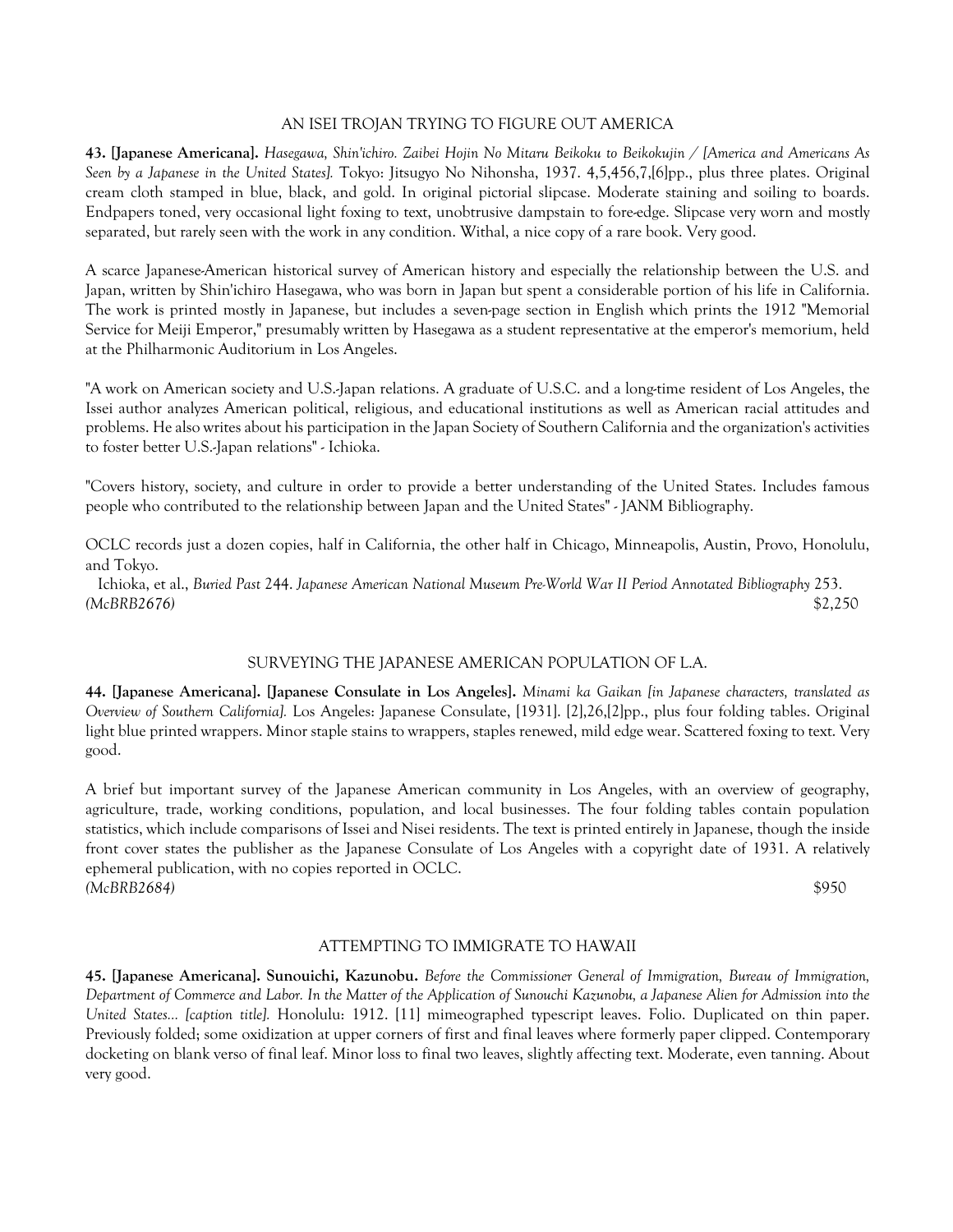A mimeograph copy of a legal appeal relating to the 1912 immigration application of Kazunobu Sunouchi, a Japanese paper dealer and brother-in-law of a noted Honolulu merchant and real estate developer, Uichi Yamane. Sunouchi's application was initially denied, but this statement of facts in the appeal shows the willful ignorance and prejudice of the immigration officer who processed his entry. The officer, one Inspector Farmar, repeatedly questions the offer of initial work and residence that Sunouchi received from his sister and brother-in-law, confusing this offer with Sunouchi's stated eventual goal of opening his own store in Hawaii, with the predictable result that the inspector not only thought that he was being lied to, but also believed, in the words of the lawyers for the appellant, that, "The dignity of the United States officer was being impeached by a trifling miserable Japanese storekeeper and in the colloquial of the street told him not to get 'fresh.'" The appeal was ultimately successful, arguing that while the recent immigration law of 1910 prohibited contract laborers with unconfirmed offers or promises of work being admitted to the country, Sunouchi was not a contract laborer and furthermore had a decidedly firm job offer from his family. After being admitted to the country, Sunouchi operated the General Merchandise Dry Goods store in King Street in Honolulu for many years, and his sons served honorably in World War II. A fascinating document of the legal bureaucracy surrounding Pacific immigration in the early 20th century. *(McBRB1196)* \$850

## COFFINS AND OIL WELLS IN 1950s L.A.

**46. [Japanese-Americana]. Ninomiya, Kinso**. *[Panorama of a Japanese-American Funeral in Long Beach with Oil Derricks in the Background].* Los Angeles: 1956. Panoramic photograph, 40.5 x 10 inches. Captioned in Japanese in the negative. Minor wear. Very good plus.

Panoramic photograph depicting the funeral of Otoji Hara at Sunnyside Cemetery in Long Beach, California on April 12, 1956. In the foreground a long line of funeral wreaths spreads from one end of the image to the other with mourners interspersed and mainly clustered toward the casket at the center. The wreaths are adorned with ribbons displaying Japanese calligraphy. Just beyond the trees  $\sim$  not very far at all from the line of mourners  $\sim$  oil derricks dot the landscape, standing like a second row of funeral guests in the background. The photograph is signed by Ninomiya. Ninomiya Studios was located in the Little Tokyo neighborhood of Los Angeles, founded in 1922 by Kinso Ninomiya. Ninomiya and his family were relocated to Poston Internment Camp in Arizona during World War II; the family was released from Poston in 1945 and the studio reopened in 1949. A wonderful image documenting the bizarre intersection of Japanese-Americana and California's oil culture at a funeral in the mid-20th century. *(McBRB1958)* \$1,250

#### ARCHIVE OF A KANSAS TEACHER

**47. [Kansas]. [Henley, Mary Florence Rogers].** *[Group of Letters and Documents Sent to or Belonging to Mary Florence Rogers Henley, a Teacher Who Lived and Worked in Kansas and Indian Territory, Documenting Her Life in the Middle West].* [Mainly Kansas and Oklahoma: 1882-1910]. Forty-seven letters, postcards, or transmitted documents, between one page and eight pages, almost all in original transmittal envelopes, and sometimes with more than one letter per envelope. Original mailing folds, occasional minor wear. Very good.

An informative collection of letters sent to Mary Florence Rogers Henley of Hesper, Kansas, Bluejacket, Oklahoma, and later Eudora, Kansas, detailing life on the frontiers of the Middle West in the last two decades of the 19th century and the first decade of the 20th century. Henley is referred to mostly in the current correspondence as Florence. Florence's correspondents include her father, George Rogers; her husband, H.A. Henley; two of her sons, George and Emmett; her siblings, Horace, Eleanor, and Annie; and other family members and friends in Kansas.

Florence Rogers married H.A. Henley some time before 1888; the remainder of the letters after that date are addressed to Florence Henley. The couple lived initially in "Cherokee Nation" near Bluejacket, Indian Territory. By 1905, Florence was living in Eudora, Kansas while her husband remained in Bluejacket, though Florence apparently moved back to Bluejacket that summer. Florence may have taught school in Bluejacket, though she certainly did prior to her time there.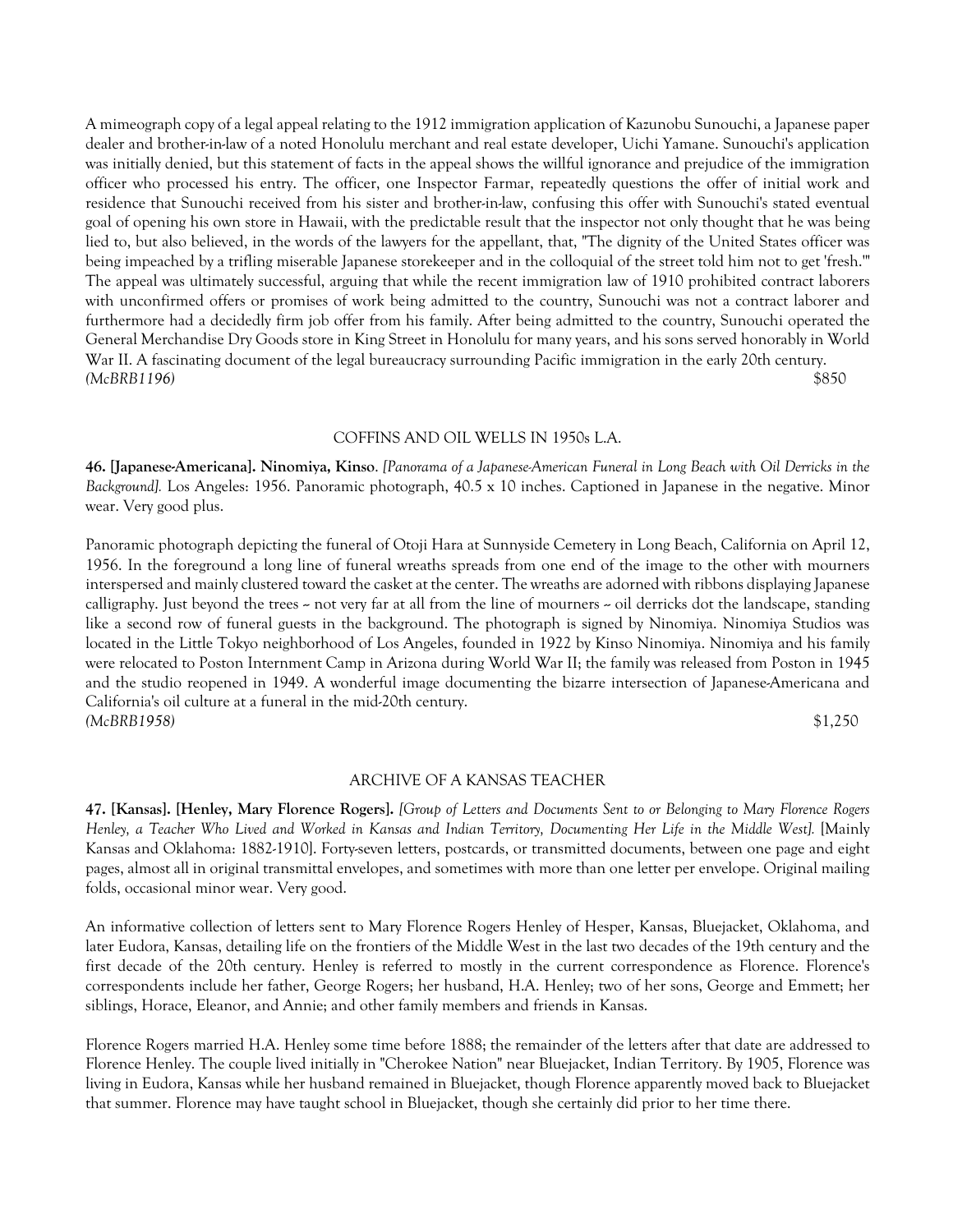Numerous issues and activities are covered in the letters sent to Florence, which include an instance of infant mortality on the frontier, the health of the correspondents, buying books for Florence's classroom, a grisly scene in which a friend had a wart removed from his eyebrow, a long description by Florence's father on the economics of the wheat crop yield in 1895, typical small-town gossip about friends and neighbors, and numerous instances of discussions of livestock, crops, and farming, especially from Florence's husband in Bluejacket, as well as Sam Stanley, who was apparently her farm manager in Eudora. Stanley writes at five letters in which he details the crop yields and earnings from Florence's wheat and corn fields; a 1908 letter from Stanley even includes a plat map illustrating placement of the crops on Florence's land. Florence's father sends her money in a letter dated in 1888. In the latter part of the archive, Florence's children write to her regarding farm life, church activities, and their educational activities in Wichita and Joplin, Missouri (including the requisite requests for money from home).

In addition to the letters are a handful of documents related to Florence's professional activities and her farm properties. These include report cards; both her 1882 and 1883 teaching certificates for Johnson County, Kansas; and several tax receipts for land owned by Florence in Lexington, Kansas.

While living in Indian Territory, Florence received a particularly interesting letter in August 1888 from Kansas, when a friend informs her that "all of the Modoc people are well at the present time. Except one or two that is Dinah and Long George been sick some. Long George is getting worse but Dinah is better than she was a week ago."

In a letter from H.A. Henley to Florence in 1905, Henley details a recent whistle stop in Bluejacket by Theodore Roosevelt, in which the president "came out on the rear platform of his car and waved his hands & laughed and bowed & stood on the platform till the train got even with where we live & had a guard on each side of him with a carbine rifle in his hand ready for action."

The collection of letters to and documents belonging to Florence Henley constitute a vital record of rural life in the Middle West between 1882 and 1910, a time of great change to both Kansas and especially Oklahoma, during which time Indian Territory became the state of Oklahoma. A wonderful assemblage of firsthand correspondence worthy of further research. *(McBRB2266)* \$950

## BUSINESS IN MEXICO IN 1832

**48. McCalmont, Hugh**. *[Autograph Letter, Signed, from Hugh McCalmont to His Father, Reporting on Their Business Affairs in Mexico During the Early 1830s].* Mexico City: Feb. 15, 1832. [4]pp., on a quarto bifolium. Previously folded. Short split at head of gutter fold. Light tanning. Very good.

A fascinating autograph letter that discusses business prospects in Mexico during the Revolt of 1832, which ultimately led to downfall of Bustamante and the First Mexican Republic, and the first election of Santa Anna as President. Hugh McCalmont, Jr., a wealthy British-Irish merchant banker, writes to his father on July 15, 1832, to inform him of developments in Mexico and their effect on their affairs. He writes, in part:

"The Revolution has not been terminated as I then supposed it would be  $\sim$  in fact since I have been here it has scarcely assumed a different aspect. Santana [sic] is still at the head of affairs in V.Cruz ~ A considerable number of troops are at Puente threatening an attack but nothing has yet been done.... In business I am sorry I cannot note any change since my last, considering the times, however, really we should not complain... for we have a good deal of money, but the ex[change?] is very bad."

McCalmont also relates an interesting anecdote about a proposed trip through Mexico: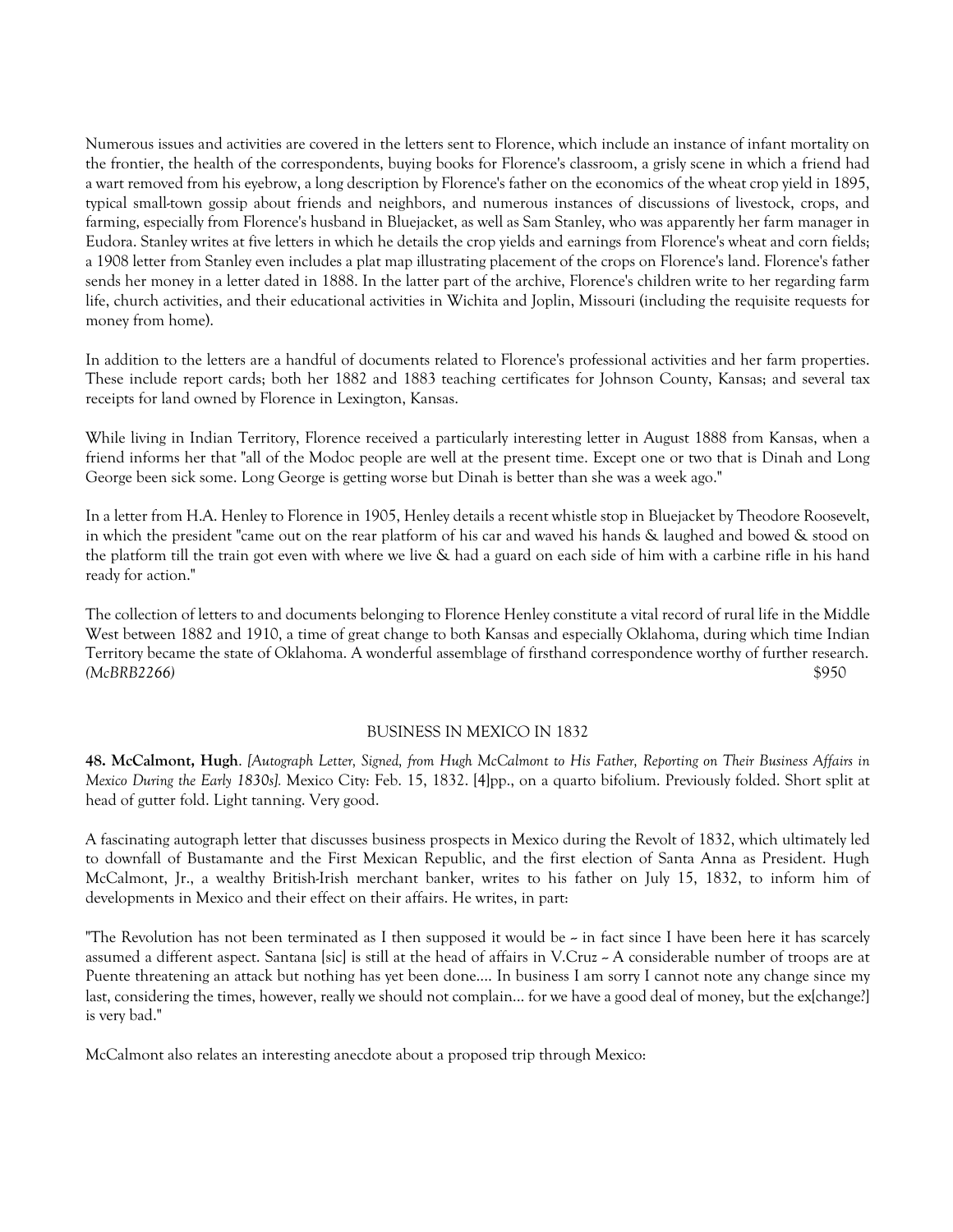"Dr. Beales (who married Mrs. Exter) having some business in the North -- about some Grant, I believe, was looking for a companion, & Mr. Graves proposed the opportunity to me as a very good one of visiting the interior & recommended me strongly to avail of it, as such another might not occur. The Dr. is a very decent fellow indeed  $\sim$  understands well the manners of travelling  $\sim$  customs of the country."

He goes on to describe their proposed route through the interior of Mexico as far as San Blas and Tepic, and states that he intends to be away for at least two months. Beales was certainly an intriguing character - an Englishman who competed with Moses Austin for land grants in Texas, and secured the rights to millions of acres north of the Rio Grande in 1832, the year of this letter. Though he never succeeded in founding a colony for himself with his grants, from 1832 to 1836 he sold his rights to several of the individuals and land companies that did.

In the last section of the letter, McCalmont touches on the 1831 Baptist War in Jamaica, the terrible cholera outbreak in Europe, and the state of English politics. A detailed letter that that addresses a number of salient topics during this critical period of Mexican and Texas history. *(McBRB1166)* \$850

# ADMONISHING PUEBLA FOR THE REVOLT OF THE POLKOS

**49. [Mexican-American War].** *El Gobernador del Estado Libre y Soberano de Puebla, a Sus Habitantes. Conciudadanos: El Genio del Mal Esta Soplando Entre Nosotros su Aliento Venenoso para Perdernos y Perder a la Republica... [caption title and first line of text].* Puebla: March 12, 1847. Broadside, 12.75 x 8.5 inches. Minor soiling and wear. Very good.

A rare broadside that prints the thanks and admonitions of the Governor of Puebla, Domingo Ibarra, following an attempted insurrection there in late February and March 1847 during the Mexican-American War. The uprising was a part of the so-called Revolt of the Polkos that followed popular outrage at a January law that allowed the federal government to seize church property in order to pay for the war effort. In Puebla, the revolt involved elements of the city's military garrison, but was successfully put down by the rest of the guard. In this address, Ibarra seeks to inspire unity amongst the citizenry and to warn them of the imminent danger of the American army having just landed at Veracruz. The broadside begins:

"Conciudadanos: el génio del mal está soplando nosotros su aliento venenoso para perdernos y perder á la república. El enemigo acaba de desembarcar en nuestras costas con un tren considerable de guerra para sojuzgarnos, y en estas circunstancias se os invita á la rebelion y á que apoyando las miras liberticidad de los disidentes de México, se haga caer un gobierno contra el que se tiene el mayor encono, porque es el que se ha propuesto afirmar el sistema federal, en el que se ven frustrados los perversos planes de los monarquistas. Si hoy que se vé la patria en un peligro tan imminente no se contienen los enemigos de las instituciones, porque su ambicion de mando se hace superior à toda consideracion, ¿qué será cuando estemos en calma si la Providencia permite que salvemos nuestra nacionalidad?"

The landing of Scott at Veracruz was probably the primary encouragement for negotiations between rebel factions and the federal government. Ibarra concludes:

"Obrad con vuesta acostumbrada cordura, y así dejareis burladas las miras de los que os seducen. Atendad à que la salvacion del Estado, es el primero de nuestros deberes, y dejad para despues las cuestiones domésticas. El pérfido norte-americano nos está provocando á las guerra casi en nuestras mismas puertas: corramos á combartirlo: auxiliémos à nuestros hermanos de Veracruz que están pidiéndonos socorro, y tendrà la gloria de ser el primero que sacrifique con vosotros vuetro conciudidano y amigo."

A stirring address, and rare. We locate only one copy, at Yale. *(McBRB1730)* \$1,500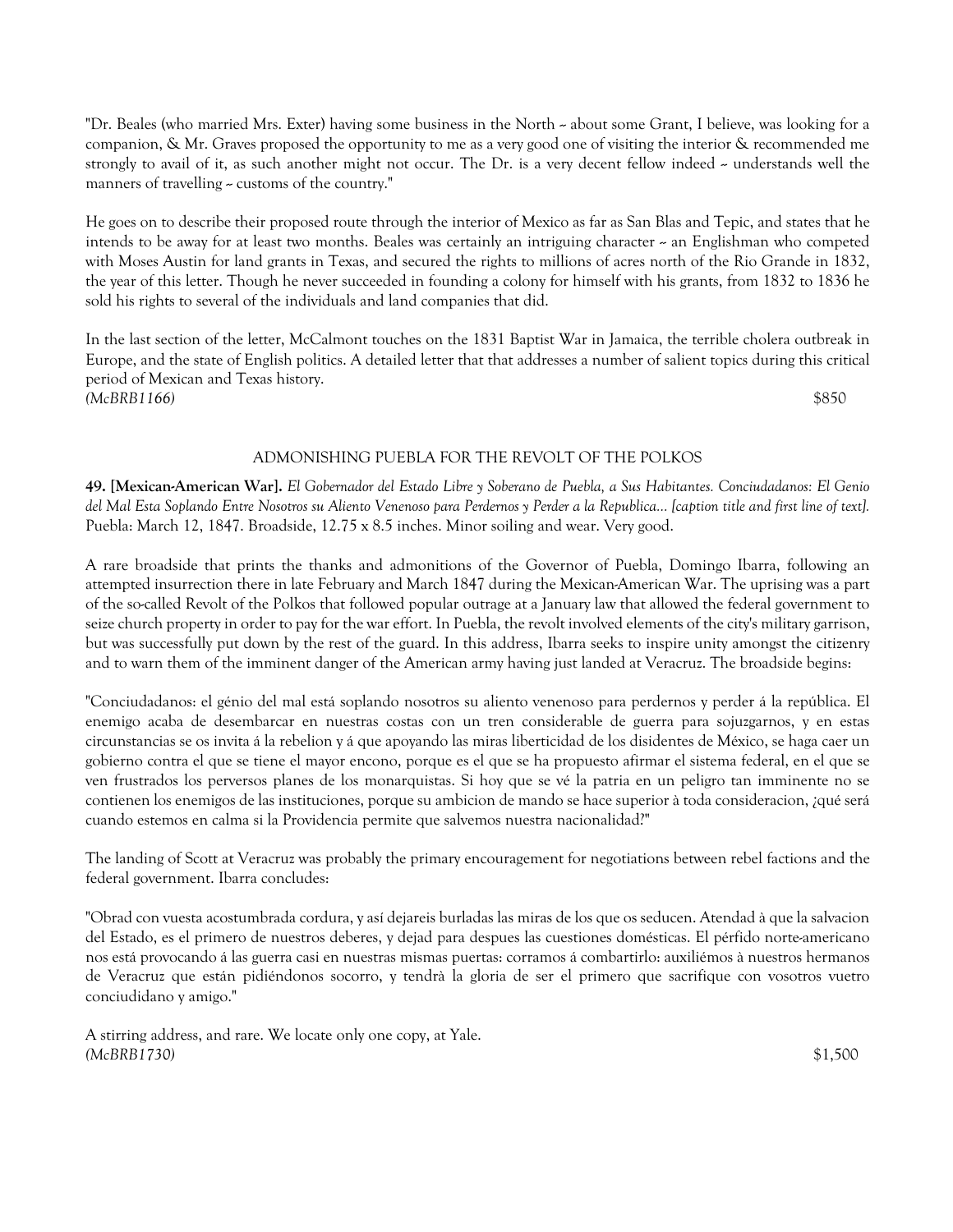# HOPING FOR A QUICK RATIFICATION OF THE TREATY OF GUADALUPE HIDALGO

**50. [Mexican-American War]. Dorrance, William T**. *[Autograph Letter, Signed, by William T. Dorrance, Advising a Connecticut Relative on the Progress of Negotiations for an End to the Mexican-American War].* Mexico City: April 20, 1848. [2]pp., plus docketing, on a quarto bifolium. Previously folded. Some separation along fold lines. Four-inch tear from opening, repaired with tape. Light tanning and a couple of fox marks. In a neat, legible script. Good.

Writing on April 20, 1848, to his cousin Edward Moulton in Willimantic, Connecticut, from occupied Mexico City, Sergeant William Dorrance of the 7th U.S. Infantry gives an update on the progress of the treaty to end the Mexican-American War, and impatiently awaits the conclusion of peace terms:

"The Hon. Mr. Clifford, one of the American Commissioners arrived here on the 11th of this month, the other, the Hon. Mr. Levien arrived on Saturday evening last, the 16th of this month, and as we now have two American commissioners upon the soil of Mexico, empowered to settle the terms of a treaty with the Mexican government, we shall doubtless know in a few days how the treaty concluded by Mr. Trist, and ratified by the United States Congress, is going to fare with the Mexican congress. On Monday the 17th of this month we had news that there were members enough of the Congress assembled to form a quorum, and again on Tuesday it was rumored that the Congress had dissolved, demanding six months to determine upon the ratification or rejection of the present treaty. At all events we shall soon know, and if we are not to have peace soon, it is my opinion that we shall have to march to St. Louis Potosi and give them a drubbing. The question of Peace or War rests now entirely with Mexico...."

The Treaty of Guadalupe Hidalgo was in fact ratified by the Mexican legislature on May 19, 1848, one month after this letter was composed. Contemporary news from Mexico of advancements in the negotiations to bring about an official end to the war. *(McBRB1325)* \$450

## FUNDING THE MEXICAN-AMERICAN WAR

**51. [Mexican-American War]. [Republic of Mexico]. [Laws].** *El Ciudadano Juan J. Baz, Alcalde 3o. Sustituto y Encargado Interinamenta del Gobierno del Distrito Federal. Por el Ministerio de Hacienda Se Me Ha Comunicado el Decreto Siguiente... [caption title and first line of text].* Mexico City: January 13, 1847. Broadside, 18.5 x 11.25 inches. Old folds, unevenly trimmed along left edge, moderate foxing. Very good.

A rare broadside printing of an important Mexican legal decree involving the raising of funds to continue the Mexican-American War, issued by the Governor of the Mexico City Federal District, Juan Jose Baz. The law was first printed two days earlier and issued by Mexican President Valentin Gomez Farias. The thrust of the law resides in the first article, which authorizes the Executive to raise fifteen million pesos by pledging, or outright selling, property belonging to the Catholic Church for the purpose of continuing the current war against the United States. The law is widely considered one of the worst and most unpopular laws passed by the Mexican government during the war.

Article 1 reads, in Spanish: "Se autoriza al gobierno para proporcionarse hasta quince millones de pesos, aì fin de continuar la guerra con los Estados-Unidos del Norte, hipotecando oì vendiendo en hasta puìblico bienes de manos muertas, al efecto indicado." ["The government is authorized to provide itself up to fifteen million pesos, in order to continue the war with the United States of the North, mortgaging or selling dead-hand goods in public, for the indicated purpose"]. The second article defines exceptions to the rule, including the assets of hospitals, hospices, charities, schools, chaplains, and sacred vessels, ornaments, and other objects essential to worship.

"Justin Smith in his *War with Mexico*...gives a vivid account of the turmoil caused by the passage of this law, complaints from state governments, mutinies of troops and civilian insurrections organized by priests" - Streeter. "Bancroft says that this move 'caused the greatest excitement and opposition. Several state governments protested against the measure, and ere long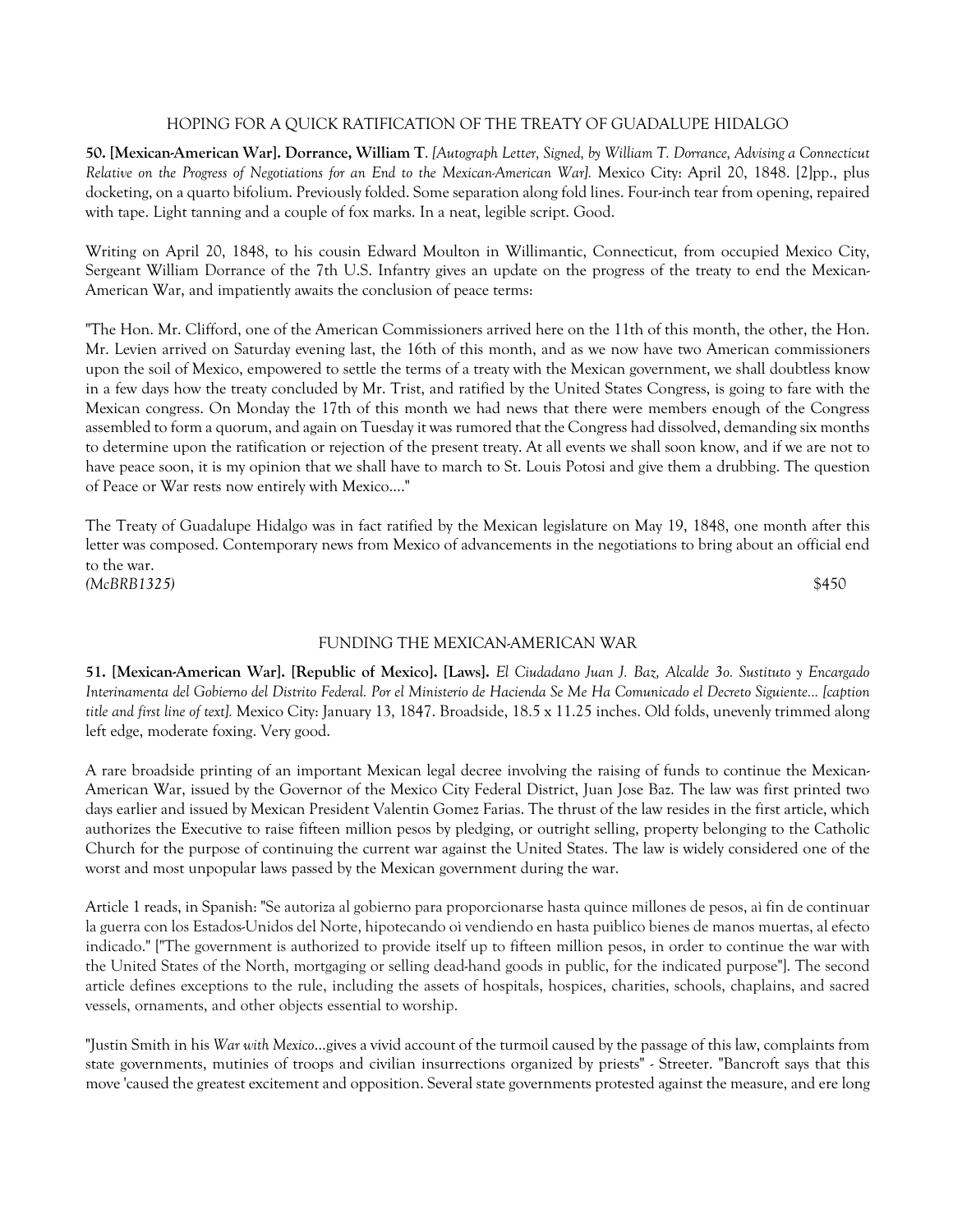revolutionary movements broke out in several places'" - Harper. OCLC records just two copies of the broadside in institutions, at Yale and the Bancroft Library.

 Dublan y Lozano 2944. Streeter Sale 264 (ref). Garrett & Goodwin, p.85 (ref). Lathrop Harper 12:266 (ref). *(McBRB2115)* \$2,250

#### DESPERATE CONSTITUTIONAL REFORMS

**52. [Mexico].** *Acta Constitutiva y de Reformas, Sancionada por el Congreso Estraordinario Constituyente de los Estados-Unidos Mexicanos, el 18 de Mayo de 1847.* Mexico City: Imprenta de I. Cumplido, 1847. 12pp. 12mo. Dbd. Trimmed somewhat close at fore-edge. Closed tears from bottom edge of final three leaves near gutter margin. Light tanning. Good plus.

Amidst the Mexican-American War and rising unrest within the country, the Mexican government sought to pacify protests and create a sense of unity and strength amongst its citizens with the passage of this constitutional reform legislation. The present act in essence restored the federal Constitution of 1824, which had been supplanted in 1843 by the "Bases Orgánicas de la República Mexicana," a much more restrictive form of government that limited freedoms of speech and of the press, reinstated capital punishment, and established preferential protections for the Catholic Church. In addition, the act passed thirty articles of reform that affect matters regarding citizenship, voting, constitutionality of laws, and several other subjects. While the Constitution of 1824 proceeded in effect until 1857, its restoration did nothing to boost the morale of Mexico, and the war was lost for all intents and purposes when Mexico City fell to Winfield Scott's army several months later. Scarce. *(McBRB1803)* \$1,375

### GOVERNING PUEBLA DURING THE MID-19th CENTURY

**53. [Mexico].** *[Large Group of Broadside Decrees Issued by the State Government of Puebla During the Mid-19th Century].* Puebla: 1830-1870. Forty-one broadsides, most measuring approximately 12 x 8 inches, many larger. Stab holes at left margin where previously bound; larger broadsides folded to fit a folio volume. Some wear and chipping at edges, occasionally heavier. Scattered, occasionally crude, tape repairs. Light tanning and scattered foxing. Overall, good plus.

A large and interesting group of Mexican broadsides published by the state of Puebla that promulgate numerous state and federal decrees, laws, and orders from 1830 to 1870. While topically somewhat disparate, many deal with the levying of taxes, particularly on alcohol and tobacco, imposing duties, regulating imports and exports, and other financial issues of national importance. A significant number also relate to foreign affairs and the domestic political situation during a fairly turbulent time for the country.

The earliest four broadsides present in this collection date to 1830-1, and concern tax and customs matters, one of which is a decree that orders an additional state tax on pulque for the construction of a new jail and hospital. There are nine broadsides here from the 1840s, the most interesting of which promulgates a 1843 decree by Santa Anna that distributes financial responsibilities to the states for restitution payments to the United States on claims dating to the Texas Revolution. An 1849 decree addresses several issues regarding domestic prisoners and veterans from the Mexican-American War, and another from the same year announces the creation of the new state of Guerrero (on the southwest coast of the country).

Five broadsides from the first half of the 1850s include a decree regarding taxes on aguardiente and orders for the observation of the funeral of Manuel de la Peña y Peña, long-serving Justice of the Mexican Supreme Court and the interim president of the country between following the fall of Mexico City in 1847 and the Treaty of Guadalupe Hidalgo. The largest subgroup, eleven broadsides, date to 1856, the year after the Liberal opposition deposed and exiled Santa Anna for the final time. The most significant of these announces the annulment of all orders made by Santa Anna during his last reign and fixes a date for the hearing of claims for restitution or damages from the burdens of the previous regime. Another establishes several categories of awards and medals, such as "Patriotica Condecoracion de la Paz" and "Restaurador de la Paz en 1856," for those who helped to defeat the Conservative factions in this instance.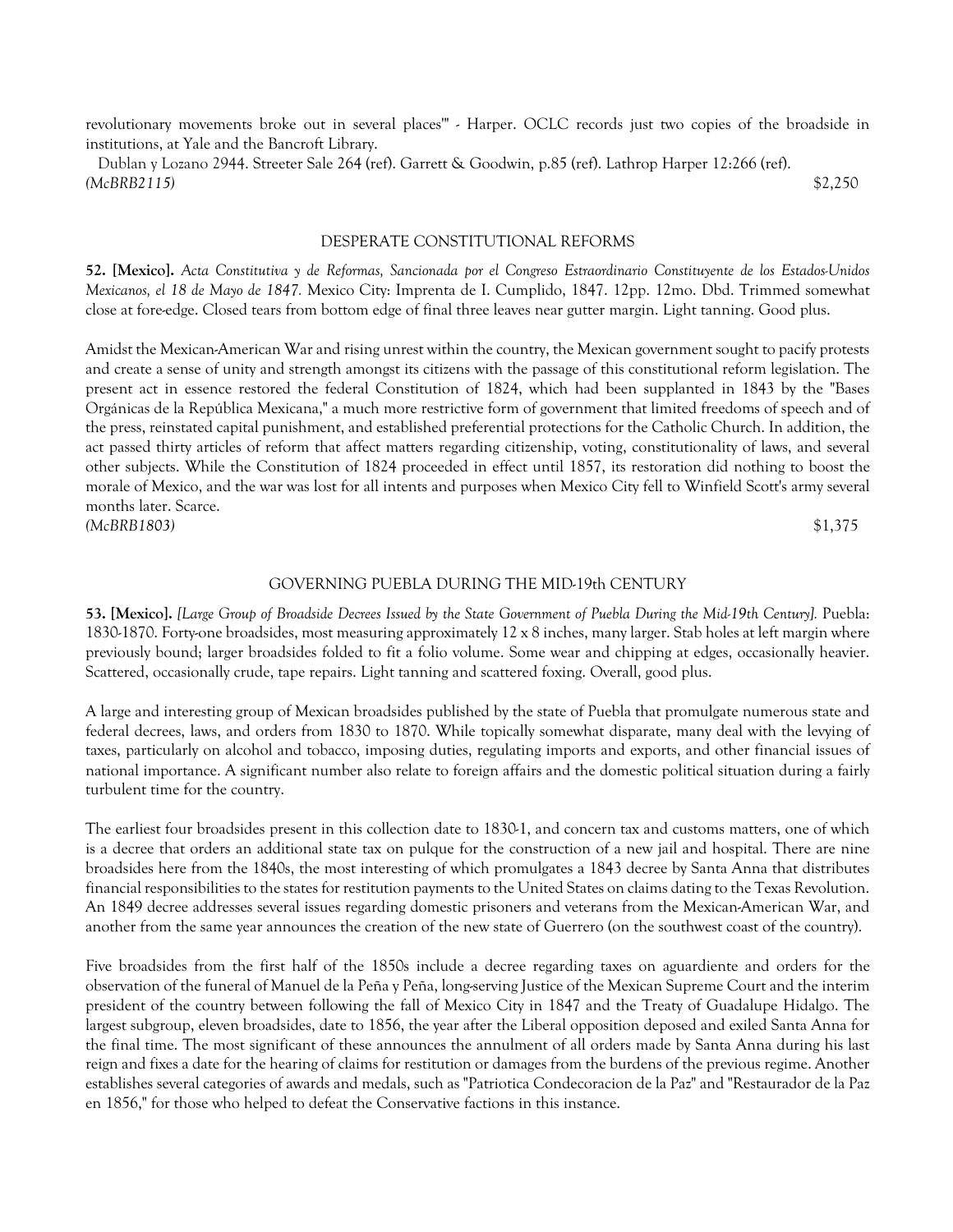The final sizable group of broadsides date to 1868, the first full year the Benito Juarez was in power following the defeat of Loyalist forces and the arrest and execution of Maximilian. Among these are a large printing of the Ley Organica which supposedly protected the freedom of the press guaranteed under the new Constitution. Other interesting items include a decree that punishes highway robbery by death, two orders for the repair of railroads, and several decrees reestablishing the customs and duty system for imports and exports. The last item chronologically in the present collection is a large printing of the 1870 treaty of peace and commerce between Mexico and Prussia. A sizable assemblage of material, with many interesting broadsides on numerous topics of Mexican history. *(McBRB1690)* \$2,000

#### AMERICAN AGRICULTURE IN MEXICO

**54. [Mexico]. [Agriculture].** *Compañia de la Hacienda de Coahuayula*. [Chicago?: ca. 1899]. 31,[1]pp. Original printed wrappers. Light wear to wrappers; light toning internally. Very good.

A fascinating, late 19th-century promotional for the American owned and operated Hacienda de Coahuayula, in the Mexican state of Michoacan, near Coalcoman. The work contains extensive descriptions and photographs of the land and its use, with a particular emphasis on coffee, sugar, tobacco, and cattle. Also discussed are plans for staple crops such as cotton, rice, and corn, as well as chocolate and rubber. With numerous reproductions of photographs, many depicting native farm laborers and local scenes, and a simple line map on the final page that shows the location of the hacienda and its many impending rail connections. Quite scarce, we locate copies at Delaware, Berkeley, UT Arlington, and SMU. *(McBRB1903)* \$600

## GOVERNMENT DECREES FROM THE MEXICAN-AMERICAN WAR

**55. [Mexico]. [Mexican-American War].** *Decretos Expedidos por los Congresos Cuarto y Quinto Constitucionales del Estado de Guanajuato en los Años de 1833 a 1835*... [bound with]: ...*en los Años de 1846, 1847 y 1848*... [bound with]: ...*en los Años de 1849 y 1850*... [bound with]: ...*en los Años de 1844 a 1846*. Guanajuato: Impresos por Felix Conejo, 1851. 196,[201]- 204,[2],[205]-219; 186; 200; 99pp. Four volumes in one. Small quarto. Contemporary mottled calf, spine gilt with leather label. Extremities lightly rubbed, boards lightly scuffed; older paper label on spine. Internally clean. Very good.

Extremely scarce printings of decrees by the Guanajuato state legislature passed prior to the Texas Revolution and during the Mexican-American War and its aftermath. The mandates in each separately issued work present here were compiled and published by Guanajuato printer Felix Conejo in 1851. Interestingly, there is only one group of decrees here for the period of 1836 to the beginning of 1847, during which time the original 1824 constitution was essentially superseded by amendments adopted by the national Congress and the states of Mexico became "departments."

Overall, these works provide an important record of the function of this state in central Mexico during two highly significant periods in the history of the country, as well as in the history of the United States and in the relationship between the two nations. In particular, they are valuable for their documentation of the Mexican-American War at the state level in Mexico, and print numerous decrees and orders relating to diplomatic and military engagement with the United States. They also form a detailed record of the state's political organization and operation, with orders pertaining to budgets, tariffs, elections, legislative sessions, and many other internal matters. Rare, we locate copies of each imprint only at the University of Arizona Law Library. *(McBRB1801)* \$2,000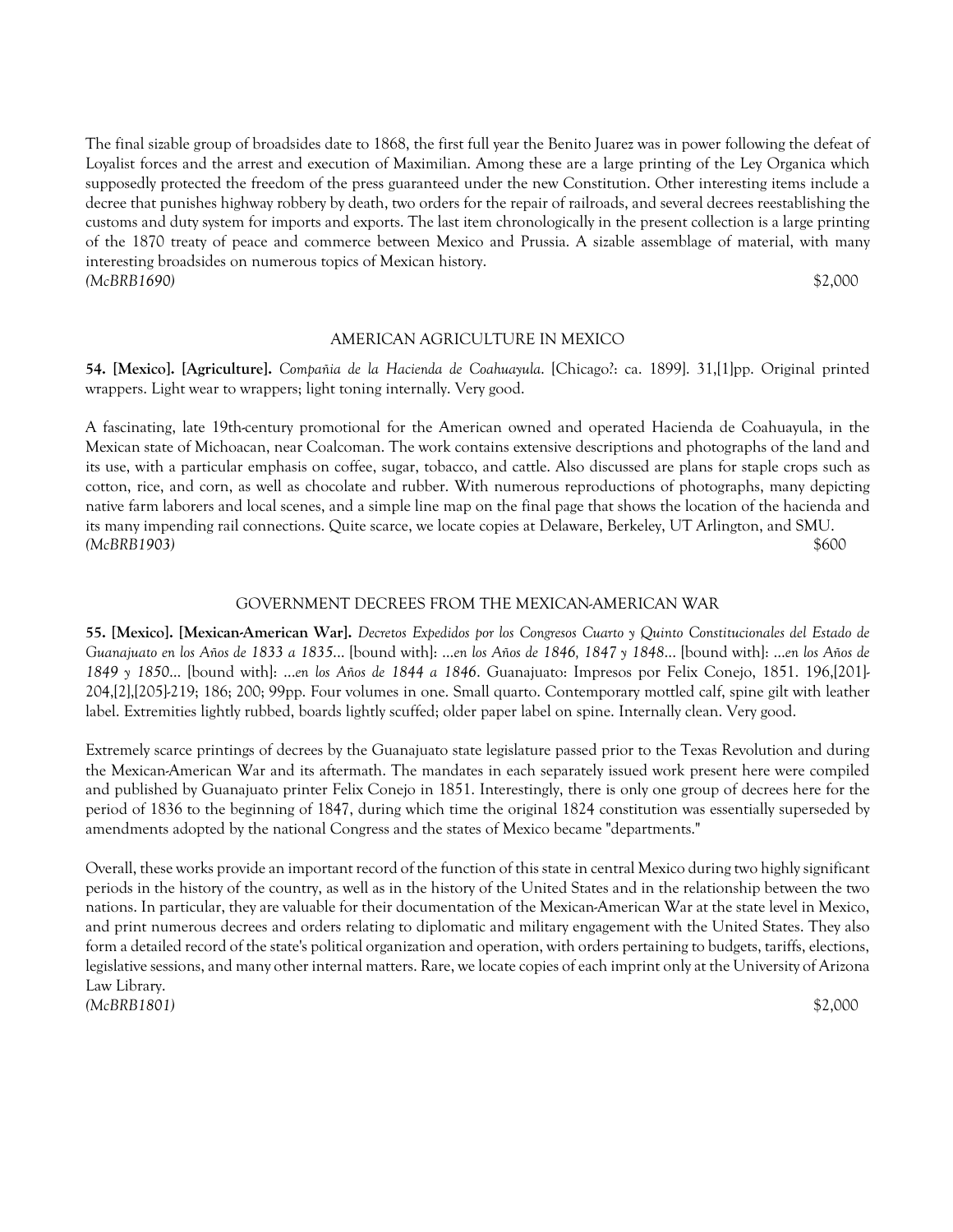# "THE FASTER THE ORE IS UNCOVERED, THE FASTER THE STOCK WILL INCREASE IN VALUE"

**56. [Mexico]. [Mining].** *Report on the Properties of the Fortuna Mining Company, Northern Sonora, Mexico. [with:] Facts and Figures [inside cover title].* El Paso.: 1910. [7] leaves, plus five folding maps; [5] leaves, plus one folding map. Original plain paper wrappers, tied and stapled at top edge. Previously folded. Light wear and chipping at edges of wraps. Light tanning. About very good.

A pair of rare early 20th-century reports on a Sonoran mining venture that was incorporated in Douglas, Arizona, and headquartered in El Paso, Texas. The Fortuna Mining Company owned and planned to develop a total of ten claims west of the small town of Bavispe in the Moctezuma District of Sonora. The first of these reports provides descriptions of the claims in question and describes the investment and development accomplished thus far. The first section of text describes the Tigre / Lucky Tiger mine, of which the text boasts that, "No property in the entire Southwest is better known," and then goes on to describe the actual holdings of the company, all in close proximity to the Lucky Tiger. Accompanying these descriptions are six maps, five folding, showing the area of the claims and detailed cross sections of the excavations at the time of publication and captioning text describing the planned work on each. One of these shows the "Lucky Tiger - Fortuna Mineral District," with the claims of Fortuna and two other neighboring companies shaded in red, blue, and yellow.

The second work present here gives "Facts and Figures" regarding the Fortuna company, its investments, and its profitability in comparison with other operations in the immediate area. It goes on to assert that even with only preliminary work accomplished, the mines are already a profitable enterprise, and offers an expenses-paid trip to the diggings for inspection and evaluation by potential high-level investors. A second copy of the Fortuna District map is attached to this promotional.

According to the first report, the Fortuna Mining Company was incorporated in 1903 in Douglas, Arizona. We locate one copy of a prospectus dated 1907 somewhat similar to the first work here, at UC San Diego, and none of the two present works. Rare promotionals for a Mexican mining venture. *(McBRB820)* \$950

# IN A FABULOUS PRESENTATION BINDING

**57. [Mexico]. [Post Office].** *Codigo Postal de los Estados Unidos Mexicanos*. Mexico City: 1884. [4],354pp. Quarto. Original red leather, gilt and elaborately embossed with the eagle of Mexico on the front cover and initials on the rear; gilt endpapers, edges stained red, white, and green. Light wear and soiling to spine, corners rubbed. Internally clean. Very good plus.

The 1884 "Edicion Oficial" of the Postal Code of Mexico, in an elaborate presentation binding stamped with the seal of Mexico on the front cover and the owner's initials on the back. The work opens by noting that the mail in Mexico is "un servicio publico federal, instituido para efectuar la transmision de la correspondencia y de los demas objetos a que se refiere este Codigo...". It goes on to expound on fees, what can and cannot be mailed in the post, and other legal details, and to discuss the Union Postal Universal of which Mexico (along with numerous other countries) is a part. There are also several sample forms and an index at the back of the volume.

The initials on the rear cover of the volume are "IM," possibly Ignacio Mariscal, a Mexican politician and diplomat. Mariscal (1829-1910) was a lawyer who served as the Mexican Envoy to the United States from 1869 to 1877, and served multiple terms as the Secretary of Foreign Affairs, from 1871-1872, then 1880-1883, and 1885-1910. As a prominent and highranking government official, he would certainly have been entitled to such an elaborately bound copy of the Codigo Postal. We locate a handful of copies of this work in OCLC, though the binding surely makes it a unique object and of particular interest. *(McBRB1573)* \$750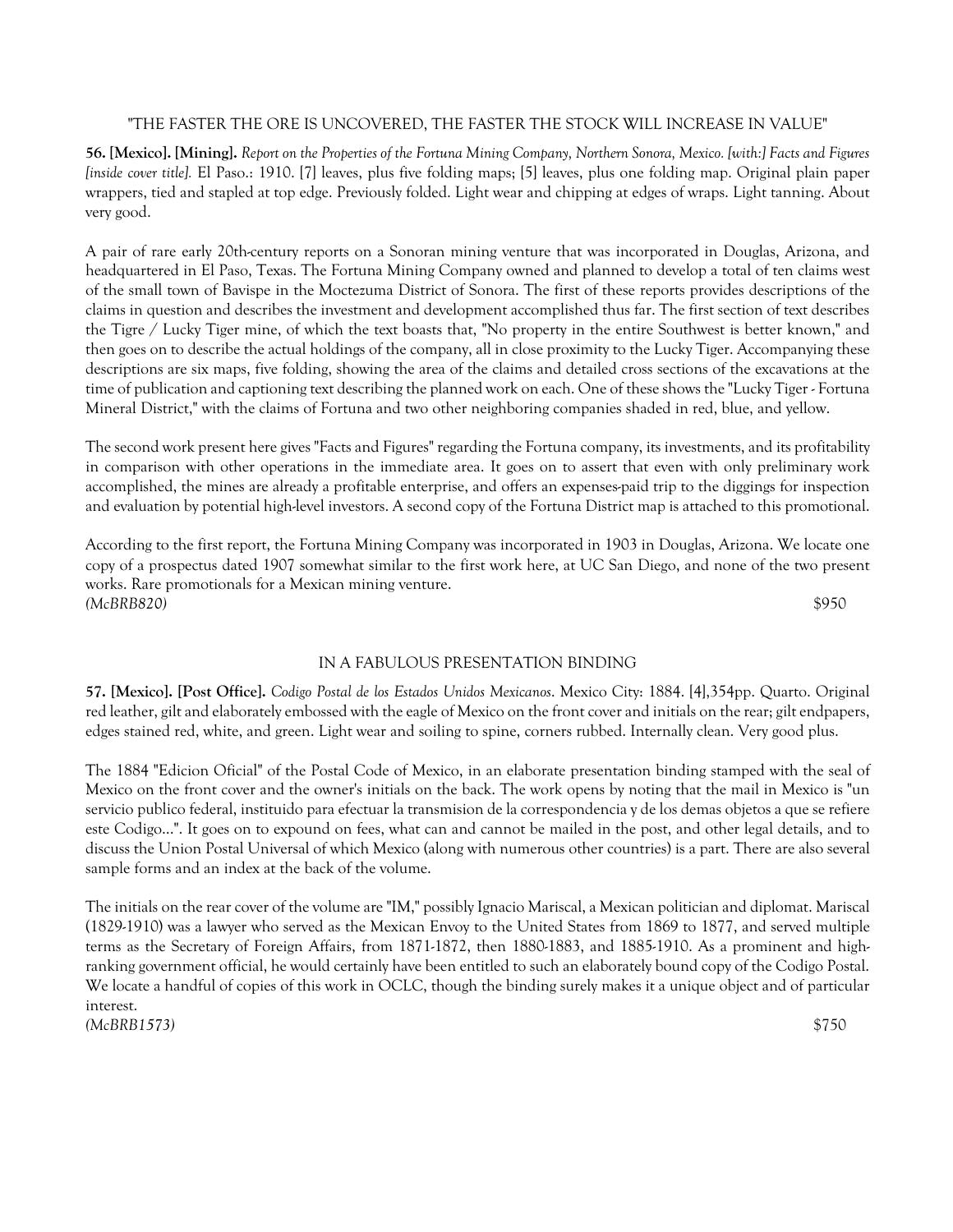# ILLUSTRATED BIOGRAPHY OF THE CRISTERO WAR, PRINTED IN SAN ANTONIO

**58. [Mexico]. [Religious Martyrs].** *Galeria de Martires Mexicanos 1926-1927*. San Antonio: Imprenta Universal, [1927]. [124]pp. Printed in blue ink. Original cream printed wrappers. Moderate wear, spine chipped at ends, corners worn. Lightly soiled. Light soiling and foxing to text, mostly to outer leaves. About very good.

Biographical work documenting those who died in defense of the Catholic Church during the Cristero War which followed the Mexican Revolution and constitution of 1917. During the Cristero War, the secular government sought to crack down on the influence of the Catholic Church, banning local religious festivities. This work comprises more than fifty entries providing date and circumstances of death of those killed in 1926 and 1927, illustrated with a portrait or other image of the victim or victims. Only a handful of copies in OCLC. *(McBRB2003)* \$650

# BLACK BANDS AND LOWERED FLAGS FOR THE CAPTURE OF SANTA ANNA

**59. [Mexico]. [Texas].** *Secretaria de Guerra y Marina...El Exmo. Sr. Presidente Interino de la Republica Mexicana Se Ha Servido Dirigirme el Decreto Que Sigue. "El Presidente...sabed: Que para Manifestar el Justo Sentimiento de la Nacion y del Ejercito por la Captura del Benemerito de la Patria Presidente General D. Anotnio Lopez de Santa Anna..." [caption title and first lines of text].* Mexico City: May 20, 1836. Broadside, approximately 12 x 8.25 inches. Light wear, including a couple of small chips at edges. Minor wrinkling and toning at left edge. Contemporary manuscript annotations and docketing. Very good.

A rare and significant Mexican broadside decree, dated May 20, 1836, promulgated by the Secretary of War, José Maria Tornel, that declares a state of mourning following the capture of Santa Anna at the Battle of San Jacinto. The interim president of Mexico, José Justo Corro, orders that a daily reminder of his capture "while fighting to save the integrity of the national territory" be placed at army muster points in town plazas and squares, that black bands be affixed to military banners and guidons, and that flags be flown at half mast from forts, army plazas, and ships until Santa Anna regains his freedom. It reads as follows:

"El Presidente interino de la Républica Mexicana á los habitantes de ella, sabed: Que para manifestar el justo sentimiento de la Nacion y del ejército por la captura del benemérito de la Pátria Presidente General D. Antonio Lopez de Santa Anna, se observarà lo prevenido en los articulos siguentes.

"1o. En la órden diaria del ejército de las plazas y de todos los cuerpos, se asentará el periodo siguente. 'En 21 de Abril de 1836, fué hecho prisionero el Presidente de la Républica General D. Antonio Lopez de Santa Anna, peleando por salvar la integridad del territorio nacional.'

"2o. Mientras dure en prision S.E. el Presidente de la Républica, se pondrá á las banderas y á los guiones de los cuerpos de ejército un lazo de crespo negro.

"3o. El pabellon nacional se pondrá en las fortlezas, plazas de armas, y buques nacionales á media asta, entre tanto no obtenga su libertad el Presidente de la Républica."

The present copy contains interesting manuscript annotations indicating that it was sent to the state government of Durango, where it was received and ordered to be published as a bando on June 7, 1836, and is signed on the verso by state officials. Streeter knew of this circular, but did not have a copy. We locate only three copies of the present, original issue of the orders, at Yale, Indiana University, and Baylor; as well as a republication one day later by the Secretary of the Treasury, also at Yale; and a Zacatecas bando of the order, at the Bancroft.

 Streeter Texas 879 (note). *(McBRB2061)* \$3,500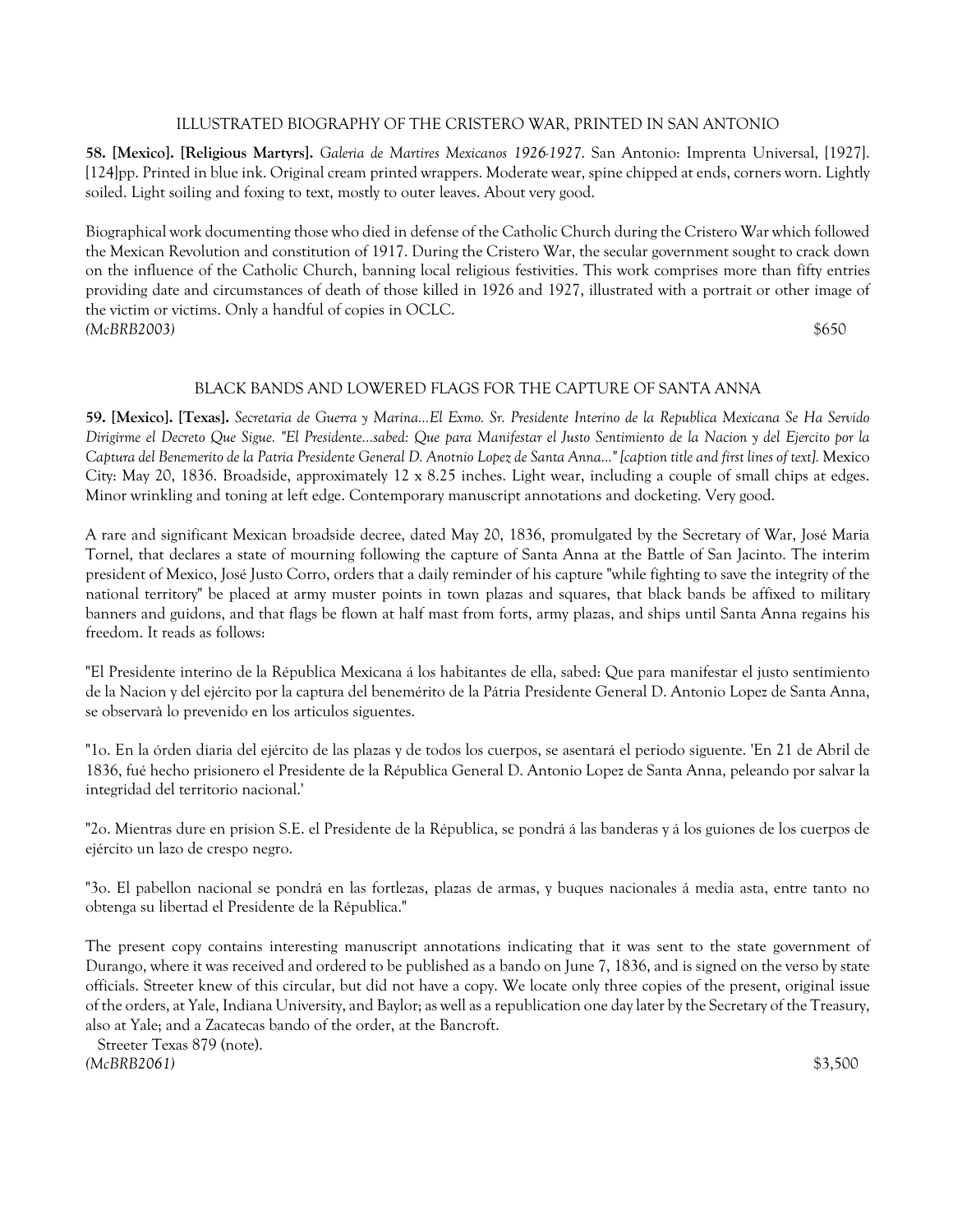## LEVYING ASSESSMENTS TO PAY FOR THE WAR WITH TEXAS

**60. [Mexico]. [Texas].** *Secretaria del Departmento de Mexico. Circular. Por la Secretaria de Hacienda Se Comunica al Gobierno de Este Departmento con Fecha 28 de Noviembre Procsimo Anterior la Superior Orden Siguiente... [caption title and first line of text].* Mexico City: 1835. [3]pp., on two octavo sheets. Contemporary ink annotations. Very light tanning and foxing. Very good.

An unrecorded Mexican circular dated December 7, 1835, that demands monetary contributions from its citizens to prosecute the coming war with the Tejanos. The text of the document begins:

"Por la Secretaría de Hacienda se comunica al gobierno de este Departamento con fecha 28 de Noviembre [1835] prócismo anterior la superior orden siguente. Exmo Sr.-- Las críticas circunstancias á que se vé hoy reducida la república, con motivo de la sublevacion de los ingratos colonos de Tejas, y la suma escasez de recursos para acudir á los precisos é indispensables gastos que demanda la guerra, que es de necesidad emprender para reprimir la osadia de los que intentan la desmembracion del territorio Nacional, hán obligado al Exmo Presidente interino á recurrir a medidad prontas y eficaces para poder activar la marcha y sostenimiento de las tropas que ván à defender la integridad y honor de la republica."

In short, the national government lacks the resources to put down the rebellious, ungrateful Texas and to protect the integrity of the national territory; as a result, every Mexican needs to contribute monetarily to the cause. This circular promulgated the present decree in Toluca, which is ordered to generate 15,000 pesos for the war effort. It further requests that the local and state governments designate specific amounts to inhabitants capable of paying, collect the funds, and turn them over to the army and General Santa Anna; It is signed in print and manuscript by the secretary of the state of Mexico, of which Toluca is the capital.

This circular is an ephemeral and unassuming document, but also a rare and important one, as it plainly demonstrates the dire financial circumstances facing the Mexican government as it attempted to maintain control of Texas. Streeter had a copy, now at Yale, of a similar document that promulgated these orders in the state of San Luis Potosi, which was asked to raise 30,000 pesos. No additional copies of that decree, the present circular, or orders issued to other Mexican states are recorded.

 Streeter Texas 837 (ref). *(McBRB1583)* \$3,000

# EARLY PROBLEMS IN SINALOA

**61. Mier y Teran, Manuel.** *Esposicion Hecha al Soberano Congreso Constituyente Mexicano. Sobre las Provincias, de Sonora y Sinaloa.* Mexico City: Imprenta Nacional en Palacio, 1823. 22pp. Small quarto. Modern cloth, front board gilt lettered. Scattered contemporary manuscript notations. Very light tanning and a couple of small spots to title page, otherwise internally clean. Very good.

A rare appeal to the new Mexican legislature by envoy Miguel de Mier y Teran to consider the problems of Sonora and Sinaloa, particularly with regard to military security and political stability. The overarching issue was the extreme distance between the two northern provinces on the Gulf of California and the seat of government in central Mexico, and the attendant difficulty of communication and transportation:

"La inmensa distancia en que se hallan de esta córte las provincias de Sonora y Sinaloa pone á sus havitantes en la indispensable necesidad de ser infelices para siempre. Las poderosas razones, é inviencibles obstaculos que para su prosperidad ha tenido la América pendiente de la España, esos mismos, guardada la debida proporcion, tienen las provincias respecto de esta córte. Colocadas en los últimos ángulos de este nuevo mundo, á setecientas, seiscientas, y quinientas leguas, jamás han tenido ni tendran los auxilios y recursos que del gobierno gozan las del centro...."

One resulting problem was a complete lack of municipal and religious organization, and no system of education whatsoever: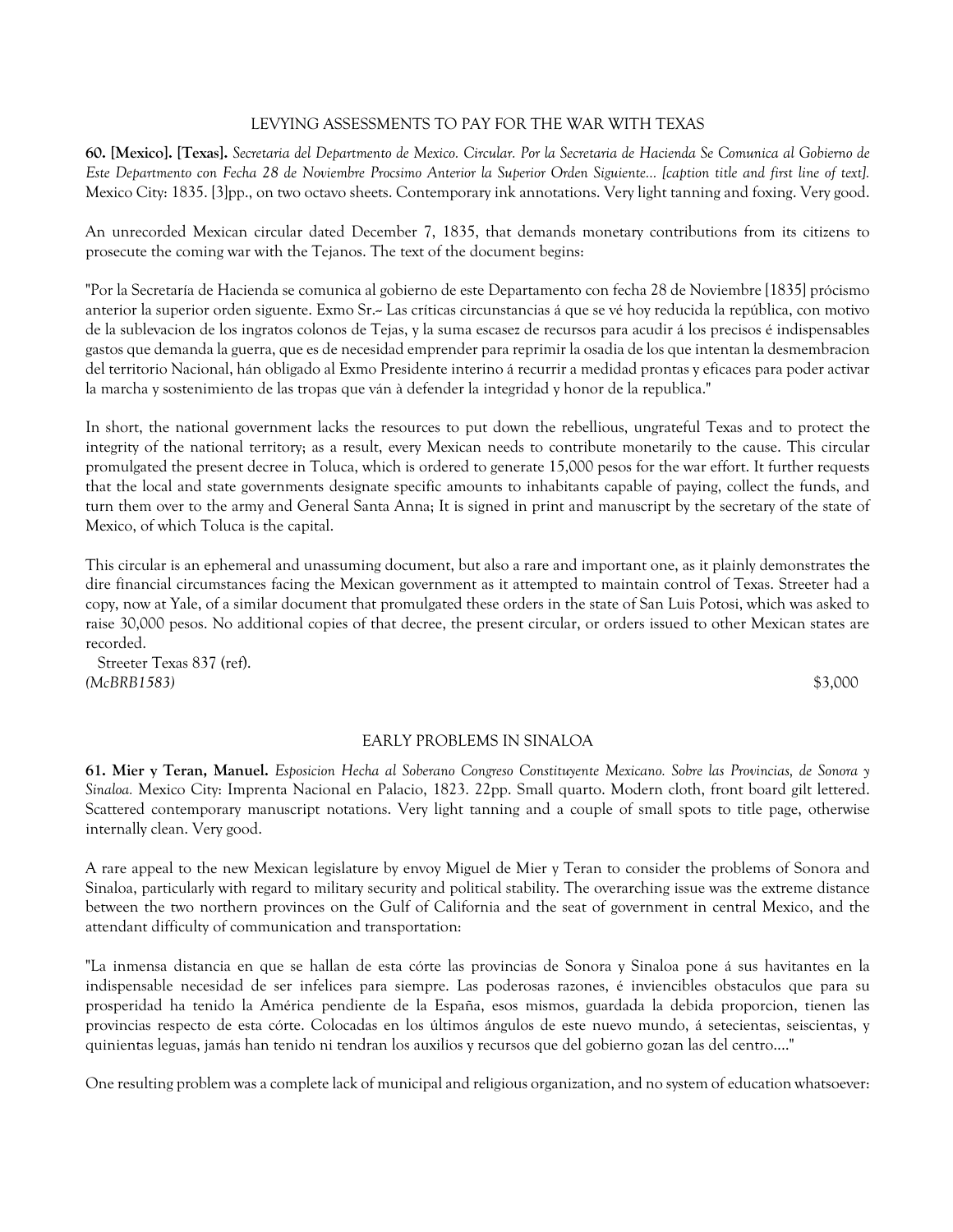"En effecto una ignorancia asombrosa reina en aquellas provincias. Los parrocos de quienes debian tener algunas á los menos en lo principal, que es la religion, no pueden darselas, por que como hemos dichos no bastan ni aun para confesar; siendo esta ingorancia mas estremosa en la mayor parte de los indios que diseminados por los campos apenas ven á su cura una vez al año...."

Another complaint is the insufficient military protection from Mexican troops, who are present in sufficient number only to man the forts rather than to protect the territory and people:

"Rayan estas provincias con naciones barbaras y belicosas que continuamente las hostilizan; y para su defensza tienen nueve compañias de tropas distribuidas en la linéa de presidios. Esta tropa está sobre un arreglo que no admite mejora, porque no solo llena el objeto de su instituto en la defenza, sino que causa y ha causado la poblacion de inmenos terrenos, que antes se hallaban incultos..."

After continuing to enumerate the many problems in the provinces, including those to do with agriculture, mining, and other economic problems, Teran concludes by appealing for increased attention and money from the central government, as well as increased autonomy in Sonora and Sinaloa in order to create a functioning provincial government.

An important document that well demonstrates the issues facing the recently independent Mexico relating to its ability to control the northern provinces within its territory, and also quite scarce - we locate only four copies in American institutions, at Berkeley, Indiana, Texas, and the Arizona Historical Society. *(McBRB1875)* \$2,750

## BUSINESS CORRESPONDENCE OF A MONTANA FRONTIER LAWYER (AND KNOWN KILLER!)

**62. [Montana]. [Law].** *[Correspondence and Papers of a Montana Lawyer, Theo Shed, with His Friend and Client, D.W. Bateman]*. Helena: 1890-1894. Forty-three letters, totaling [93]pp. Previously folded. A couple of small losses, not affecting text, otherwise only minor wear and toning. Very good plus.

A substantial group of nearly forty-five letters by Helena lawyer Theodore Shed to his client and business partner, D.W. Bateman, in Great Falls, Montana, during the early 1890s. Shed was something of a frontier character, who began his business career in the 1870s as the proprietor of the Kiyus Saloon on Main Street in Helena. By 1882, he had become the bookkeeper of Greenhood, Bohn & Co., general store for the town and region, and in the intervening years had developed a bitter feud with John Hugle, a traveling salesman for the company, which began over the improper borrowing of a Buffalo coat. When Hugle attacked Shed in front of the Cosmopolitan Hotel on the evening of June 23, 1882, Shed shot him in the face with a .38-caliber revolver. He was eventually acquitted of a murder charge in 1883, and became a lawyer, first in Marysville, Montana, before returning to Helena in 1890, when our correspondence begins.

The addressee in the present letters is David Wellington Bateman, who came to Montana from Texas during the early 1880s. In 1890, he founded a wholesale liquor and beverage business in Great Falls with his principal business partner, Jacob Switzer, in order to take advantage of the emerging mining bonanza there. By the early-20th century, they had been successful enough to become major investors in land irrigation projects, cattle ranches, hotels, and mining claims, amongst other interests.

This correspondence shows that Bateman had interests in land and mines during his early period as a businessman, as well. Shed, in his capacity as an attorney, acted as Bateman's agent and advisor, and wrote to him often concerning financial details of mortgages, bills, mining claims, land sales, and other contracts. It is apparent at several points in the letters that Shed was also an investor in some of the projects and deals undertaken by Bateman. There is also much information concerning the legal wrangling that sometimes accompanied the transactions in which Bateman and Switzer were involved, which could involve quite large sums, as a receipt present here for \$54,000 minus expenses collected by Shed for Bateman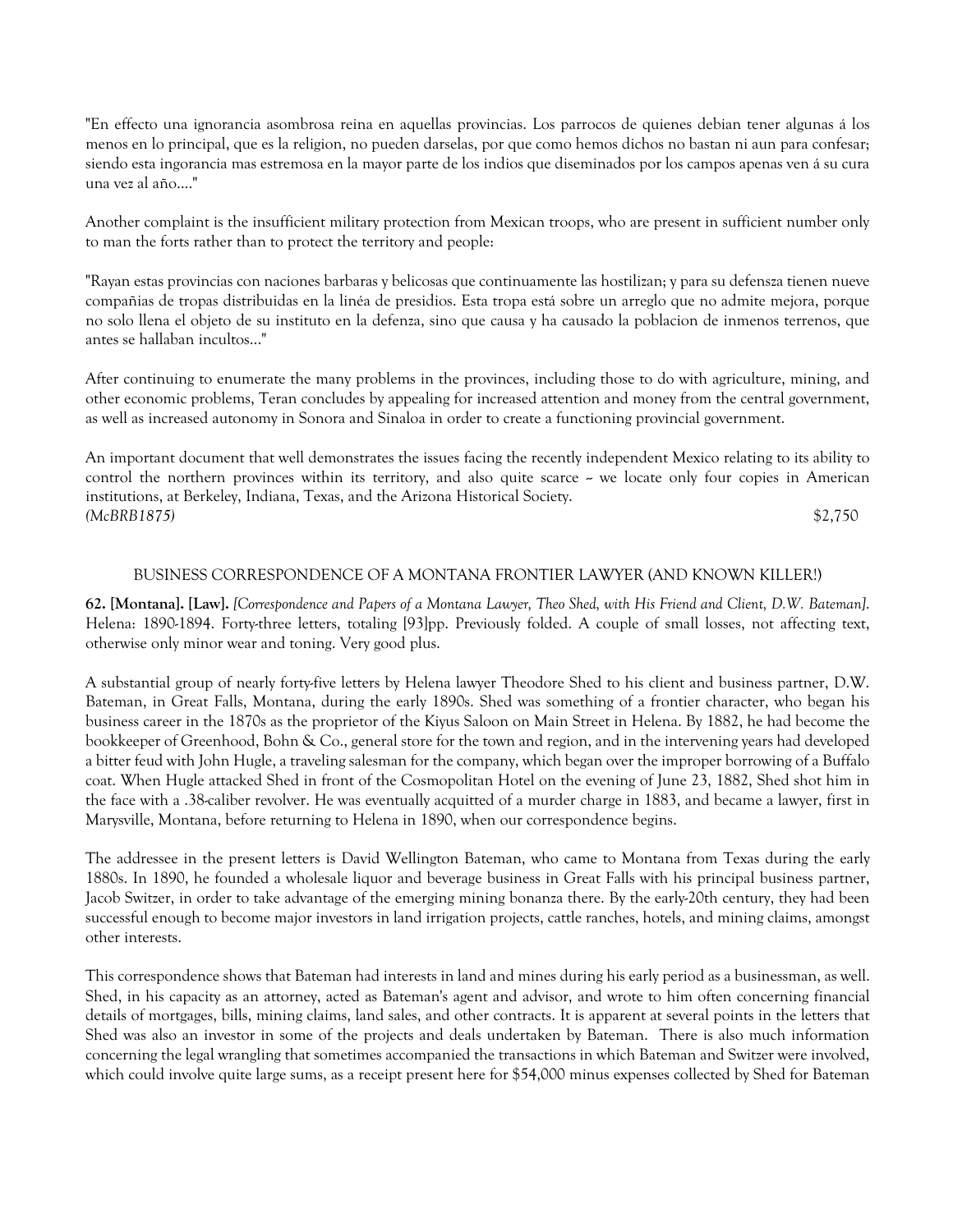from a favorable court judgment demonstrates. In all, this group of material provides a fascinating look into the multifaceted interests and operations of a successful Montana businessman from the perspective of his rather infamous attorney. *(McBRB2667)* \$2,250

# EQUIPPING AN IDAHO MINE WITH SUPPLIES FROM MONTANA

**63. [Montana]. [Mining]. Helena & Frisco Mining Company.** *[Archive of Business Correspondence Detailing the Inner Workings of the Helena and Frisco Mining Company].* Frisco, Id.: 1890-1897. Eighty-five documents, mostly autograph letters, signed, totaling 103 pages, almost all on some version of Helena & Frisco Mining Company letterhead. Original mailing folds, occasional minor foxing, smudging, or light staining, many with secretarial stamps reading "Received" or "Answered." All letters sleeved in chronological order in two three-ring binders. Very good.

An informative collection of correspondence almost exclusively written by Joseph MacDonald, Manager of the Helena & Frisco Mining Company at Frisco, Canyon Creek, Idaho to D.P. Patenaude of the A.M. Holter Hardware Company in Helena, Montana. A handful of letters were written by other officials of the two companies, including two letters on stationery featuring the company's original name, the Helena & San Francisco Mining Company, both dated 1890. The present letters are largely concerned with the machinery and equipment necessary to operate a mining company in the Far West in the last decade of the 19th century.

The letters contain a wealth of information on equipment such as air compressors, oil, screens, furnaces, wire, fuses, valves, and much more, as well as appraisals of specific suppliers, queries about equipment ordered, and reviews on the efficacy of various materials and machinery. For example, a letter dated April 15, 1896 reads, "Dear Sir, Enclosed you will please find our order #465. I am told that one of these hand grenades thrown into a fire is equal to about 20 buckets of water, and if that is so I think it would be a good caution to have about 4 dozen distributed all over the works...." Particularly useful is a two-page list of supplies enumerating over fifty line items from cylinders and rotating bars to jam nuts and leather packing; this is one of the few documents here that is not correspondence. There are also a handful of letters regarding damages caused by the railroad to an order of pipe. One example from this group reads, in part: "Enclosed I send you a communication received from Mr. Boyd Asst. Divisions Supt. N.P.R.R. Co. at Wallace, upon my inquiry regarding claims to damages I sent him some time ago...."

The Helena & Frisco Mining Company operated mines along Canyon Creek in the Coeur d'Alene mining district of Shoshone County, Idaho. The most productive district in Idaho, the area chiefly produced lead, zinc, and silver. The company was owned by a group in Helena, Montana with principal owners being S.T. Hauser, A.M. Holter, and John T. Murphy. A.M. Holter was also the proprietor of the A.M. Holter Hardware Company, to whom most of the letters are addressed, though MacDonald mostly writes specifically to Holter's manager, D.P. Patenaude. It is a bit curious that the mining company, partially owned by Holter, is buying supplies from a separate company owned by him, but this was apparently a fairly regular practice in the mining industry (and other industries in the age before anti-trust laws). The author of most of the letters, Joseph MacDonald was the manager of the Helena & Frisco Mining Company and other mines throughout the West. Interestingly, MacDonald was the manager at the time of the Coeur d'Alene labor strike of 1892 which ended in violence, including a shootout and the destruction of the Frisco Mill.

A valuable source for the equipage and economics of the mining industry in the American West in the last decade of the  $19<sup>th</sup>$  century. *(McBRB2263)* \$3,250

## SURVEYING FOR THE SOO LINE IN THE REMOTEST REGIONS OF MONTANA

**64. [Montana]. [Minneapolis, St. Paul and Sault Ste. Marie Railroad].** *[Group of Real Photo Postcards and Photographs, Most Annotated, Documenting an Automobile Trip Across Montana by a Soo Line Railroad Surveying Party].* [Various locations in Montana: ca. 1912]. Twenty-nine silver gelatin photographs, twenty-seven on postcard mounts and two on plain photo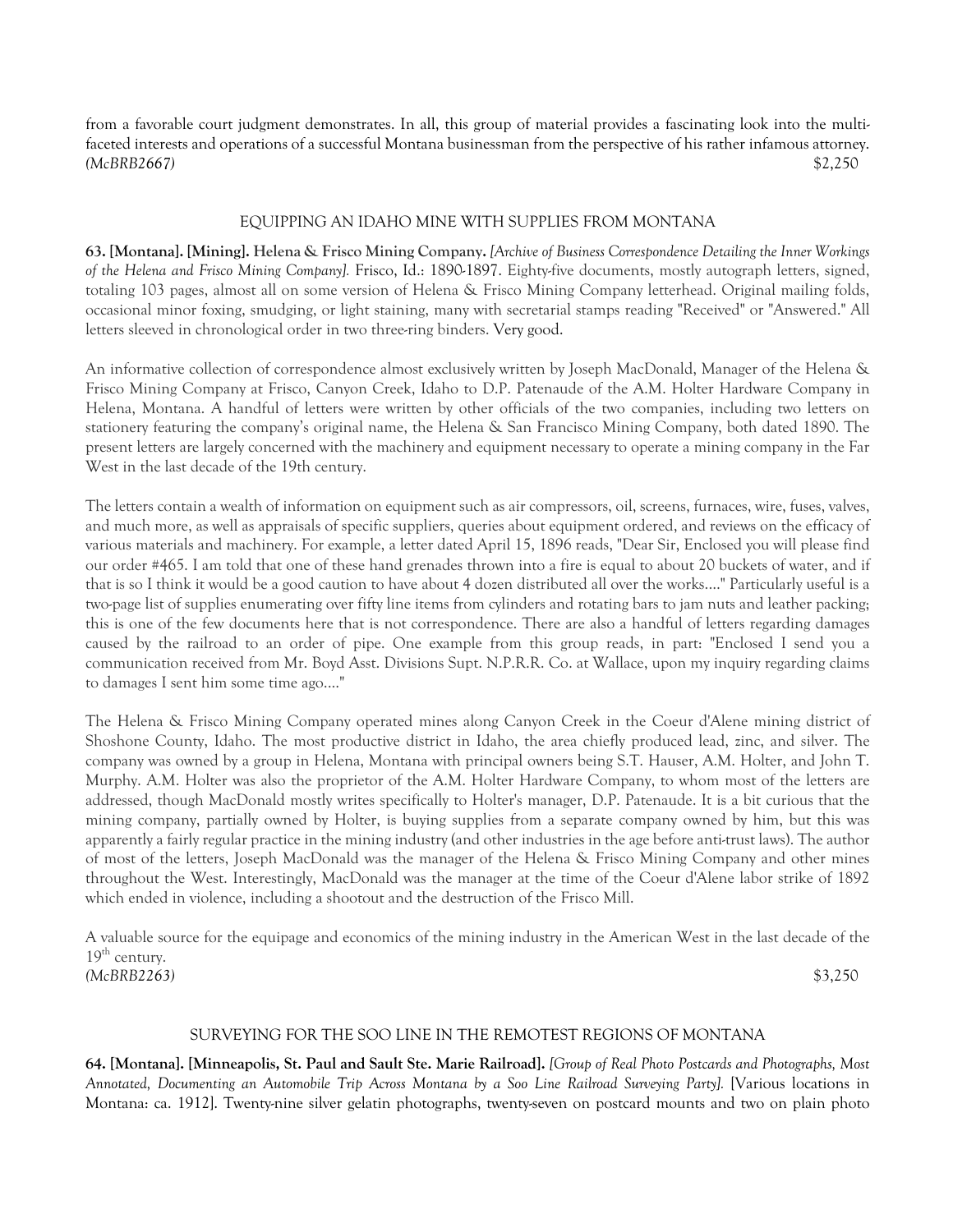paper, all approximately 5.25 x 3.25 inches. Seventeen photographs with manuscript captions on verso. Some faint adhesive residue to some versos. Overall a well-preserved group. Very good.

An informative collection of photographs recording a survey party for the Minneapolis, St. Paul and Sault Ste. Marie Railroad (or Soo Line) in various locations across northern Montana in the early-20th century. According to the manuscript captions, the traveling party shown here seems to have been most active in the northeastern part of the state in the counties of Dawson and Garfield. There are frequent mentions of the towns of Poplar and Jordan and a remote site along the Big Dry Creek. The compiler is never explicitly identified himself, but he does record several names which help to identify the purpose of the journey. One of the names is "Mr. Huss;" the September 12, 1912 issue of *The Butte Miner* mentions that "the Soo Line is actively engaged in locating three different lines into Montana for prospective extensions was made positively known today upon the visit to the city of George M. Huss, assistant chief engineer of the system. Mr. Huss is in direct charge of the work in this state and he said there were seven large locating parties at work in Montana and an eighth would probably be added.... One party, in charge of J.J. Hankinson, was recently put in the field at Cutbank and is now working north toward the Canadian boundary upon a line which is expected to cut through Teton County to this city." Mr. Hankinson is also identified in the captions to the present photographs.

The pictures contain undoubtedly rare views of early Montana towns including a pair identified as "Old Geyser," presumably the original site of the town of Geyser, which abandoned its original location to move closer to the railroad not long before the present photographs were produced. One of these photos is captioned, "The town of Old Geyser Mont. It is deserted now. Barnes another of the locators is with me." It is also language such as the last portion of that caption that identify these images as belonging to a locating party for the railroad. Other locations identified or mentioned in the captions include Vida, Sumatra, Whitetail, Williston, Alexandria, Glasgow, and Jordan, plus Woody Creek. The images are also notable for the inclusion of two very early touring cars - one identified as a Packard and the other a Buick.

Taken together, these evocative views of deeply rural Montana provide a unique glimpse into the work of an early-20th century railroad surveying crew active in the nascent years of white settlement and development in truly remote regions of the Treasure State. *(McBRB2651)* \$950

# WYOMING CATTLE AND HORSES FOR SALE

**65. [Nebraska]. [Wyoming]. [Ranching].** *Patrick Bros. Stock Breeders and Raisers. Farm in Fremont, Neb. Ranch and Range in Wyoming.* Omaha: McCoy & Co., 1892. [16]pp. Original stiff dark red wrappers, printed in gilt. Light chipping and wear to corners and edges. Minor soiling to first and least leaf. With a pasted errata slip at the end. About very good.

A scarce catalogue advertising the cattle and horse breeding farm of the Patrick Brothers located in Fremont, Nebraska, as well as their ranch and range properties around Sheridan, Wyoming. The first two pages summarize the farm in Nebraska and its grounds, followed by descriptions of stock pedigrees and animals for sale. The work is illustrated with six half tones, the first being a bird's eye view engraving of the farm, followed by photographic views of cattle on the farm, the horse barn, the railroad shipping yards at the farm, and two views of the company's range in Wyoming. The final two pages of text describe the range property and its amenities. The ranch was located on Soldier Creek, between the town of Sheridan and the Big Horn Mountains in Northern Wyoming, while the range lands lay east of the town near Hanging Woman Creek. The pasted-in slip at the end of the text reads, "There are at present, on the Wyoming properties, from 8,000 to 10,000 head of cattle, and from 800 to 1,000 horses." In addition to their ranching and livestock business, the Patrick Brothers, Matthewson and Algernon, operated a stage coach line from that provided transportation from the Union Pacific station at Rock Creek, Wyoming, north through the territory and into southern Montana. Unrecorded in OCLC. *(McBRB1782)* \$875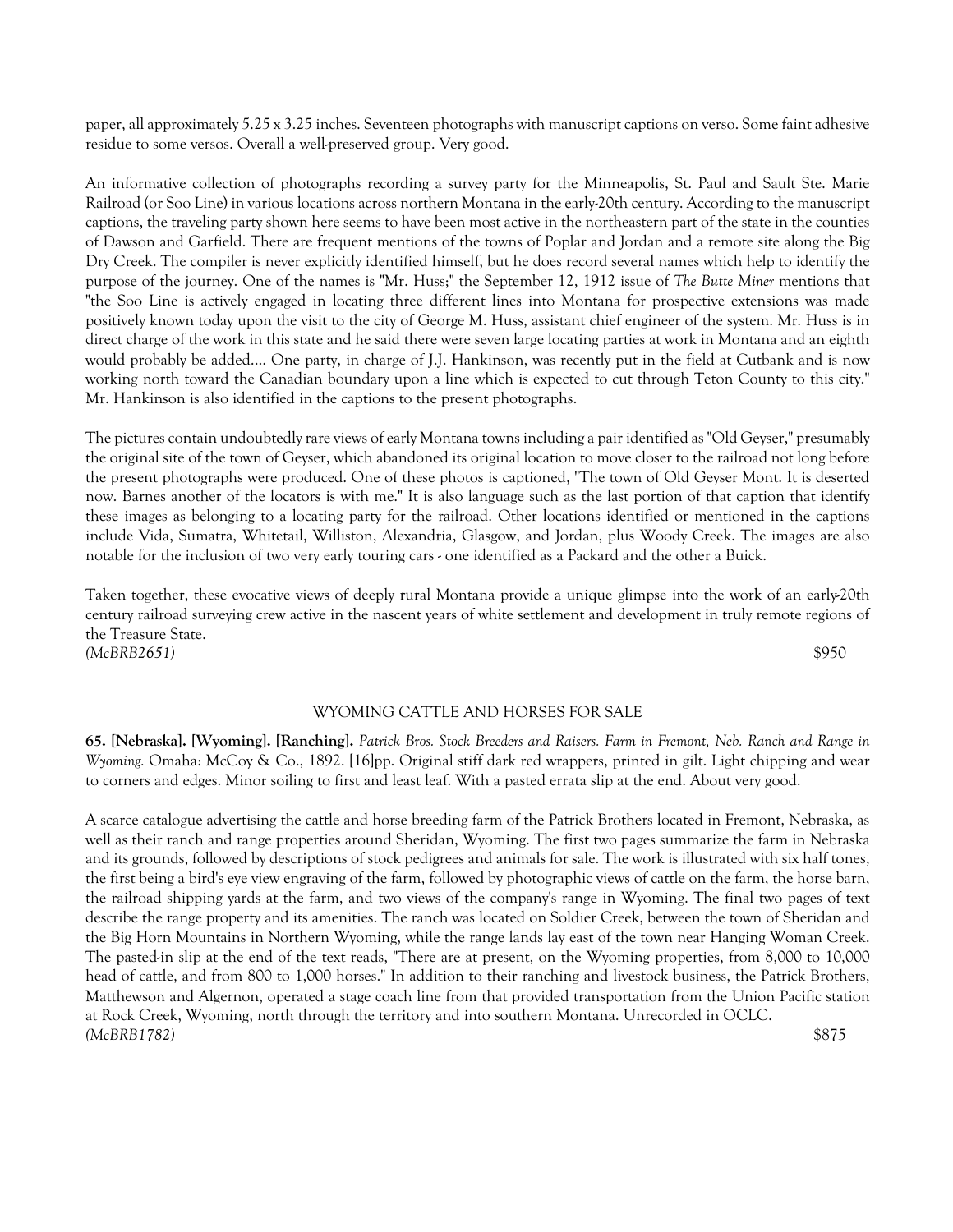## RURAL NEVADA TELEPHONE DIRECTORY

**66. [Nevada]. [Directories].** *Golconda Telephone & Power Company [cover title].* San Francisco: Rincon Publishing Co., 1918. 32pp. Narrow folio. Original blue printed wrappers. A few small stains to front cover, minor wear. Ink stamp on first page, contemporary ink notations throughout. Very good.

Rare directory for the Golconda Telephone & Power Company, possibly the only issue published. This Nevada directory covers exchanges for Winnemucca, Golconda, Battle Mountain, Paradise, Lovelock, and Rochester. A map at the start of the text shows the telephone network across several counties. There are also contemporary ads and directions for using the telephone. A contemporary user has annotated the directory rather extensively, correcting errors and adding names, as well as notations of "RR" scattered throughout. We locate a single copy of this issue at the Bancroft Library and no others elsewhere. *(McBRB1846)* \$850

## TAX HAVEN IN 1830s NEW MEXICO

**67. [New Mexico]. [Mexico].** *[Decree Concerning Tax Exceptions in the Territory of Nuevo México, with Extensive Manuscript Annotations].* Mexico City: Abril 27, 1838. Broadside decree, approximately 12 x 8.25 inches. Previously folded; left edge slightly ragged, where second, blank leaf of original bifolium removed. Copious contemporary manuscript annotations. Minor wear along old fold; light toning. Very good.

A rare copy of this 1838 decree by the Mexican national government, which extends the exception for various taxes in the Department of Nuevo México for an additional seven years. The decree also grants a tax exemption to the Department of Chiapas, which at this time was being troubled by agitators for independence as well as by the internecine war amongst the states of the short-lived Federal Republic of Central America. The salient passages read as follows:

"Se proroga por siete años la exception concedida al Departament de Nuevo México por decreto de 19 Julio de 1823, y la disfrutará en todo el Territorio nacional. Igual gracia gozará por el término de siete años el Departamento de Chiapas, respecto de los frutos naturals é industriales que se extraigan de él para consumirse en el resto de la Républica."

The decree is foremost an interesting document as an example of the continued difficulties that the Mexican government suffered in their attempts to populate the northern reaches of their national territory. Indeed the Department of Nuevo México was still so sparsely populated that the federal government had to extend and to continue such generous exemptions to attract colonists more than fifteen years after the country achieved independence and established the republic.

The extensive manuscript annotations also provide fascinating evidence for the manner in which such decrees were distributed and promulgated at the local level. The verso is headed by official language stating that the governor of the Department has authorized the publication of the decree, and at the foot is copied the relevant portions of the 1823 law that the present decree extends. On the verso is a manuscript list of four "Administraciones" to which copies of the broadside are ordered to be sent, as well as an additional list of six places to which manuscript copies of the two most relevant paragraphs will be sent. Finally, the language at the foot of the blank verso spells out exactly which portions of the decree are intended to be forwarded.

A scarce broadside decree pertaining to the northern Mexican borderlands, with much additional manuscript information on its distribution there. OCLC locates only one copy, at Berkeley. *(McBRB2726)* \$1,500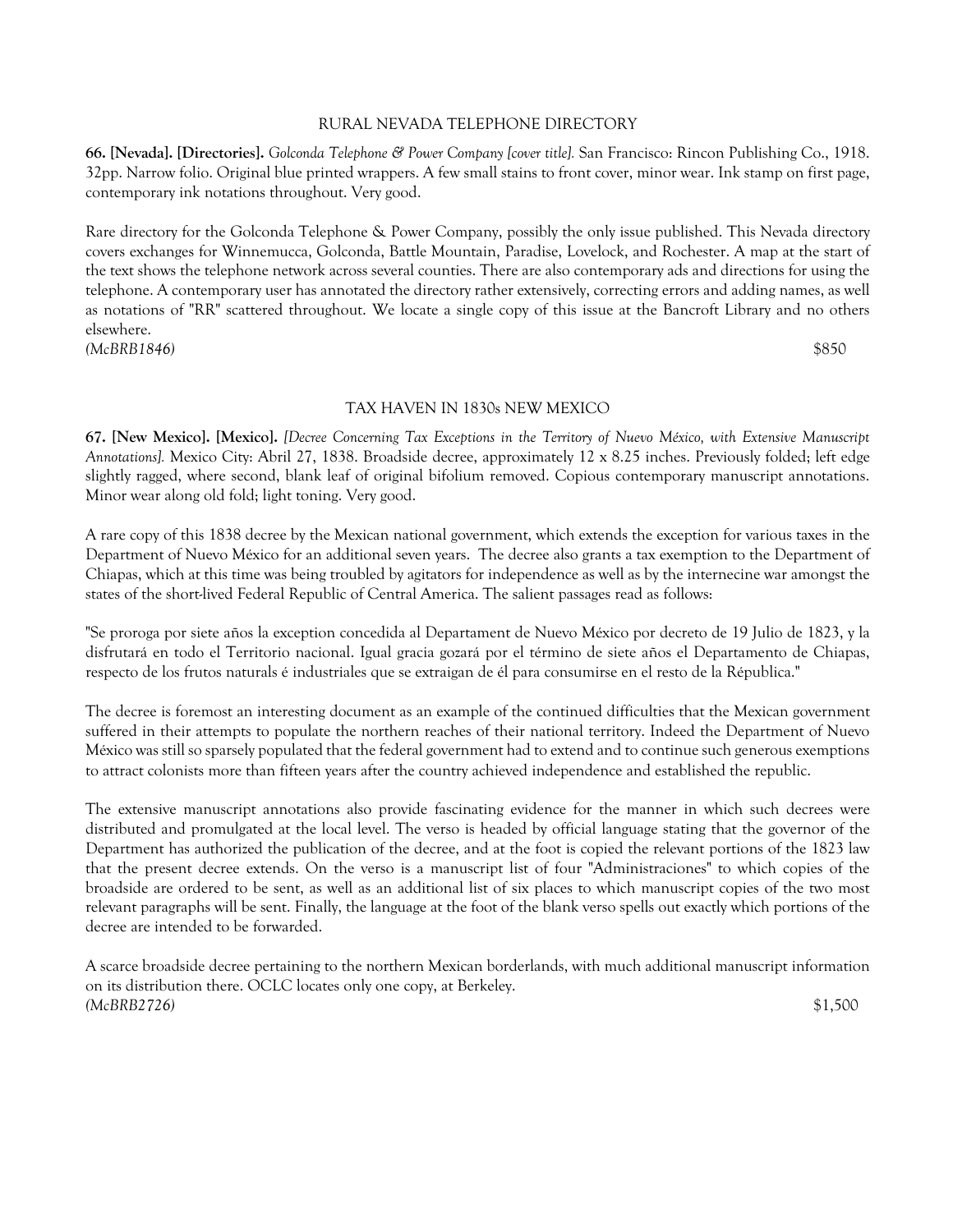#### OIL MAP OF NEW MEXICO

**68. [New Mexico]. [Oil].** *Oil and Gas Map of State of New Mexico "The Last Great Oil Frontier".* Los Angeles: Brooks Bros., [ca. 1936]. Blueprint map, 21.5 x 18.25 inches. Old fold lines, minor wear. A few pencil annotations. Very good plus.

An interesting and quite attractive blueprint map that shows the oil and gas fields of New Mexico, where oil was first discovered in 1924. The map was compiled and drawn by Fabius and Sam Brooks, Los Angeles publishers, and was based on a 1931 map by Dean Winchester, and "corrected to date," likely in the mid-1930s. The map shows the locations of oil and gas fields across the state, and delineates sites of oil drilling, their proprietors, and the depths at which they hit oil or gas. Also included are the routes of major gas and oil pipelines. At the lower left corner of the map is a list of principal lease holders in New Mexico broken into tiers by acreage, with Standard Oil holding over a million acres and the next group holding 100,000 to 500,000 each, down to 5,000 individuals and small companies who hold anywhere from 40 to 5,000 acres. We locate a handful of copies of the Winchester map, and one copy of a later, dated Brooks map with a different title, but none of the present issue. A highly attractive and informative New Mexico oil map. *(McBRB1182)* \$1,650

#### BLACKSMITHING IN WESTERN OKLAHOMA

**69. [Oklahoma].** *[Account Book Kept by Blacksmith Ernest L. Cotter in Western Oklahoma].* Weatherford, Ok.: 1914-1918. [11], 172pp., with a few small ephemeral items laid in. Contemporary burlap over boards, decoratively stamped in black. Spine perished, moderate scuffing, staining, and dust-soiling to binding. Short closed tears to a handful of leaves, about half of one leaf torn away, text quite dust-soiled but easily readable. Good.

A rare peek at the inner workings of a rural blacksmithing shop in west-central Oklahoma during the years of World War I. Ernest L. Cotter had been a blacksmith in Oklahoma City and Weatherford since at least 1913, according to his obituary in the Daily Oklahoman, dated March 25, 1959. His family's blacksmith shop, the Owl, was originally built in Weatherford in 1909; the building was later relocated and is now a part of the Heartland Museum, dedicated to celebrating the history of Route 66.

According to the ink stamp in the present account book, Cotter offered "Blacksmith and Wood-Work" services. The legion of entries in the book record Cotter's work between 1914 and 1918 for a wide variety of customers in Weatherford. Each customer's name is written at the top of each page, listing the work performed and the type of work performed with costs listed for each service. Cotter sharpened sweeps, plow shares, and cultivator shovels. He forged wagon tongues, made pieces for hay rakes, shoed horses, set tires, repaired wagons, straightened iron, made subsoil knives, and so much more. His customers were mostly private individuals, which included the town's namesake, Bill Weatherford, but he also performed work for companies such as the Palmer Potter Hardware Company, the Winne Lumber Company, and the City Meat Market, as well as the city of Weatherford (mainly work done to the "ice wagon") and the Cedar Township. One page of the book from 1915 lists services provided to the "R[ail] R[oad] East end section."

Weatherford is situated in west-central Oklahoma, on land originally made available to homesteaders as part of the Cheyenne-Arapaho Opening of April 19, 1892. The town was incorporated on August 3, 1898, after the Choctaw, Oklahoma and Gulf Railroad arrived. Two years later, the population reached 1,017 residents. William John and Lorinda Powell Weatherford were active community members as well as the namesakes of the town. Ranching and farming of corn and cotton were the early backbone of the town, and eventually a brick manufacturer, a cement plant, and a broom factory were opened and provided early residents with much needed employment. The town is now a hub for several oil and natural gas companies, and boasts a population of over 10,000 residents. *(McBRB2456)* \$1,250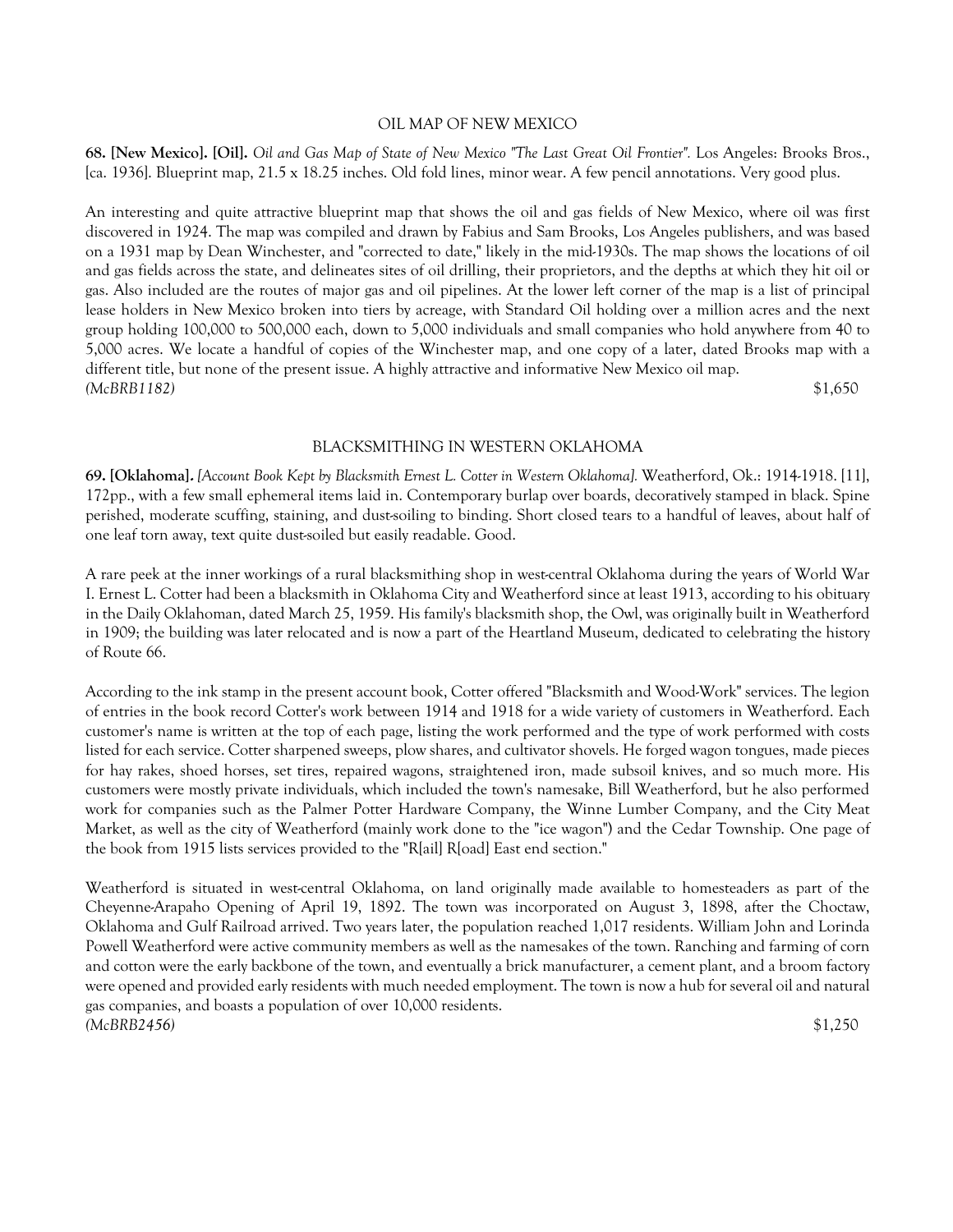#### OKLAHOMA LAND FRAUD

**70. [Oklahoma]. [Land].** *Special Map of Pushmataha County, Oklahoma [with two additional plat maps].* McAlester, Ok.: McAlester Real Estate Exchange, [ca. 1910]. Three folded maps, one measuring approximately 11 x 14 inches and two measuring 13.75 x 8.5 inches, plus one 3.5 x 5.5 photograph. Light toning; a bit of minor edge wear. Very good plus.

A trio of ephemeral promotional maps from the McAlester Real Estate Exchange, offering two plots of 156 acres each for sale in central Pushmataha County, Oklahoma. The first map delineates the plat of the entire southeastern Oklahoma county, with towns, rivers, and railroads added, and is annotated to point out the location of the two properties. The additional two maps each delineate a close-up of the specific township section, with the land in question shaded in yellow and pink, and bear captions recommending the best use for the land. The first map depicts a plot located eight miles southeast of the town of Standley, with, "Good grazing and timber land covered with blue stem grass and good commercial pine and oak timber; good orchard, vineyard, and berry land, adapted to Bermuda and sweet clover." The second parcel, located five miles southwest of Pickens boasts, "Good grazing land covered with blue stem grass and commercial timber,' as well as, "Good tillable land adapted to all farm products." Stapled to the top edge of this map is a photograph purporting to be a sample view of the land in question. At the foot of each map is a promotional text completed in type with further blandishments concerning the land in question and supposedly recent appraisal values and sale prices.

These claims, however, were likely fraudulent. The McAlester Real Estate Exchange was established soon after Oklahoma gained statehood by Roy Van Tress, who promised to obtain for his customers the rights to Indian Lands being sold by the federal government sight-unseen and without requirements of occupation or homesteading. From headquarters in Cincinnati and McAlester, as well as from mobile railcar offices, salesmen of the firm offered land that they often had no right to sell or was devoid of the bounty of natural resources and rich soil promised in the present advertisements. Van Tress himself was dogged by investigation into his business, and was eventually convicted of fraud in 1919 but managed to escape jail time. We locate no institutional copies of promotional maps for this long-running and noted Oklahoma land fraud.

*(McBRB2085)* \$1,350

## ARCHIVE DOCUMENTING OIL CLAIMS IN INDIAN TERRITORY

**71. [Oklahoma]. [Native Americans].** *[Archive of Documents Relating to the Wellsville Oil Company and the Ownership of Claims and Leases in Oklahoma on Lands Held by the Five Civilized Tribes].* Muskogee, Ok.: [1909, 1914-1919]. Twenty-two documents, [27]pp. Folio sheets, typed on recto only. Typescript documents, some with manuscript signatures or notations. Some light wear and soiling. Very good.

Group of documents concerning oil leases for the Wellsville Oil Company on lands owned by the Five Civilized Tribes in Oklahoma. Most of the documents are from the desk of Gabe E. Parker, the Superintendent for the Tribes. The contents concern royalties, leases, inheritance issues on leased, and requests for delinquent reports from Wellsville. Several documents name specific tribal land holders or mention legal issues surrounding the owner and the oil company. An example of the legal issues herein reads, "There is herewith returned, for correction, division order between your company, as lessee, and Job Thomas, as lessor, Royalty No. 1586. It will be necessary to eliminate from this division order the NE4 of the NE4 and the SE4 of the NW4 of the NE4 of Section 20, Township 24 North, Range 17 East, being surplus allotment of Job Thomas, and, as he is dead, supervision over this land has been relinquished by the Department." One document concerns the price of oil, and reads: "This office is directed by the Secretary of the Interior...to require leases under the supervision of the Department at not less than the minimum price basis heretofore fixed by the Secretary of the Interior, pending full investigation by the Department of the market price of oil. If, after investigation, it is ascertained this price is too high, adjustment will be made with lessees in accordance with the findings of the Secretary of the Interior."

Oil production in Oklahoma took off in 1907, making it the leading producer of oil in the country. When oil was found in California, the two states competed for the title of "Biggest Producer" for the next two decades. Given that prior to statehood Oklahoma was known as Indian Territory, much of the oil was on tribal land. This resulted in a rush to swindle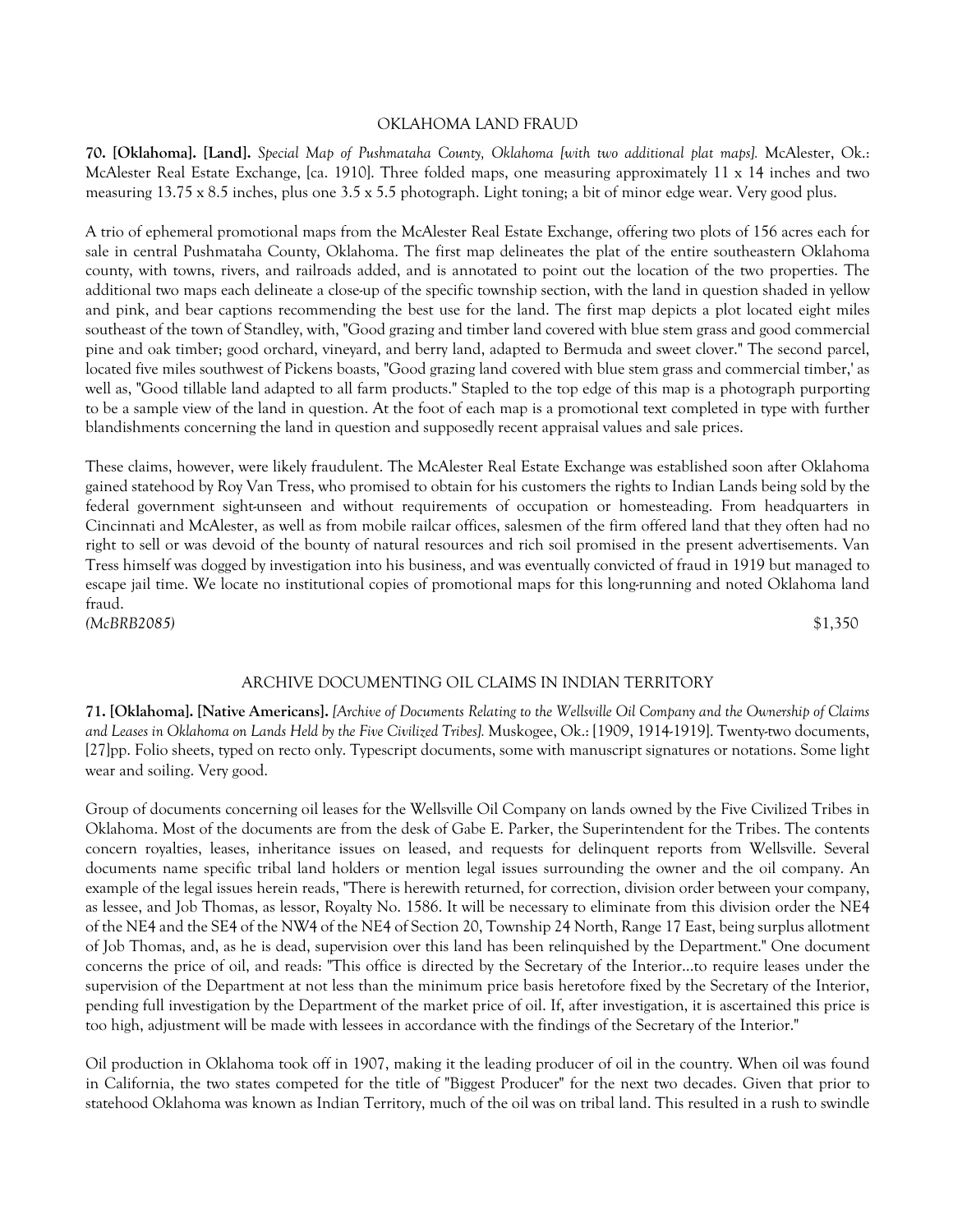the Native Americans. The present archive provides a peek into the workings of the oil boom as it relates to the interchange of the federal government, the oil companies, and the Five Civilized Tribes. *(McBRB2480)* \$2,750

#### HUNDREDS DROWNED IN GUANAJUATO, PLUS A LOVE POLKA

**72. [Posada, Jose Guadalupe].** *La Catastrofe de Guanajuato. (Nuevo Corrido) [caption title].* Mexico: Imprenta de Antonio Vanegas Arroyo, [1905]. Small broadsheet, approximately 11.75 x 8 inches. Minor wear at edges. A bit of stray printer's ink along lower edge of verso; a few small patches of dampstaining. Very good.

A scarce early 20th-century broadsheet published by Arroyo and illustrated by Posada in commemoration of the calamitous flood in Guanajuato. In 1905, a powerful flash flood swept through the central Mexican city that killed over 900 people and \$2,000,000 in property damage, according to a contemporary report in the New York Times. The disaster inspired several publications including the present one, which includes a lengthy verse bewailing the catastrophe and its victims and a lurid half-page woodcut by Posada, which depicts the dead and dying in the floodwaters and many others clinging on for dear life or remonstrating with a higher power. The lower half of the verso contains an unrelated song entitled "Angelilla"  $\sim$  a love polka!  $\sim$  with a woodcut of the title character.

A striking example of this genre of disaster songsheet, and scarce - we locate examples only at the University of Hawaii and the Ibero-Amerikanisches Institut. *(McBRB2627)* \$675

#### BROADSHEET GAME BY POSADA

**73. [Posada, Jose Guadalupe].** *Nuevo Oraculo del Siglo XX [caption title].* Mexico City: Imp. de Antonio Vanegas Arroyo, 1910. Broadsheet, approximately 16 x 12 inches. Minor wear at edges; small loss at left margin, not entering image area. Light toning and dust soiling. Still very good.

A fascinating "oracle" game, illustrated by Posada and published by Arroyo, that combines the prognostication concepts of modern-day Magic 8-Balls and Ouija boards. The game board, printed on the recto of the broadsheet, contains spaces with ninety-nine responses to the potential inquiries of players. The verso prints the rules for how the oracle should be "consulted," and is embellished with two small calavera illustrations and an elaborate border. Players are instructed to ask one from a series of prefabricated question; the selection, with eyes closed, of numbers from the center of the board in combination with the number of the question determines the response. Scarce, we locate only four institutional copies. *(McBRB2412)* \$850

#### RARE POSADA BROADSIDE

**74. [Posada, Jose Guadalupe].** *Sangrienta y Horrible Mortandad en las Calles de la Ciudad de Mexico la Mañana del 9 de Febrero de 1913 [caption title].* Mexico City: [ca. 1920]. Broadside, approximately 16 x 12 inches. Light wear and minor chipping at edges; small loss at top edge, not affecting printed area. Light toning and dust soiling. Very good.

A rare broadside illustrated by Posada and published by Arroyo that encapsulates the events of February 9, 1913, the first day of La Decena Tragica, a ten-day revolt in Mexico City that resulted with the execution of President Francisco Madero and the assumption of power by General Victoriano Huerta. The text, in both prose and verse, recounts many of the occurrences of the day, including the revolt of the military cadets and garrison of Tlalpan led by General Manuel Mondragon, the forced release from prison of dissident Generals Bernardo Reyes and Felix Diaz, and the subsequent attack on the National Palace that resulted in the deaths of over 400 soldiers and civilians. Two sizable Posada illustrations at the center of the broadside depict infantry, cavalry, and artillery in the throes of heated battle. A scarce and good example of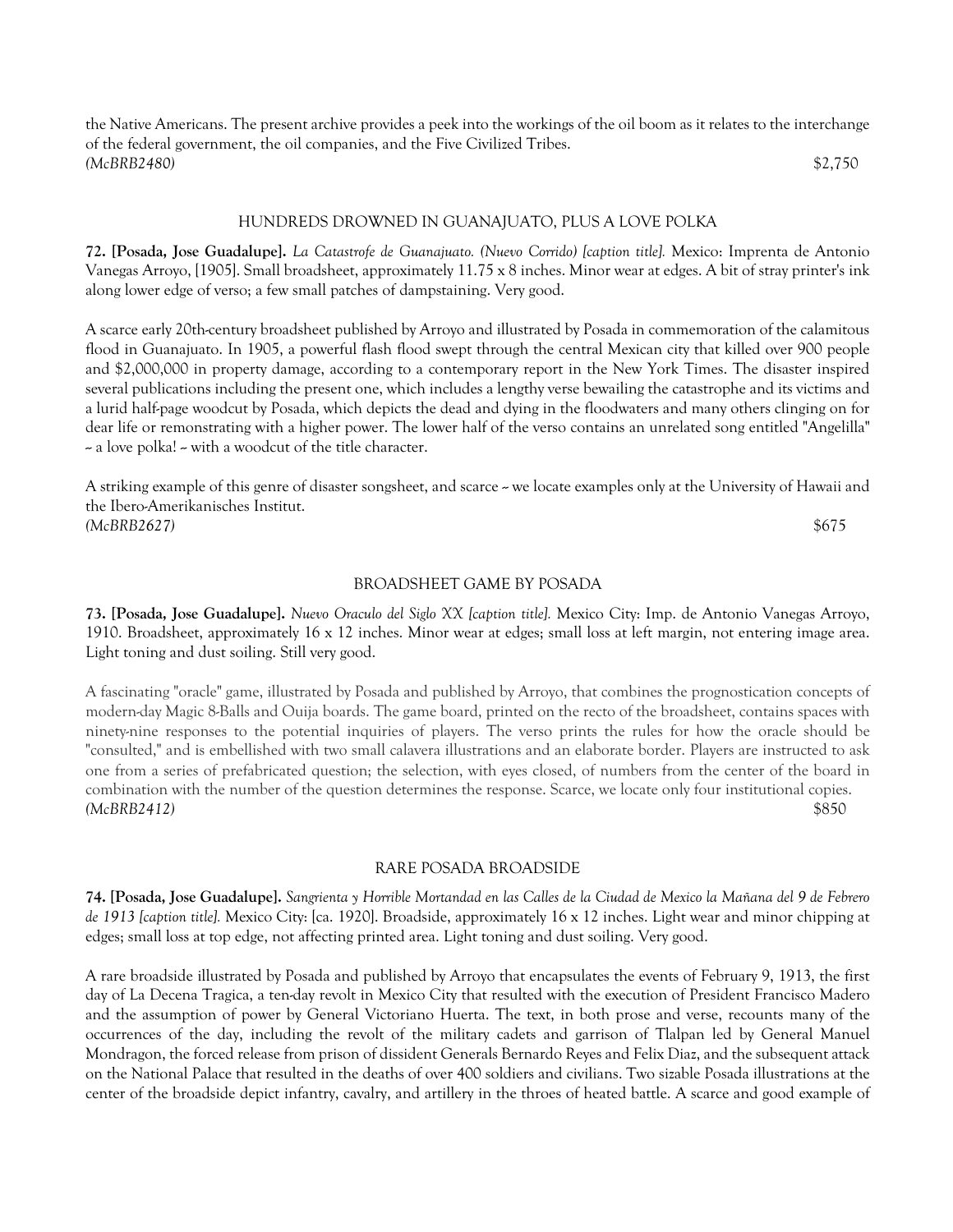Posada and Vanegas Arroyo's illustrated, political printing during the Mexican Revolutions. Not in OCLC; we locate copies at the Getty, Stanford, and the University of Hawaii. *(McBRB2408)* \$950

# HANDSOME GROUP OF POSADA DEVOTIONALS

**75. [Posada, Jose Guadalupe]. [Vanegas Arroyo, Antonio].** *[Group of Fifteen Unfolded Mexican Devotional Sheets and Pamphlets Illustrated by Posada].* Mexico City: Antonio Vanegas Arroyo, [ca. 1910-1920]. Fifteen items, mostly unfolded half sheets measuring approximately 10 x 7 inches, with two smaller items. Occasional light dust soiling and dampstaining. One sheet with moderate worming, not affecting sense of text. Toned. Overall, about very good.

A nice assemblage of fifteen Mexican religious songsheets and unfolded pamphlets published by Arroyo and illustrated by Posada in the early-20th century. The preponderance of items present comprise brief collections of songs and prayers for specific observances, sermon excerpts and orders from church authorities, and a smattering of other subjects. Also present are two advertisements for such publications. A list of imprints present is as follows:

1) *Alabanzas de un Pastor a Maria Santissima*.... Mexico: Imprenta de A. Vanegas Arroyo, 1919. 8pp.

2) *Oracion al Glorioso Martir San Cipriano*.... Mexico: Imprenta Religiosa, 1912. 8pp.

3) *Oracion Llamada de los "Cien Requiem"....* Mexico: Imprenta Religiosa, [ca. 1910]. 8pp.

4) *Pequeño Triduo Dedicado á Nuestra Señora de los Remedios*.... Mexico: Imprenta de Antonio Vanegas Arroyo, [ca. 1910]. 8pp.

5) *Visitas al Sagrado Corazon de Jesus en el Santisimo Sacramento del Altar*.... Mexico: Imprenta de Antonio Vanegas Arroyo, [ca. 1910]. 8pp.

6) *Oracion para Ofrecer la Estacion al Santisimo Sacramento*.... Mexico: Imprenta de A. Vanegas Arroyo, [ca. 1910]. 8pp.

7) *Oraciones Que por Orden del Papa Leon XIII Han Rezarse de Rodillas en Todas las Iglesias del Mundo*.... Mexico: Imp. de Antonio Vanegas Arroyo, [ca. 1910]. 8pp.

8) *Rosario Gualalupano*. Mexico: Imprenta de Antonio Vanegas Arroyo, [ca. 1910]. 8pp.

9) *Oracion y Alabanza al Santisimo Sacramento para Ofrecer la Estacion y Lograr el Gran Tesoro de Indulgencias*.... Mexico: Imprenta Religiosa, [ca. 1910]. 8pp.

10) *Letantia del Santisimo Nombre de Jesus....* Mexico: Imprenta de A. Vanegas Arroyo. 8pp.

11) *Alabanzas a los Dulces Nombres de Jesus, Maria y Jose*. Mexico: Imprenta de Antonio Vanegas Arroyo, [ca. 1910]. 8pp.

12) *Ofrecimiento del Santisimo Rosario de Ntra. Señora en Honor del Santisimo Sacramento*. Mexico: Imprenta Religosa, [ca. 1910]. 8pp.

13) *Tres Credos a la Divina Providencia*. Mexico: Tip. Calle de Santa Teresa Num. 1, [ca. 1910]. 8pp.

14) *Alabados y Tierno Despedimento Que en el Santuario de Chalma Cantan los Peregrinos a Ntro. Señor Jesucristo.* Mexico: Tip. de la Test. de A. Vanegas Arroyo, [ca. 1910]. Small handbill, approximately 7.5 x 4 inches.

15) *Ultimo Dia del Año para Dar Grancias a la Divina Providencia*. Mexico: La Test. de A.V. Arroyo, [ca. 1920]. Small handbill, approximately 6 x 8 inches.

Most imprints present not located by OCLC as individual titles. A good group of scarce and ephemeral Mexican devotional printing, demonstrative of the genre as accomplished by its most significant early 20th-century practitioners. *(McBRB2460)* \$2,000

## LESSONS ON CUBAN GEOGRAPHY

**76. Rodriguez Ecay, Francisco.** *Compendio de Geografia de la Isla de Cuba. Arreglado a las Ultimas Disposiciones Politicas y Administrativas.* Havana: Miguel de Villa, 1881. 88pp. plus folding table. Grey printed wrappers. Chipping and wear to top of spine, light soiling to wrappers, minor wear. Some minor foxing and toning. Very good.

An educational work on the geography of Cuba, defined here as "la ciencia que se ocupa de la descripcion de la Tierra." The text is comprised of a series of lessons, each of which contains numbered facts or points of information, followed by a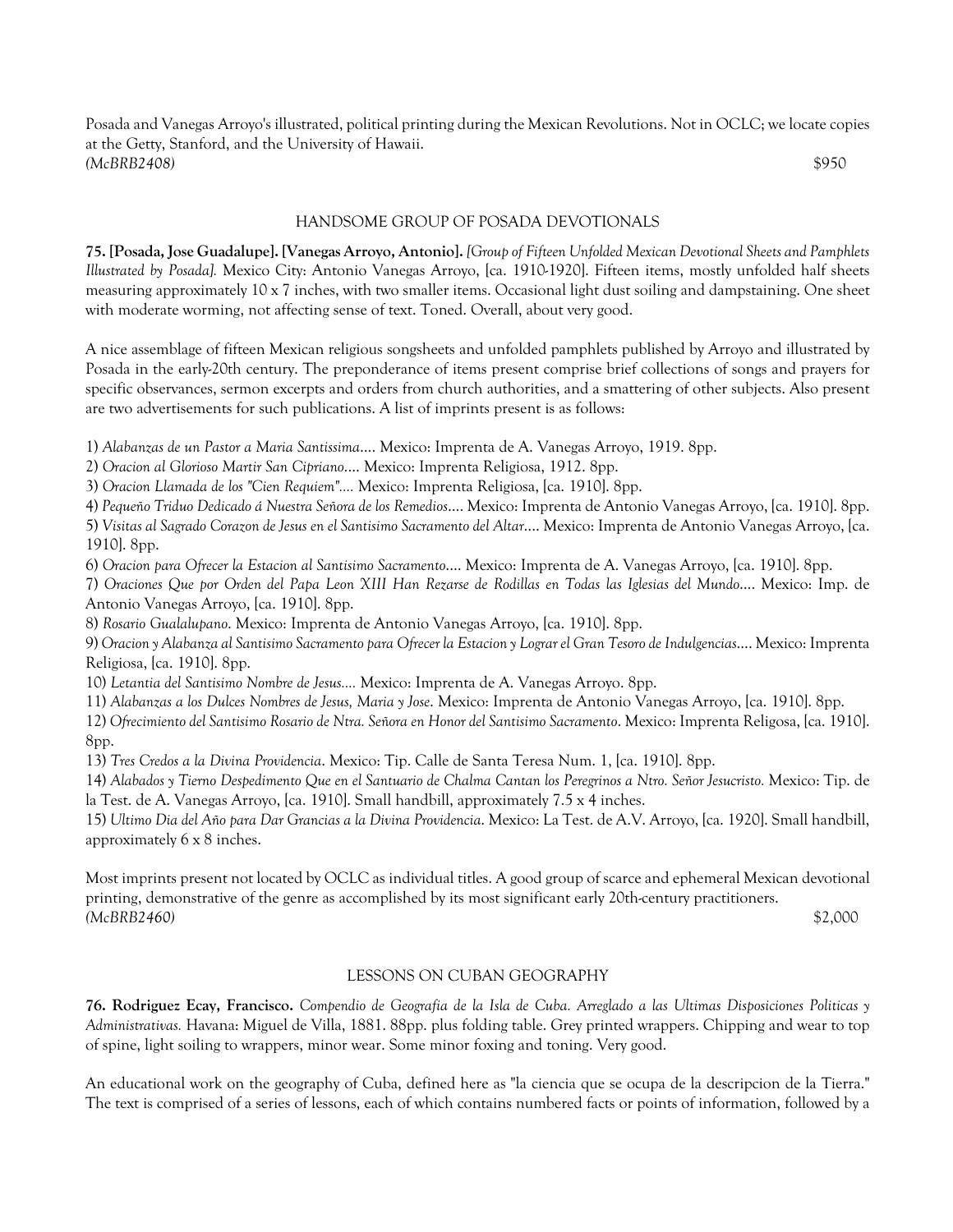series of comprehension questions after each lesson. Lessons cover both the physical and political geography of the island overall, with specific chapters devoted to the individual provinces. For example, the lesson on the province of Pinar del Rio discusses the importance of the region, lists its population broken down by gender and listing whites, foreigners, Asians, free Blacks, coartados (slaves in the process of manumission), and slaves. Birth and death rates for the province are provided, as well as information on schools, churches, libraries, etc. More broadly, mines and mineral wealth are covered, as are railroads, lighthouses, telegraphic services, sugar production, and commerce between Cuba and various countries, including the United States.

We locate only two copies of the first edition, published in 1879, at the University of Miami and the National Library of Spain. Only a single copy noted of the present edition, at the University Complutense in Madrid. *(McBRB1627)* \$650

PASSION OF THE CHRIST IN NAHUATL

**77. Rosa, Augustin de la**. *Analisis de la Platica Mexicana del Padre Jesuita Ignacio Paredes Sobre la Vida, Pasion y Muerte de Ntro. Sr. Jesucristo*. Guadalajara: Tipografia de Rodriguez, 1871. 16pp. Plain brown wrappers, sewn. Light edge wear. Collector's bookplate on verso of title page, minor foxing. Very good.

A rare Mexican imprint in which the first page-and-a-half print a speech in the native Mexican language of Nahuatl on the life, passion, and death of Jesus Christ. The remainder of the work is a detailed analysis of same. OCLC lists five copies four of them, in the United States, giving the page count as twenty-eight; the fifth, at the Instituto Tecnologico y de Estudios Sup in Mexico, gives the count as sixteen, like the present copy. Pilling also accounts for these two separate editions.

 Pilling, *Proof-Sheets* 3368c. Sabin 73157. *(McBRB2197)* \$950

## AN ARGENTINE OIL ENGINEER IN LOS ANGELES

**78. Roth, Pedro.** *[Manuscript Reports and Correspondence of an Argentine Oil Engineer's Experience of the Industry in the United States During the 1910s].* [Various places, including Los Angeles & Buenos Aires: 1914-1930]. [68] leaves, manuscript and typescript material in varying sizes and formats. Toning. Some wear and chipping at edges to several items. Good plus.

An interesting file of manuscript and typescript documents relating to the work of Pedro Roth, an Argentine oil engineer resident in Los Angeles during the 1910s and 1920s. Roth registered several patents for refining techniques during this period, and acted as a liaison to the Argentine government and national oil companies as a purchaser of petroleum and refining products and as a reporter on developments in the oil business and its practices in the United States. Several of the documents here comprise correspondence relating to Roth's efforts to register his techniques with the American patent office, and also present is a complete copy of the patent he received in Argentina in 1918 for his method. One of the principal items contained here is a sixteen-page manuscript report from 1914 to Alberto Schneidewind, the head oil engineer in Comodoro Rivadavia, a coastal Patagonian city where oil was discovered in 1907 and a place still known as the National Oil Capital of Argentina. This document reports on the methods of drilling, extraction, and refining in use by American companies in and around Los Angeles and provides recommendations for developing the industry in Comodoro. A second group of manuscript letters, dated 1914 to 1915 and addressed to Schneidewind and Horario Calderon, the national Minister of Agriculture, report on Roth's travels throughout the United States, his tours of oil company operations (including those of Standard Oil), and his interviews with American petroleum magnates.

Roth was apparently sent to the United States on a fact finding mission by the Argentine government and reported back to several interested parties during the first years of his stay, before turning his experience towards his own business ventures and the facilitation of oil commerce between the two countries. The present documents provide a fascinating record of the perhaps unexpected relationship between these two countries in the development of the nascent international oil industry during the early 20th century. *(McBRB2136)* \$875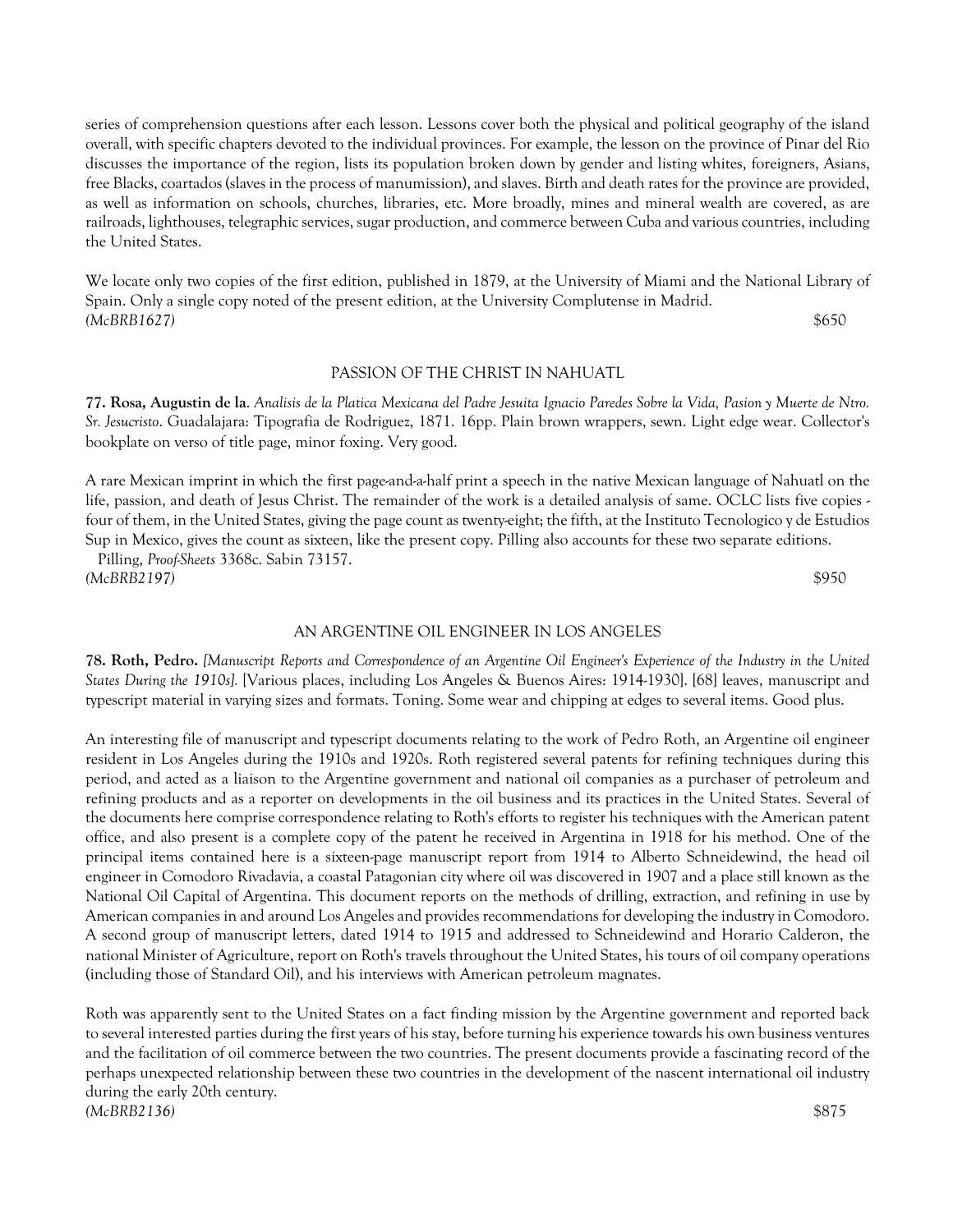#### SATIRIZING SANTA ANNA

**79. [Santa Anna, Antonio Lopez de].** *Don Antonio Siempre el Mismo Se Marcha a San Juan de Ulua [caption title].* [Mexico]: Imprenta de D. Mariano Ontiveros, 1821. [4]pp. Small quarto bifolium. Light tanning, heavier at edges; minor creasing and wear. Very good.

A stinging satire of Santa Anna, questioning his loyalty to the cause of Mexican independence after his change of sides in 1821. Following the proposal of the Plan of Iguala in that year, Iturbide abandoned his loyalist forces to fight for the cause of independence, and Santa Anna followed suit, for which Iturbide rewarded him with command of the port of Veracruz and the fort located there, the titular San Juan de Ulua. This short, heavily sarcastic tract, written in the voice of Santa Anna, questions his motivations and loyalty to the new cause and posits the opportunity to enrich himself in Veracruz as the real reason for his change of heart:

"Sigamos a nuestro compañero Novella, vamonos por lo menos a San Juan de Ulua, alli alli vereis al Gobernador Davila que falto a su palabra, y por cuyo motivo le concedo la propriedad de la mitad de lo que saco de Veracruz: allí vereis muchas granadas, muchos cañones, muchas balas, mucho pescado, y mucho mucho todo.... Pero antes de separarnos, la gratitud exige un tierno á Dios al Imperio: á Dios comodidades: á Dios mando: á Dios plata y oro, aunque ya os tengo bien custodiados: á Dios placeres: á Dios, para siempre...."

An excellent and scarce example of political satire in Mexico during the fight for independence, regarding one of the most significant figures in 19th-century Mexican history. We locate only two copies of this leaflet in U.S. institutions, at Indiana University and Texas A&M. *(McBRB1898)* \$750

## RULES FOR WORKIN' ON THE RAILROAD

**80. Southern Pacific Railroad**. *Rules and Instructions for the Government of Employés of the Maintenance of Way Department Adopted by the Southern Pacific Company*. [San Francisco: 1902]. 120pp., including twenty plates, many folding. 12mo. Original limp calf, front cover gilt lettered. Light wear to spine and extremities. Internally quite clean. Very good.

A very interesting early 20th-century manual and rule book for personnel in the Maintenance and Way Department of the Southern Pacific Railroad. Contained here are rules and instructions for a wide array of railroad employees, including roadmasters, bridge superintendents, trackmen, bridgemen, and other watchmen. The principal portion of the text comprises nearly 270 general rules and regulations, such as those governing the adjustment of woodtruss bridges, lining and surfacing track, keeping clear rights of way, and establishing standards for numerous other basic repairs on track, ties, signals, and other critical infrastructure. A short appendix contains laws from the several states in which Southern Pacific operated regarding the accidental killing of livestock by trains and railroad employees. At the rear are twenty plates, many folding, with reference diagrams for track and other maintenance projects.

This edition is revised from the first edition of 1898, with a substantially different pagination. Several plates have been excised from the rear of this copy; however, the only other copy that we locate of this work, at UC Santa Barbara, also is lacking a number of plates. *(McBRB1511)* \$950

# TAYLOR ON BUENA VISTA, IN SPANISH

**81. Taylor, Zachary**. *Parte Circunstanciado del General Taylor, Sobre la Batalla de Buena-Vista o la Angostura [caption title].* Mexico City: 1847. [4]pp. Folio. 20th-century dyed calf, front board gilt lettered. Previously folded, with some creasing and small separation at old horizontal fold. Light tanning, scattered staining and soiling. About very good.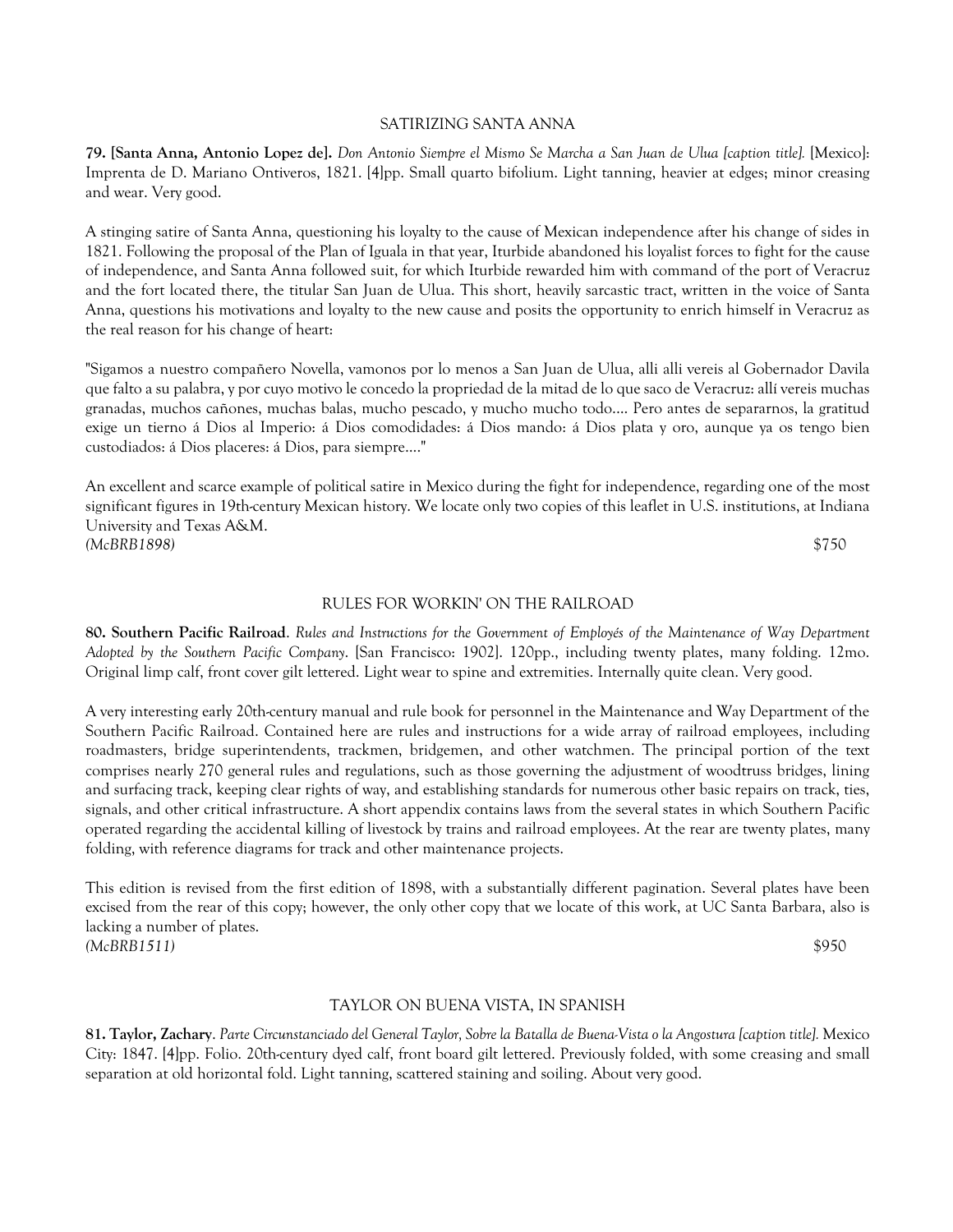Very scarce Spanish translation of General Zachary Taylor's official report to the United States Army on the Battle of Buena Vista. The account comprises a concise, blow-by-blow narrative of the engagement, with additional remarks on maneuvers and decisions made by Taylor and on the opposing Mexican forces. This translation, printed on a newspaper press in Mexico City at the end of May 1847, approximately two months after the battle took place, was used by supporters of Santa Anna to counteract claims of cowardice and insufficient zeal in the Mexican army by his domestic detractors. Indeed, Taylor devotes a good portion of his report to the desperate fighting at the American center and right flanks, and a postscript by one of Santa Anna's aides, Manuel Maria Gimenez, denounces the critics and argues that the report shows that even the Americans respected the courage and tenacity of the Mexican soldiers. Printed on rather weak newsprint and a rare survivor as a result; OCLC locates only four copies, at UT Arlington, Yale, Berkeley, and the Sutro Library.

 Eberstadt 834. Sloan 7:317 (this copy). *(McBRB1816)* \$1,500

## SURVEYING RED RIVER LAND IN REPUBLIC-ERA TEXAS

**82. [Texas]. Black, John D. Montague, Daniel**. *[Manuscript Survey of 1,280 Acres of Land on the Red River Belonging to Caspar Loewenstein].* Fanning County, Tx.: [ca. 1840]. [1]p. with manuscript endorsement and docketing on verso. Folio. Old folds, short separations along folds, old tape repair on verso along one horizontal fold line, minor toning. Good plus.

A rare Republic of Texas land survey performed by John D. Black and certified on the verso by surveyor Daniel Montague in 1841. The survey text includes a small plat drawing in the upper right corner. The 1,280 acres of North Texas land at hand here was granted to Caspar Loewenstein as a new emigrant to the state, identified as Bounty Land Certificate No. 743 in September 1837. Loewenstein would serve in the Texas 1st Infantry in 1839.

The Republic of Texas issued "'second class' headrights of 1,280 acres to heads of families and 649 acres to single men who immigrated to Texas after the Texas Declaration of Independence but before October 1, 1837 and who also remained in the Republic for three years and performed the duties of citizenship" - Handbook of Texas online.

J.D. Black served as the Fannin County deputy surveyor. Daniel Montague (1789-1876) "traveled down the Mississippi and settled in Louisiana, where he worked as a surveyor and established a plantation. He moved to Texas in 1836 to assist Sam Houston but arrived after the battle of San Jacinto. He then returned to Louisiana to settle his business affairs and in 1837 brought his family to Texas to settle at Old Warren in the Fannin Land District on the Red River. He and William Henderson built a general merchandise store at Warren, probably in 1838. As the first surveyor of that district he amassed a large estate" - Handbook of Texas online. *(McBRB2289)* \$2,250

#### IMAGES FROM DOWN ON THE BORDER

**83. [Texas]. [Border War].** *[Vernacular Photograph Album Documenting the Service of the Eighth Mounted Engineers Battalion During the Border War in Texas and New Mexico].* [Various places in Texas, New Mexico, & Mexico, including Brownsville, El Paso, Ysleta, Mescalero, Las Cruces, & Ciudad Juarez: 1908-1919]. 154 original photographs, mostly 3 x 5 or 2.25 x 3.5 inches. Small oblong octavo album. Original plain cloth. Light wear at edges and minor moisture damage. Two photos removed; top half of one image torn away. Photos mounted on album leaves; manuscript captions in margins. Some light fading and toning, but for the most part clean and clear images. Very good.

A well-assembled vernacular photograph album that contains over 150 original images of American military service on the Texas and New Mexico borders with Mexico during the Border War and the late stages of the Mexican Revolution. The photographs here were compiled by a member of the Eight Engineers Battalion, which was created and established at Fort Hood after Pancho Villa's attack on Columbus, New Mexico, in 1916. Apart from two initial images of Brownsville dated to 1908, the images here depict camp and service life in the border regions of West Texas and southern New Mexico from 1917 to 1919. This unit of mounted engineers was for the most part stationed near El Paso at Camp Stewart, which had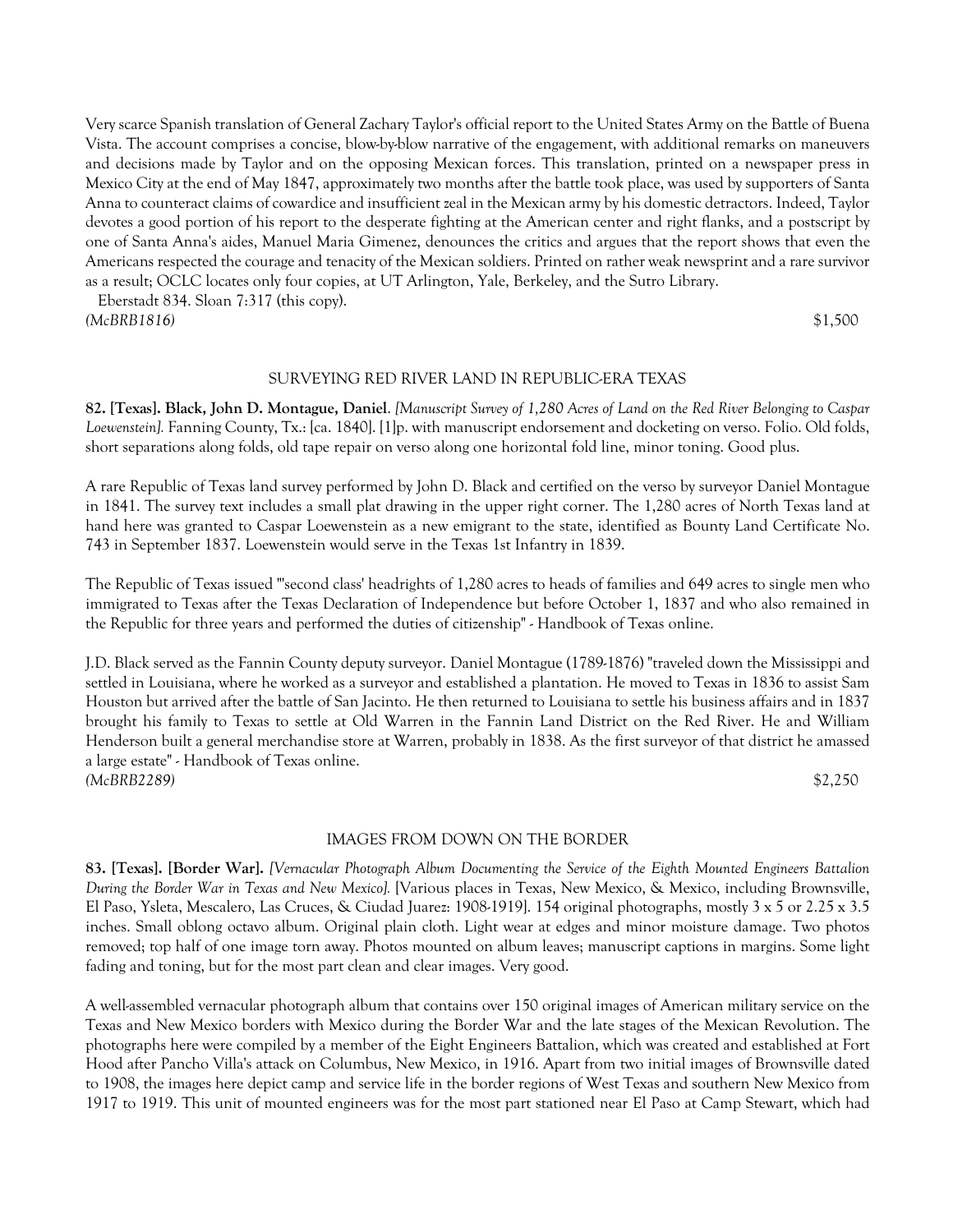been established specifically to deter raids from across the border. The preponderance of images show the battalion in camp, on duty, and on exercises in and around El Paso, as well as several incursions into Juarez and the surrounding area in Chihuahua. While on patrol, the unit travelled as far north as Alamogordo and Mescalero in Mexico, and there is a substantial number of photographs at the end of the album showing activities in that area, including a few images of local Native Americans. In addition, several families of the battalion officers took up residence in Ysleta, on the Rio Grande just southeast of El Paso, and there are a couple of short series of images that show houses, soldiers at leisure, and families in that neighborhood. The album is well-captioned in manuscript throughout, with descriptions written into the margins of most photographs, and overall is a fascinating and useful photo document of life on the border for this military engineering unit during the late 1910s. *(McBRB2646)* \$1,850

## CONFEDERATE TEXAS SEIZES THE "ESTATES, PROPERTY AND EFFECTS OF ALIEN ENEMIES"

**84. [Texas]. [Civil War]. Garnett, H.T.** *To the Citizens of the Counties of Brazoria, Fort Bend, Austin, Grimes, Brazos and Robertson [caption title].* Brazoria: November 12, 1861. Broadside, 12.5 x 8.25 inches. Old folds with short separations, a few small edge chips and one small hole in the right margin, not touching text, extensive contemporary iron gall ink manuscript annotations on both sides, with minor ink burn in a few places costing a few letters. Good.

An early and screamingly rare Confederate Texas broadside in which Receiver H.T. Garnett informs the public that he will be enforcing a recent Confederate law regarding seizure of property belonging to "Alien Enemies" of the Confederacy. Issued from the East Texas town of Brazoria, Garnett defines alien enemies as people "who have their domicil in any of the United States, whether citizens or not" including "subjects of Great Britain, France and other neutral nations" who live or carry on business within the United States. Garnett has been appointed to carry out "the Sequestration of the Estates, Property and Effects of Alien Enemies," pursuant to several sections of the recently-passed Sequestration Act, four sections of which he cites here. Garnett also seeks to seize the property of "persons indebted to alien enemies" who have "become the debtors of the Confederate States." He also requests "the co-operation of every good citizen in the prompt and effective administration of this law."

Garnett's edict was issued as a result of the passage of the Alien Enemies Act and the Sequestration Act by the Confederate Congress in August 1861. The Alien Enemies Act demanded formal support of the Confederate government by residents of the Confederate States, at the risk of deportation. The Sequestration Act empowered the Confederate government to seize the property of any non-citizen; it is this second act that is particularly relevant to the present broadside. Interestingly, the Confederate government invoked the Sequestration Act to take control of Monticello in Virginia.

The extensive annotations on both sides of the broadside were perhaps written by Garnett himself, though it is difficult to tell, as much of the handwritten text has oxidized or faded to the point of illegibility. OCLC reports just a single copy of the present broadside, at the University of Georgia. Parrish & Willingham concur.

 Parrish & Willingham 1637. *(McBRB2602)* \$3,750

## GETTING AROUND DALLAS BY RAIL IN 1925

**85. [Texas]**. **[Dallas Railway Company].** *Dallas Railway Company's Key and Guide to Dallas [cover title].* Dallas: 1925. 16pp., plus large folding map, 25.5 x 16.5 inches. Original burnt orange printed wrappers. Inner wrappers silked, cello tape repair to rear wrapper, wrappers soiled and worn. Text leaves tender along the gutter. Minor separations at a few crossfolds of map, couple short closed tears along fold lines, minor soiling and overall even toning. Good.

A screamingly rare mass transit and street map of Dallas, Texas in the midst of the Roaring Twenties, with street car lines snaking through the city, bound into a useful and revealing key and guide to Big D. The area of the map is bounded by Fordham Road in Oak Cliff in the south to the intersection of Preston Road and Lover's Lane in the north, to Gilbert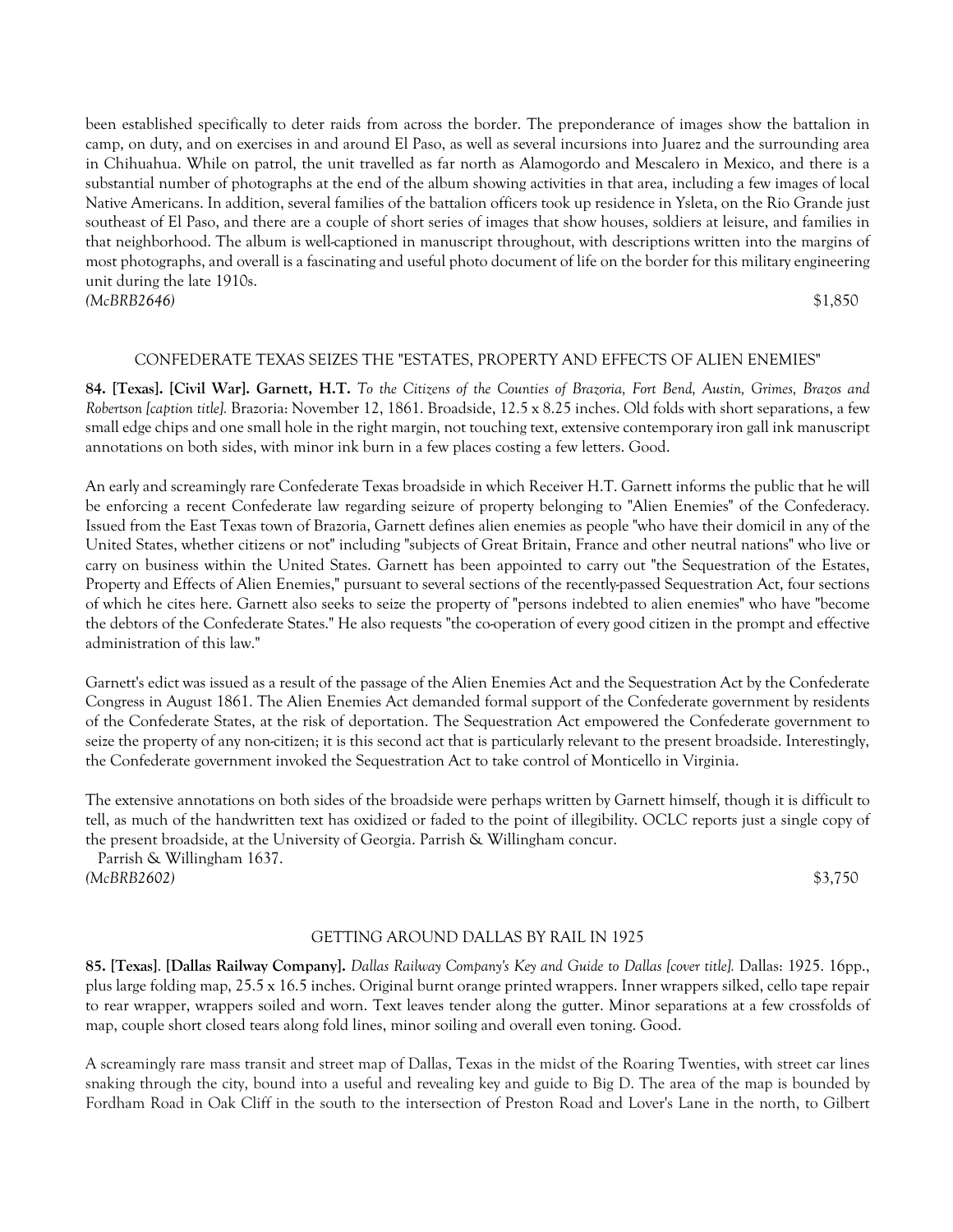Avenue in the west and east to Samuell-Grand Park. An Index to the streets and avenues of the city is printed on the verso. "This guide and compilation of facts concerning Dallas is provided by the company especially for its trainmen," according to a notice printed on the inside front wrapper, but it must have been useful to contemporary residents of Dallas, too. The text of the guide includes routes of the various streetcar lines along with lists of theaters, churches, schools, depots, ticket offices, and clubs and associations with their locations and instructions on how to reach them by rail. Interestingly, the guide includes the public schools divided by high school, grammar level, and "Colored." The African-American schoolkids of Dallas could, at the time, attend either Booker T. Washington or "Colored High."

The Dallas Railway Company ran from 1917 to 1926, just a year after the present map was produced. The DRC was the result of a merger of three existing railway companies - the Dallas Consolidated and Electric Street Railway Company, the Rapid Transit Railway Company, and the Metropolitan Street Railway Company. The company also leased lines along the Northern Texas Traction Company in Oak Cliff. Local mass rail transit has been a boom-or-bust proposition for companies before and after the system presented in the present map. The present system, Dallas Area Rapid Transit (DART) has been serving the city since 1983, with an annual ridership of over 70 million passengers.

Besides its importance as a record of a long-lost transit system, the present map is a vital entry in studying the development of the city of Dallas itself. OCLC lists a copy of this 1925 issue, as well as a 1921 and 1924 edition, but does not locate copies of any of them at any particular institutions. OCLC does locate a copy of the 1923 issue at SMU, whose online catalogue also has a serial record listing two more copies of the series from unspecified years. There are also examples of a similar guide for the Dallas Railway and Terminal Company, but that is a different company altogether. *(McBRB2475)* \$3,500

# FOUR TEXAS WOMEN TRAVEL TO MEXICO: DIARY AND SCRAPBOOK

**86. [Texas]. [Mexico Photographica].** *[Vernacular Photograph and Scrapbook Album Interspersed with a Typed Travel Diary, Memorializing a Trip by Four Texas Women from Dallas to Numerous Spots in Mexico and Back in 1938].* [Various locations in Texas, but mostly Mexico]: August 20-September 7, 1938. [34] leaves, illustrated with 107 mostly vernacular photographs with a handful of postcards, most with typed annotations pasted beneath the images, and a profusion of ephemeral items pasted in or pinned in with paper clips. Contemporary illustrated wooden binding, brass-hinged front cover, rear board string-tied. Paper remnants on covers, minor edge wear. Internally sound, clean, and well organized. Very good.

An absorbing diary written by a woman traveler in Mexico, illustrated with over a hundred annotated photographs and several ephemeral items, all neatly organized in a contemporary wood-bound album, detailing a vacation trip mostly by car through Mexico by four women from Texas towards the end of Summer in 1938. The narrative is typed on sheets pasted to the rectos of the album at regular intervals, about every two days. The typed diary of the trip begins on August 20 and ends on September 7, 1938, and largely consists of a detailed recounting of each day's activities, with occasional longer flourishes; the entries range from fifteen to thirty-nine lines of typed text. A portion of a typical entry reads, "Passed the Tropic of Cancer about 7:45, and got into real tropical jungles, with parrots and wild orchids, or so the guide-book said. There were dense forests of palms and hardwood trees, intertwined with vines matted together. Stopped at Villa Juarez for gasoline and ice for the thermos jug. I had to use my Spanish since the man at the service station knew no English at all.... Jacala is 4,700 ft. above sea level. We stopped at a nice tourist camp on the side of the mountain overlooking the town."

A portion of the next entry reads, "Had breakfast at Jacala and left about 8:00. Drove over beautiful mountains with clouds all around us. Left mountains and drove over wife valley till stopped by soldier who asked us to take an Indian woman to the native market in Actopan. She had some chickens in her basket, which she tryed to keep hidden under her 'rebosa.'" Similarly detailed passages occur regularly throughout the album, and include much on local sights and customs, as well as the indigenous peoples, their history, and current activities.

The diary is interspersed throughout with vernacular photographs and postcard images illustrating the trip. The first photographs emanate from the International Bridge in Laredo and several locations in Monterrey, and conclude with a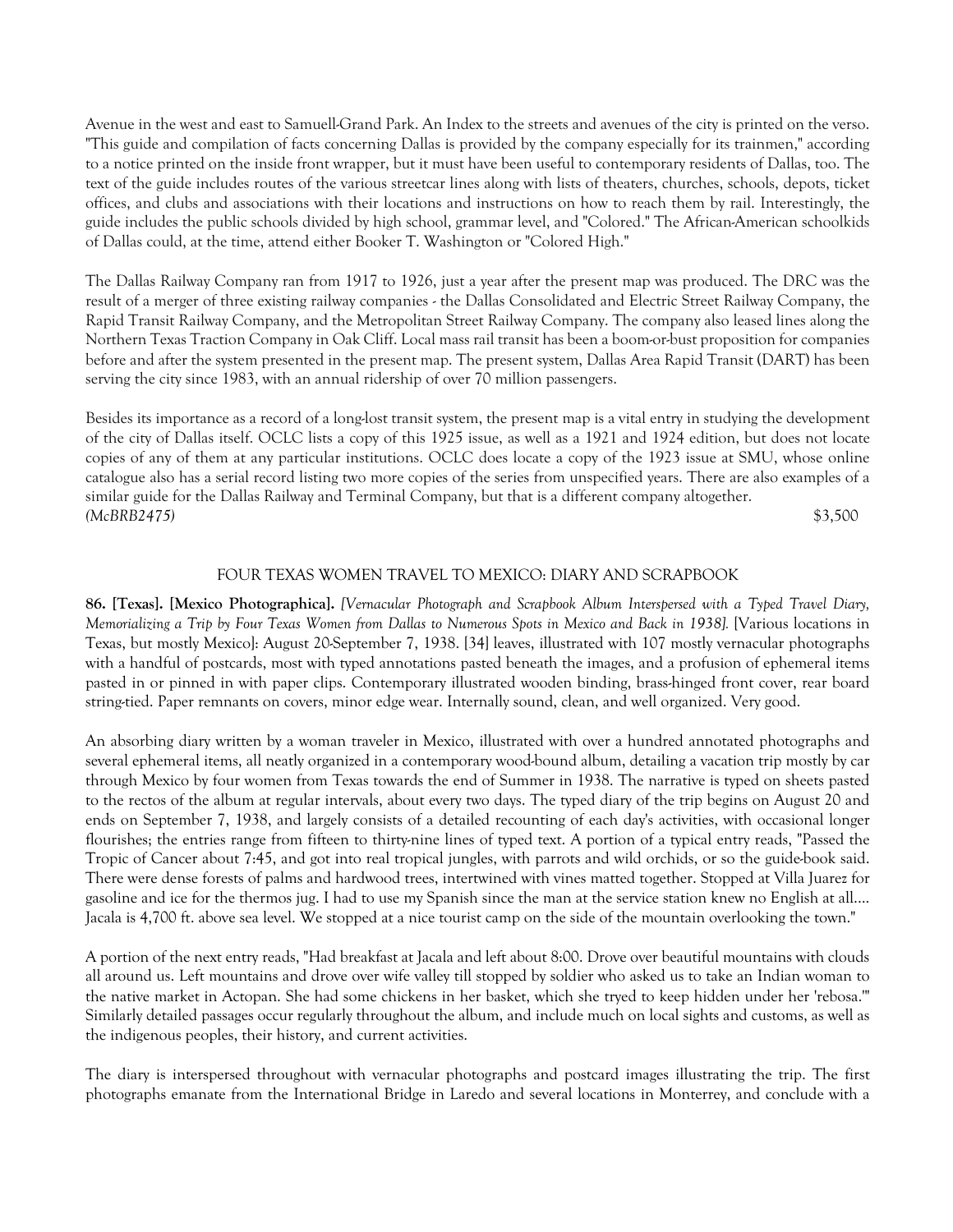teacher's cottage at a Presbyterian orphanage in Itasca, Texas. Between these images are over a hundred capturing Mexico, its important landmarks, churches & convents, elevated views of towns, ancient temples, various members of the traveling party, and more in towns such as Victoria, Jacala, Actopan, Desierto de los Leones, Mexico City, Teotihuacan, Xochimilco, Puebla, Cholula, Cuernavaca, Taxco, Malinalco, and Santo Desierto. There are also intriguing images depicting "Native Huts on Road Out of Victoria," "Restaurant in Cave, Teotihuacan," "Flower Market at Puebla," and a "Native Washing Coffee" and "Native Women Washing Clothes" in Malinalco, among others. The ephemeral items include brochures, programs, and menus collected during the course of the trip.

Ultimately, the narrative and pictures state very little about the travelers' identities. The four women appear in just one photograph together, taken on a riverboat in Xochimilco with their guide, "Mr. Castillo." Three of the women are variously identified as Elizabeth, Juanita, and "Sister," while the author of the diary is never identified by name; curiously, in one photograph of two of the women, one is named "M.S." which may hold the key to the diary author's identity. The women appear to come from a well-to-do or at least comfortable Texas family, as they are able to drive to and through Mexico, and then afford to ship their car back and take the same train home. According to last entry of the narrative, the travelers live somewhere about two hours from Dallas.

An engrossing travel diary of Mexico, profusely illustrated with mostly vernacular photographs and peppered with ephemera gathered during the trip, capturing the experiences of four Texas women in the waning Summer of 1938. *(McBRB2540)* \$2,250

# TEXAS TO CALIFORNIA ~ "THE NATURAL LINE FOR A RAILROAD"

**87. [Texas]. [Railroads].** *Supplement. Atlantic and Pacific Railroad [caption title].* [Cincinnati: 1855]. Broadsheet, 11 x 8.5 inches. Three pinholes at left edge. Light tanning and dust soiling. Very good.

An unrecorded newspaper broadsheet extra published in late 1855 that prints arguments in favor of a railroad route to California through Texas and the lands in New Mexico and Arizona recently acquired via the Gadsden Purchase. The first section prints an endorsement of a line running from San Diego to Fort Yuma, on the Gila River at the western border of the Gadsden Purchase lands. The second section prints encouragement from El Paso, which states that, "It appears absolutely certain that there can be no road made with the same economy or facility as on from San Antonio, Texas, to here, and hence to San Diego or Los Angeles, California. It is the natural line for a railroad, as no mountain chain exist [sic] on this part of the continent, and the land is a gentle and gradual elevation from eastern Texas to the Rio Grande Valley." The final section comprises an encapsulation and analysis of the projected costs of construction of a line between the Texas-Louisiana border and the Pacific Coast, arriving at an estimate of just under \$45 million. Despite these initial enthusiasms, a Southern Pacific route to Los Angeles through El Paso approximately the plans proposed here was not completed until 1883. No copies in archived auction or sales records since a 1946 Midland Notes catalog (also the present copy). *(McBRB1220)* \$975

## WELL, IF YOU'RE TRAVELIN' TO THE NORTH PANHANDLE FAIR....

**88. [Texas]. [Townsend, A.E.].** *Fair and Agricultural Exhibit at Hansford on Friday and Saturday, October 8th and 9th - Preparations for an Exhibit at Chicago and Dallas, Where the North Panhandle Will Compete for Greater Honors [caption title].* [N.p., likely Hansford, Tx.]: 1909. Printed broadside, 22 x 7.5 inches. Moderate even toning, a few short closed edge tears, old folds. Very good.

A very rare broadside listing the "cash premiums" for various livestock, crop yields, prepared foods, and other products and services at an agricultural fair in Hansford, Texas in the first decade of the 20th century. Hansford is located in the far north-central portion of the Texas panhandle. Among other interesting details, the text at the top of the broadside indicates the previous year's fair was centered around the promotion of the Enid, Ochiltree and Western Railroad. The fair advertised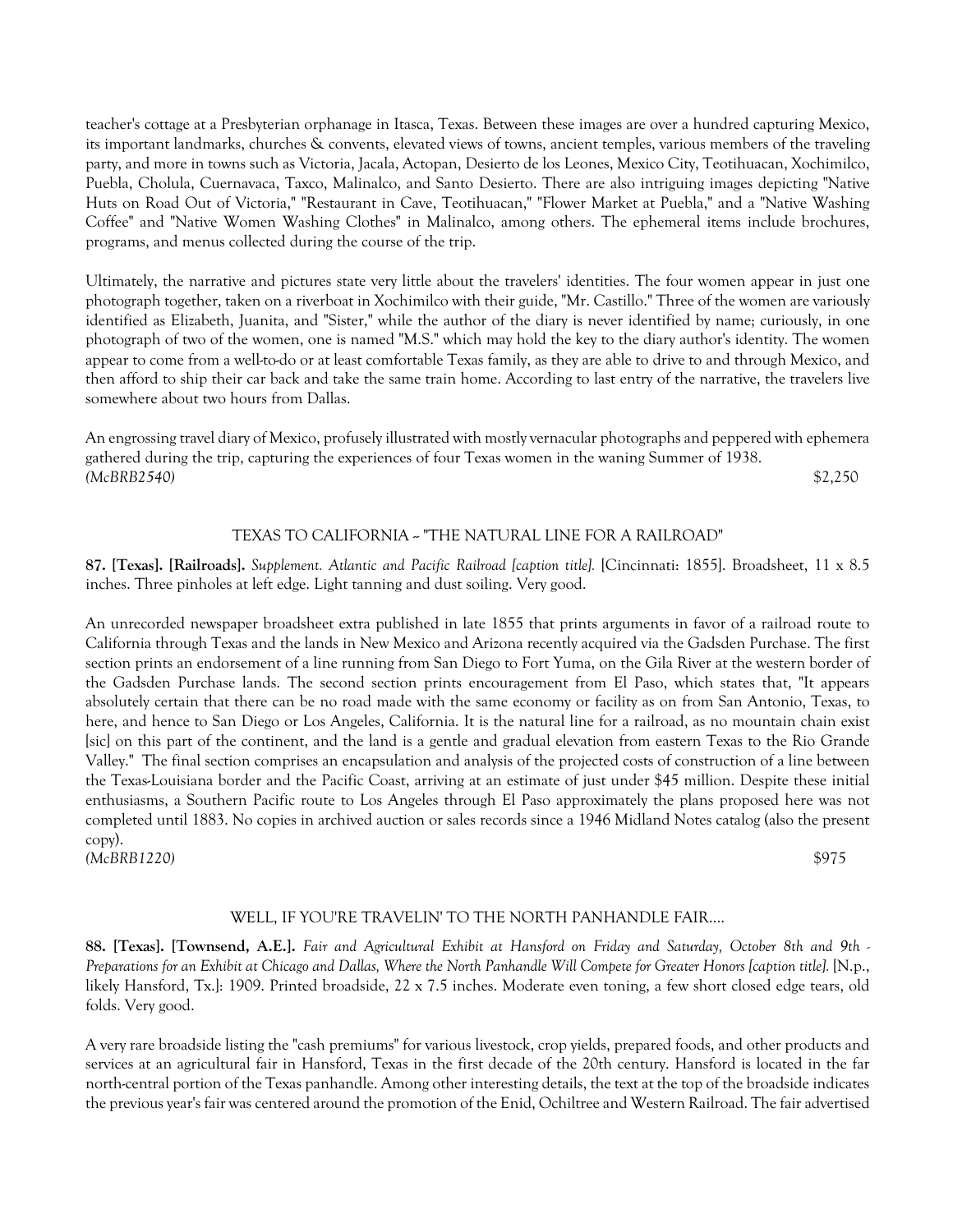here brought together the ranchers of three counties - Hansford, Hutchinson, and Ochiltree - for the 1909 fair, which would once again focus on "encouraging agricultural development" in the area. The livestock detailed here include horses, cattle, hogs, sheep, and poultry. Among the crops to be judged are wheat, oats, barley, corn, alfalfa, peas, beans, potatoes, and watermelons. The "Art & Culinary Department" offers prize money for the best pound of butter, loaf of bread, lemon pie, point lace, embroidery, and button hole, among other talents. The bottom of the broadside is signed in type by the president of the fair, A.E. Townsend and Secretary W.S. McNabb. Judge A.E. Townsend was the publisher of the Investigator newspaper in Hansford, which is likely where the present broadside was produced. OCLC records just two copies of the present broadside, at SMU and Texas Tech. A wonderful printed relic from rural far north Texas. *(McBRB2469)* \$850

## GROUP TRAVELOGUE, FROM BOSTON TO MEXICO

**89. [Travel]. [Appalachian Mountain Club]. [Adams, Lula G.].** *Log of a Mexican Journey [cover title].* [N.p., but likely Newton, Ma.: n.d., likely 1939]. Carbon copy typescript, [29] leaves written on rectos only. Brad-bound in a contemporary green tworing folder, title stamped in black on front cover. Minor staining on covers, moderate edge wear. Very good.

A rare account of a thirty-three-day excursion through Mexico by the Appalachian Mountain Club in February and March 1939. The group traveled first by ship from Boston to New Orleans, then presumably by train through San Antonio to Laredo, where they crossed the International Bridge into Mexico. The daily accounts were written by various members of the group, with each entry initialed at the end, and with all member names and addresses provided on the first page. A copy of this log was probably given to each member of the group.

The entries are typically about one page in length, and proceed chronologically throughout the expedition. The group spends their first day in Mexico on February 16 and travels first to Monterey and from there through numerous towns, ending their trip at El Popocatepetl in Puebla, a total journey of about a thousand miles meandering south and west through Mexico. Other cities visited include Jacala, Pachuca, Mexico City, Acapulco, Taxco, Toluca, Tenancingo, Chalma, Zempoala (spelled here Tempoala), Cuernavaca, and Puebla.

The Appalachian Mountain Club explored vast areas of both urban and rural Mexico, some of it on horseback. Since the entries are each written by an individual member of the group, they vary in style and substance, but all contain interesting observations on Mexico, encounters with locals, commentary on food or their surroundings, and more. The member who owned the present copy, Lula G. Adams, has printed her name above the printed title on front cover. She is also listed in the member roll on the first page. She wrote the entry for February 14-15, when the party traveled from New Orleans to Laredo.

The Appalachian Mountain Club is the oldest private club devoted to outdoor activities in the United States. It was founded in 1876 and now has twelve chapters composed of about 275,000 members who embark on about 7,000 trips every year. No copies reported in OCLC. *(McBRB2583)* \$650

## STRIKING FOR WORKERS' RIGHTS

**90. [United Fruit Company]. Beltran, Alberto.** *La Huelga de 50,000 Trabajadores Hondureños Explotados por Mas de 50 Años por el Monopolio de la United Fruit Co. Es una Causa Justa [caption title].* Mexico City: Cooperacion del Taller de Grafica Popular, [1955]. Broadside, 18.75 x 13.25 inches. Printed on this orange paper. Minor losses along center of sheet, minor soiling. Very good.

Handsome pictorial broadside published in Mexico City in support of the strike of the workers of the United Fruit Company in Honduras. In 1928, workers at the United Fruit Company in Colombia went on strike for better wages and working conditions, and hundreds (if not thousands) of workers were massacred in an episode known as the Banana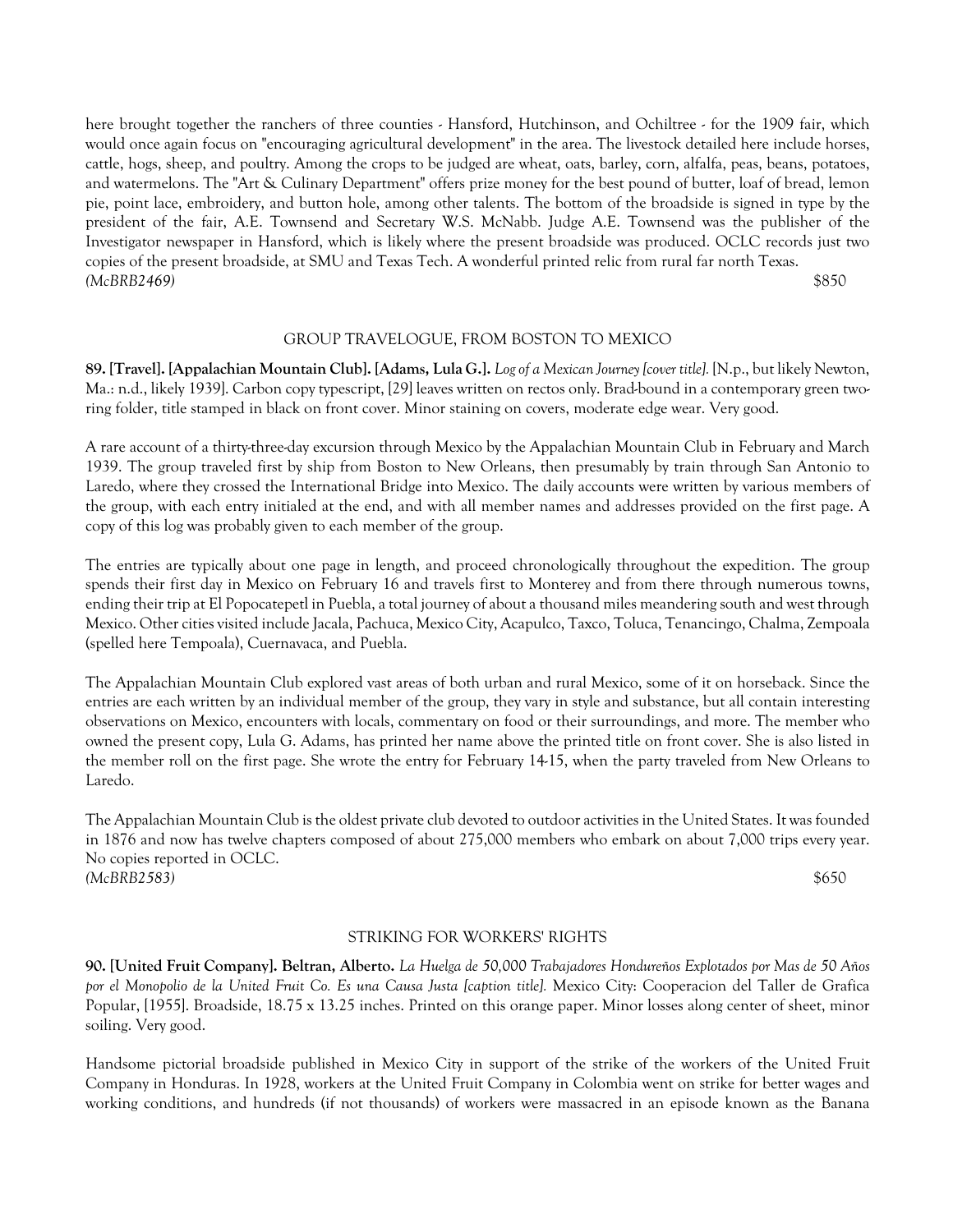Massacre. When the fruit company's workers struck again in 1955, the company instead settled with the workers for a better wage after a stoppage of three weeks.

The whole of the broadside is pictorial with a large linocut on the upper half of the sheet depicting Hondurans with a banner which reads "Mejor salario"; the lower image shows men carrying bananas to load a United Fruit Company ship. A wonderful pictorial broadside promoting workers' rights. We locate one copy in OCLC at UC San Diego. *(McBRB2409)* \$950

## SURVEYING RULES IN UTAH

**91. [Utah]. [Mining].** *Instructions to U.S. Deputy Mineral Surveyors for the District of Utah, May, 1890. [bound with]: Circular to Applicants for Mineral Surveys, and Also to Deputy Surveyors and Others in or Having Business with the U.S. Surveyor General's Office, for District of Utah, May, 1890.* [Salt Lake City: 1890]. 38,[8 blank leaves],11pp., plus folding map. Small quarto. Original sheep, front board printed in black. Light wear at extremities; board slightly bowed, with minor rubbing and dust soiling. Slightly later ownership inscriptions on front free endpaper. Light, even tanning. About very good.

A scarce Utah imprint that imparts instructions to federal surveyors for carrying out and reporting their work at the end of the 19th century. The main text is prefaced by a letter from the chief U.S. Surveyor in Utah, Ellsworth Daggett, warning his employees that, "Before undertaking any official business, you are expected to make yourselves thoroughly familiar with the mining laws...as well as these instructions. In all things you will bear in mind that as a government officer you owe an allegiance to the United States through this office altogether superior to that due to the client who employs you." Following this admonition are printed a collection of sixty-eight rules that govern the actual survey, such as placing mineral monuments or determining that the minimum required improvements have been made upon a claim, and the subsequent survey report, such as covering all points necessary for a full description of a claim or providing correct affidavits. The work also includes a sample of a properly completed and formatted survey and a sample survey map, printed as a folding plate. A final, separately paginated section publishes instructions for those applying for a survey of their claim and the operating rules of the General Surveyor's Office in Salt Lake City. We locate only three copies, at BYU, University of Utah, and Princeton.

*(McBRB1667)* \$750

# EARLY UTAH PRINTING OF THE U.S. CONSTITUTION

**92. [Utah]. [Mormons].** *Constitution of the United States of America, as Proposed by the Convention Held at Philadelphia, September 17, 1787...Also, "An Act to Establish a Territorial Government for Utah," Approved, September 9, 1850*. G.S.L. City, U.T.: Published by Authority, 1852. 48pp. 12mo. Disbound. Very good.

On September 24, 1851, two days after the first Utah territorial legislature convened, the House ordered to be printed one hundred copies of the act organizing Utah Territory and the same number of the Constitution of the United States, the two to be bound together with the governor's message. The House repeated the order for one hundred copies of the organic act on January 9 and 12, 1852, but on the 13th the Council ordered one thousand copies of the Constitution and the organic act 'with marginal notes and index' - in which the House concurred. The resulting publication, Constitution of the United States of America...Also, 'An Act to Establish a Territorial Government of Utah, must have been struck off during the next seventeen days, for the resolution of January 30, 1852, which specified its distribution, refers to 'the Constitution, Organic Act, &c. just published.' This resolution stipulated that five copies each were to be provided to the governor, secretary of state, territorial judges, U.S. marshal and district attorney, and the members and officers of the territorial legislature; in addition, one copy was to go to each officer in the various counties. Some of the pamphlets were later used to make up complete copies of the 1852 territorial laws.

"The twelfth recorded Utah imprint, and the first Utah publication of the Organic Laws that established the territorial government. It was ordered to be printed in an edition of 1,000 copies by an act of the Legislative Assembly of January 13,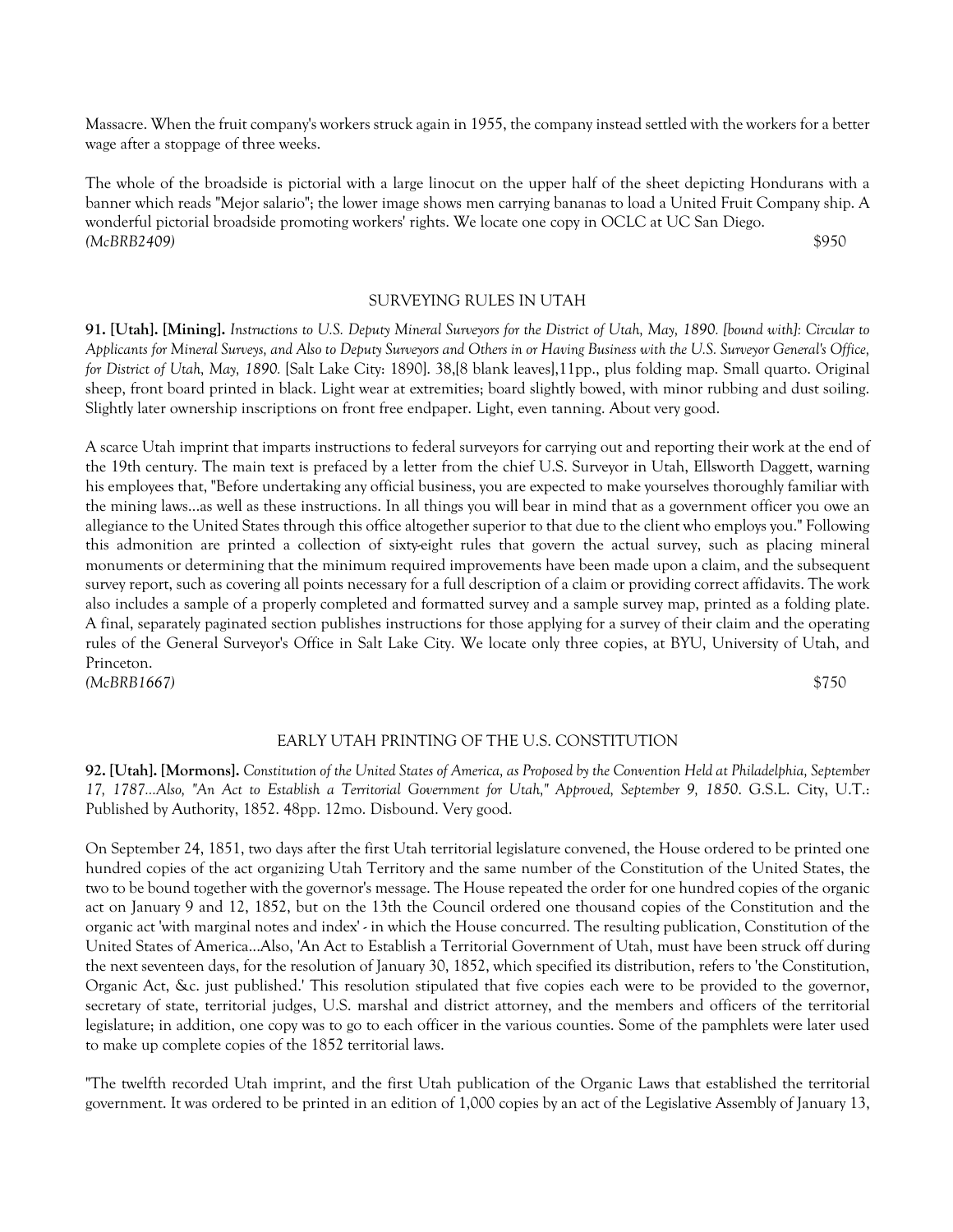1852, and was published sometime before January 30 by Brigham H. Young, the nephew of the Mormon leader" - Howell. Scarce on the market; not in Flake/Draper.

 Crawley 659. Howell 52:530. McMurtrie, Utah 12. *(McBRB1590)* \$2,500

RARE TRI-COLOR MEXICAN BROADSIDE

**93. Vanegas Arroyo, Antonio.** *Gran Entusiasmo Entre los Habitantes por la Llegada del Señor Francisco I. Madero [caption title].* Mexico City: 1911. Tricolor broadside, approximately 13.25 x 9.5 inches. A few small wormholes, slightly affecting text; minor chip at right edge. Light dust soiling and toning. Printed on thin paper. Very good.

An attractive and scarce tricolor broadside, printed by renowned Mexican publisher of popular print, Antonio Vanegas Arroyo, to honor the anniversary of Mexican independence and to celebrate the ascendence of Francisco Madero to the presidency during the early stages of the Mexican Revolution. The sheet is colored in green, white, and red to resemble to Mexican flag, and contains several patriotic verses. The first, which occupies the top third of the broadside, relates the enthusiasm of the people for Madero as he arrived in Mexico City to take power; the second is a an encomium to an early martyr of the revolution, Aquiles Serdan; and the third is an ode to the city of Puebla, supposedly by Madero himself, the location of Serdan's killing by government forces. The broadside also reproduces photo portraits of Madero and Serdan and contains an additional prose remembrance of the latter. Printed on fragile paper, and therefore a rare survivor; we locate copies only at the Ibero-Amerikanisches Institut and SMU. *(McBRB2407)* \$875

#### DRIVING FROM CHICAGO TO ARIZONA IN 1935

**94. [Western Photographica].** *[Charming Vernacular Photograph Album Documenting an Automobile Trip West to Visit National Parks in Wyoming, Utah, Idaho, and Arizona].* [Various places from Chicago to Arizona: ca. 1935]. [42] leaves, illustrated with 116 vernacular photographs in corner mounts, almost all captioned in white ink. Oblong quarto. Contemporary textured limp black cloth, string-tied. Very light edge wear. A few photographs detached. Overall in much better condition than usual. Very good plus.

An intriguing collection of annotated vernacular photographs assembled by an unidentified young man who drove his Chevrolet car from Chicago through the American West to Arizona. The album opens with a handful of shots of Chicago, including Soldier Field, the Planetarium, and the Chicago Museum of Natural History. The compiler then proceeds across the Mississippi River (six photos), then through Iowa, Nebraska, and into Wyoming, where he wrecked his car in a ditch. Several photos picture his twisted mess of a car. The photographs on the next several pages, presumably after his car is fixed, capture the majesty of Yellowstone Park, with requisite shots of Old Faithful, Needle Falls, and a bear, but also with some more uncommon locations such as Queen's Terrace and Handkerchief Pool, the latter a once-thriving visitor's spot inside the park that was damaged by tourists and is now all but forgotten.

The album includes pictures of the compiler himself and his traveling companion, identified as "Mr. Arnold Smith." There is a small run of photographs documenting the two men's hike in Yellowstone. They then proceed to Idaho, where they visit American Falls, and then the Great Salt Lake, Zion National Park, and Bryce Canyon in Utah. There are a couple of shots of Great Salk Lake, but numerous shots of the latter two areas. These are followed by a few pictures of the construction of the "Boulder Dam," known since 1947 as the Hoover Dam. The album concludes with several shots of the Grand Canyon in Arizona and one image of the Will Rogers Air Port (a small regional airport, not the modern international airport in Oklahoma City). A far-ranging and well-preserved collection of photographs taken on a car excursion through the American West.

*(McBRB2388)* \$850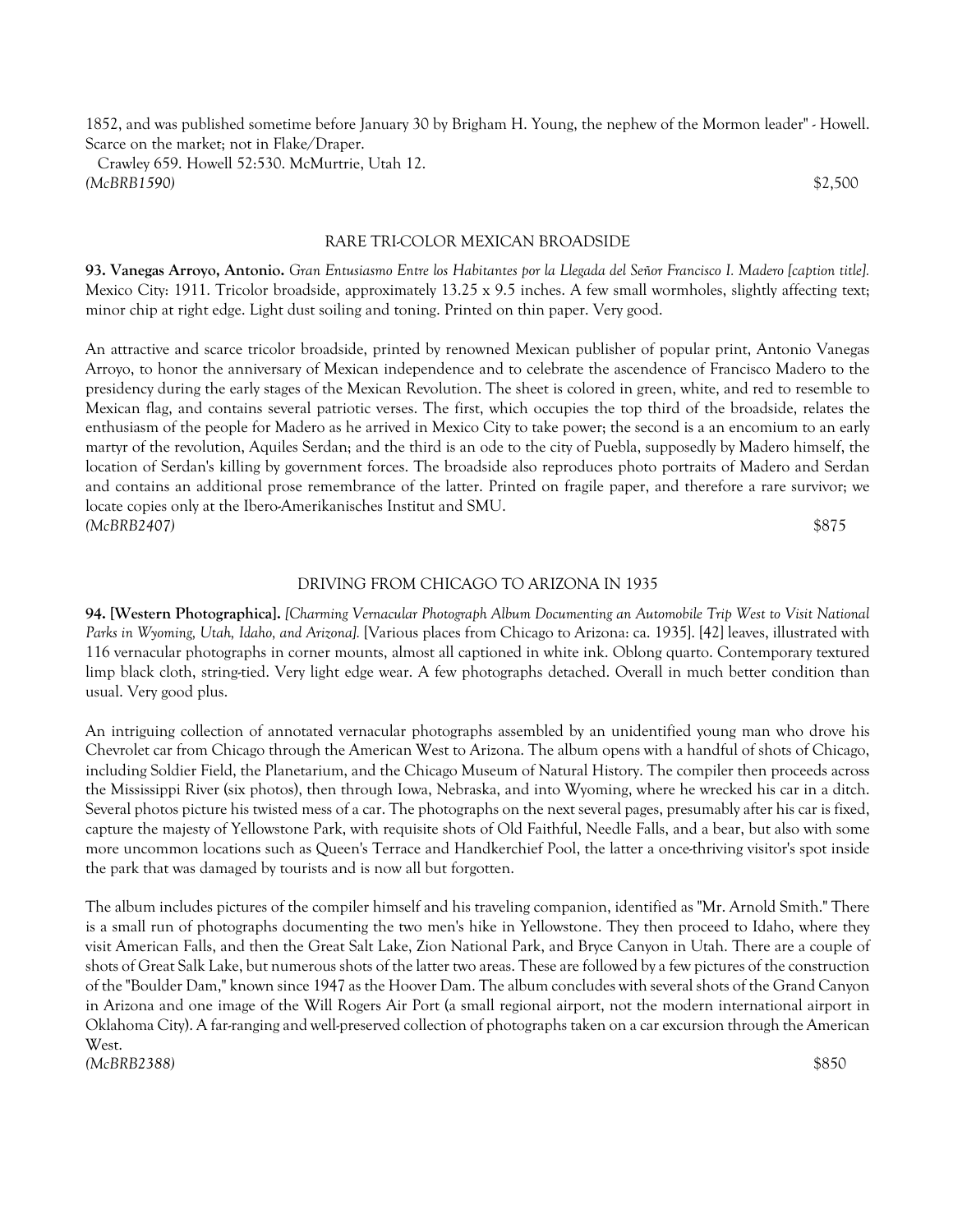## CONCRETE IN THE AMERICAN WEST

**95. [Western Photographica]. [Engineering].** *[Small Album of Annotated Photographs Documenting Concrete Construction and Civil Engineering Projects in the American West During the Early 20th Century].* [Various locations including Wyoming, Nebraska, and Iowa]: 1913-1919. Forty-two original black-and-white photographs and real photo postcards, most with manuscript annotations, bound into a two-ring leather binder. Two additional postcards laid in. Minor occasional dust soiling, but overall in excellent shape. Very good plus.

An intriguing pocket-sized binder containing a collection of photographs and real photo postcards documenting large-scale construction projects in the American West, mostly involving concrete projects such as dams, drainage, reservoir infrastructure, railroads, and more between about 1913 to 1920. All of the projects occur on or west of the Mississippi River, in locations such as Keokuk, Iowa; Ardmore, South Dakota; Grand Island, Nebraska; and Arminto, Wyoming. The projects cover a wide range of subject matter, from a simple base for a railroad mail sack crane to entire dam wall construction, and seem to feature several involving sprayable concrete, commonly known as gunite. This material was rather new in the 1910s, but is still widely in use to the present day.

The majority of the images are captioned in manuscript, identifying the project or location or often both. These include a power-generating dam in Keokuk; reinforcement of a reservoir dam near Lysite, Wyoming; widening of a cut for the Chicago, Burlington and Quincy Railroad through Arminto; memorializing a concrete crib wall for the same railroad at the Bancroft St. Vincent Omaha; the installation of an eighteen-inch wall casting and sinking the Kelly well in Grand Island; documenting frost action on a brick chimney and water tank and also picturing a "concrete gun" in Worland, Wyoming; and others. The images are organized into two sections with small tabs, one reading "Dams" and the other "Miscellan."

The compiler of the pictures is not identified, but he or she was most likely involved in the operational aspects of the construction projects. One of the captions is initialed at the bottom, "JRH," which may help scholars identify the compiler with further research. The binder itself was produced in Kansas City, which may be an additional clue to the compiler's identity. A small but focused collection featuring major western construction projects from the early-20th century. *(McBRB2655)* \$1,250

## IMAGES FROM 1916 NEW MEXICO TAKEN BY SCIONS OF A PROMINENT NEW MEXICO FAMILY

**96. [Western Photographica]. [New Mexico]. Murray, Harry**. *My Trip to Silver City, New Mexico 1916 [manuscript title].* New Mexico: 1916. [44] leaves, illustrated with 192 silver gelatin photographs, most measuring 3.25 x 5.5 inches, with some as small as 1.5 x 1.5 inches, occasionally hand-annotated in white ink, a handful detached, plus a handful of newspaper clippings laid in. Oblong folio. Contemporary three-quarter pebbled calf and black cloth, brad bound. Moderate scuffing and soiling to boards, corners worn. Minor wear and slight silvering to some images, one image partially detached. About very good.

An interesting vernacular photograph album documenting an excursion to Silver City in 1916 by a young pair of siblings from a prominent New Mexico family, Harry and Lyda Murray, as well as Harry's romantic interest, identified here only as "Bunny." The three young people appear to be visiting the Murrays' parents' house in Silver City, and taking trips around the area, likely in an attempt to better Harry's physical condition; the young man had suffered a debilitating seizure and shortly thereafter died young. The present collection of photographs include numerous photographs of Harry, Lyda, and Bunny posed with their motorcar in various windswept and desert-like locations, riding horses (one image of the two women captioned "Would-be Cowgirls"), and visiting indigenous peoples. Six images document fourteen unidentified Native Americans posed outside their thatched-straw houses. Most of the subjects are children, with one teenaged girl, three women, and one man. Four of the images feature a military installation on the Mexican border during the border wars that flared up after the outbreak of the Mexican Revolution. The group also visits Santa Rita, and documents the trip with several pictures in and around the Chino Copper Company Mine, with a quarry called the "Don Quoisota Cut," an image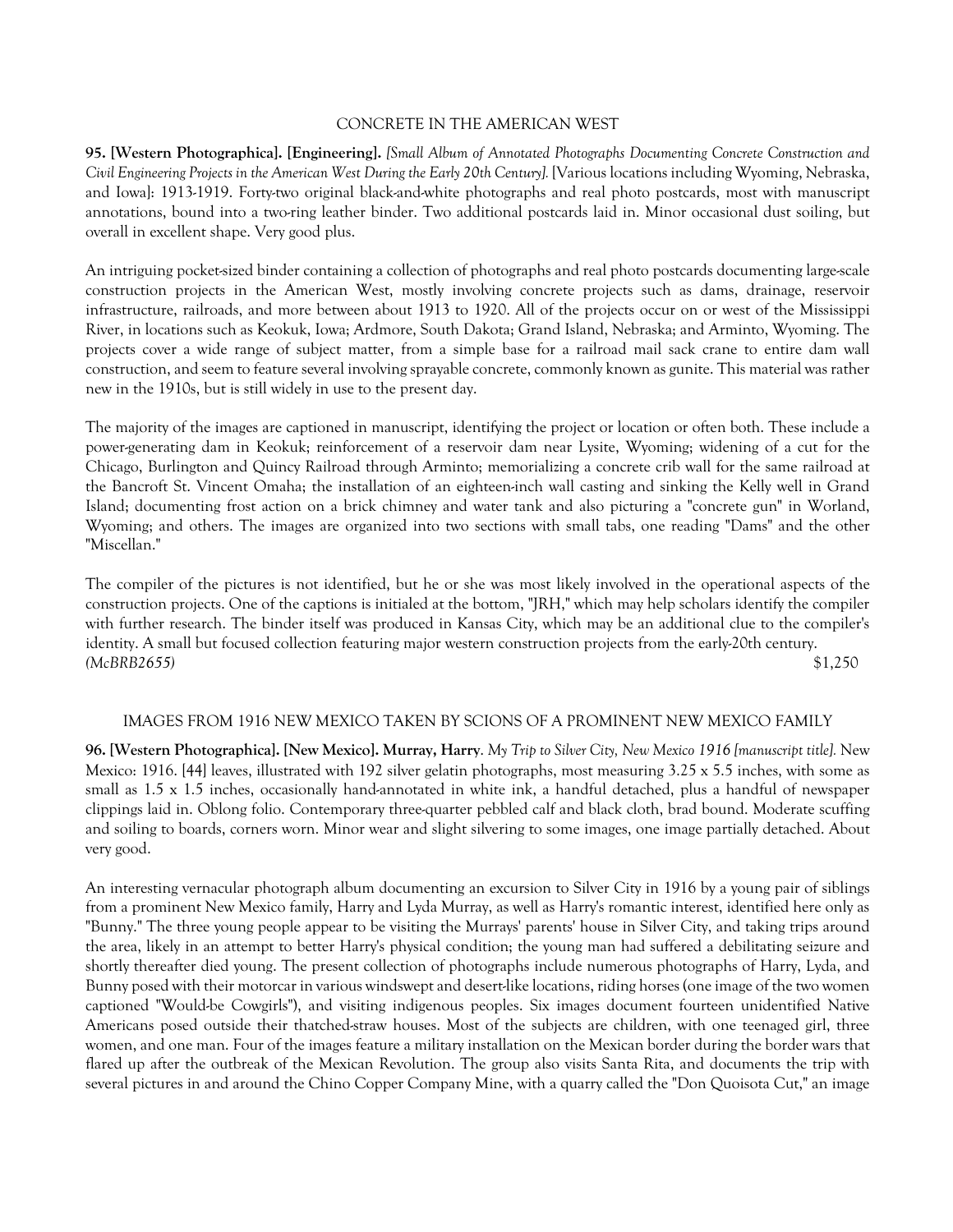of a steam shovel used to clear the railroad around the mine, and a "Scene of Ore Trains." There are also scenes at the Murray Ranch with "Views of Mt. Margurita and Mt. Harra," a scene of a "Big Ditch Flood" at "San Vincent Bosque."

Harry and Lyda Murray hailed from a prominent New Mexico family. Their father, W.D. Murray moved to New Mexico in 1880, settled in Central, New Mexico, and had deep business interests in the state. He was the president of the Silver City National Bank, a partner in the firm of Murray & Layne, and the Murray Brothers mercantile firm, and invested widely in lumber, telephone services, waterworks, life insurance, and other industries. He also served prominently in the New Mexico state Senate. The present collection of photographs documents a brief but important moment in the lives of a prominent New Mexico family, along with images of Native Americans and New Mexico commercial interests in the era of the Mexican border war. *(McBRB2395)* \$950

#### "AN IDEAL SUMMER RESORT IN THE FAR WEST"

**97. [Wyoming].** *Spend Your Vacation at Eaton's Ranch Wolf, Sheridan County, Wyoming [cover title].* St. Paul: Pioneer Press, [ca. 1920?]. [16]pp. Original pictorial printed wrappers, stapled. Minor wear to wrappers, spine splitting at lower edge. Slightly creased and rumpled. Internally clean. Very good.

Promotional brochure for Eaton's Ranch in Wyoming, the current website for which proclaims it to be the "Oldest Dude Ranch in America." The original ranch was founded in North Dakota in 1879 before moving to Wyoming in 1904. By that time it had been a dude ranch catering to visitors for about twenty years. The brochure claims that on a visit to Eaton's, one can "see and share in real western life, without its discomforts". It goes on to describe the ranch, its surroundings, the local Indian tribes, and some local history and color. The ranch is still active today and continues to be a family business. We locate no copies in OCLC. *(McBRB1854)* \$250

#### HIGH SCHOOL SCRAPBOOK OF A WYOMING GIRL

**98. [Wyoming]. [Mentzer, Frances].** *[Scrapbook and Vernacular Photograph Album Documenting Frances Mentzer's High School Years in Cheyenne, Wyoming].* Cheyenne, Wy.: 1918-1921. [35] leaves, illustrated with approximately 215 items of ephemera, 161 back and white photographs, and dozens of newspaper clippings, mostly adhesive mounted, but with numerous items loosely laid in. Approximately 100 photos are portraits, mostly wallet-sized photobooth photographs; the remainder measure from 2.5 x 4 inches to 4 x 4.5 inches. Oblong folio. Contemporary black cloth photograph album, front cover lacking, all leaves loose. Minor wear to rear board. Contents in overall nice condition. Very good.

An immense scrapbook and photograph album containing over 375 photographs and pieces of ephemera documenting the high school years of Frances Mentzer at Cheyenne High School in Wyoming. Frances ("Fritz" to her friends) was the daughter of W.C. Mentzer, a state court judge and a highly-motivated student who ended up graduating Phi Beta Kappa from the University of Nebraska several years after this scrapbook ends. She later returned to Cheyenne and worked as the town's librarian at the local Carnegie Library.

The scrapbook is filled with representative pieces from Frances' high school life, including at least ten long letters to her from fellow students (mostly boys) and many invitations, programs, party favors, and dance cards from numerous events. The album contains at least thirty theater programs and/or broadsides including at least twenty from Cheyenne's Princess Theater and several from the Atlas Theater; at least one of the programs lists Mentzer as a performer. There is also a full menu for Cheyenne's Bon Ton Cafe which served "American and Chinese Dishes." In addition, the album contains a few handbills and other ephemera related to community service in World War I, placards from events, typescripts of school songs, certificates of achievement for speech events, and much more. Well over half the of the items of ephemera have short handwritten notes regarding her experiences at the respective events, and some of them are filled out by hand with lists of students who attended the events. Mentzer was also a sponsor of the Cheyenne ROTC, accounting for the healthy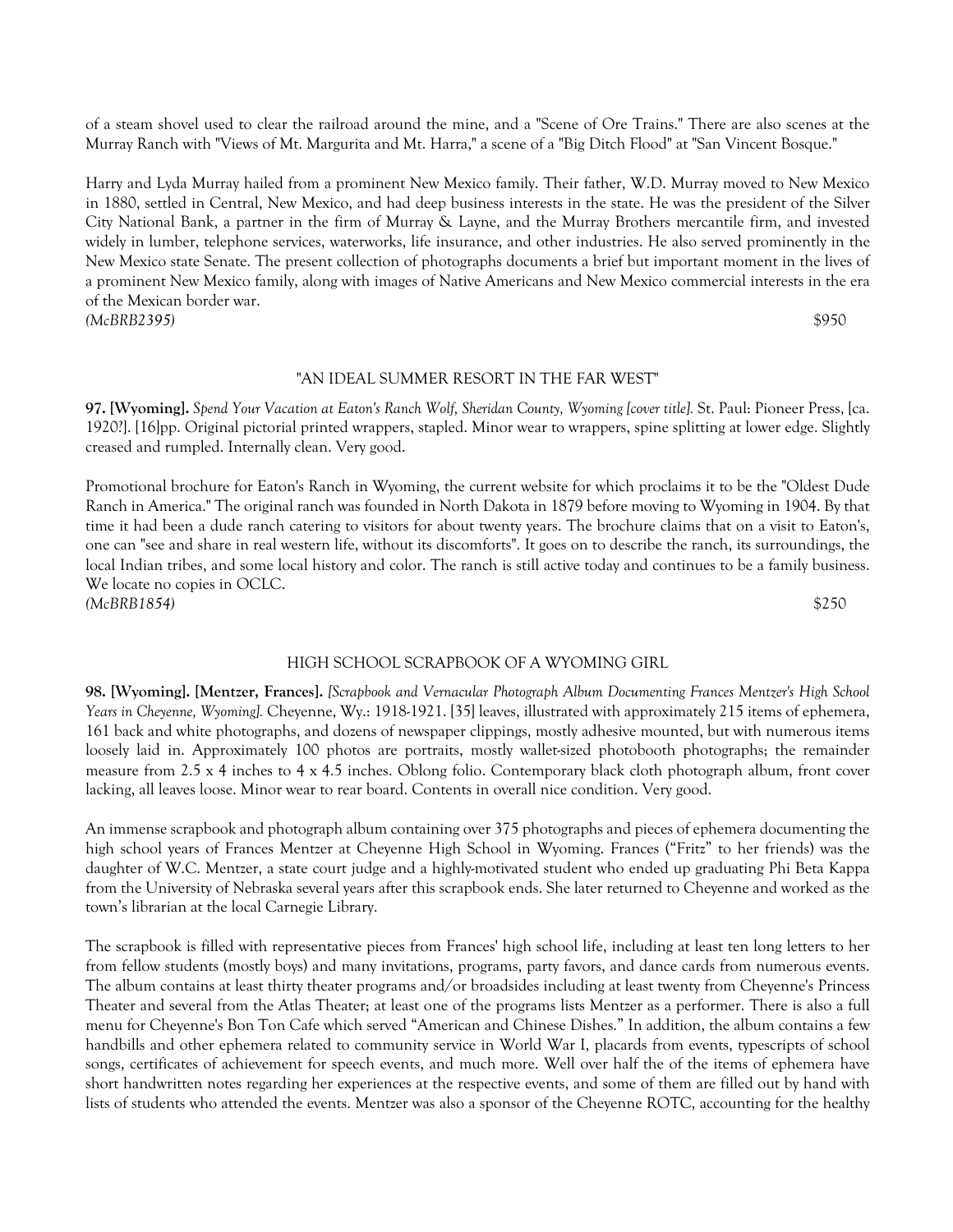amount of ROTC-related items present here, and the newspaper notices picturing Mentzer as one of several female sponsors. On one of the pages recording her summer vacation in 1918, Mentzer mounted a package of Army Navy cigarette rolling papers next to a program for the Frontier Days event on July 27. Interestingly, the program for Mentzer's graduation ceremony on June 12, 1921 notes that the Baccalaureate Address was given by eminent women's rights advocate and suffragist Carrie Chapman Catt.

There are also dozens of newspaper clippings recounting football and basketball games, school elections, performances, and more. Particularly notable among the notices are the clippings of a student strike that occurred after three students were expelled for a prank. Mentzer joined in solidarity with her classmates; next to headlines of "Bolshevism Broke Out In High School" and an editorial that stated "a good citizen places the sanctity of the laws and of duly constituted authority above his own personal grievances," her unexcused absence slip is proudly placed.

Unique items include a two-page typescript of a play as well as a draft of a speech she apparently gave at graduation, as well as a two-page manuscript draft of Mentzer's idea for a newspaper called "the Mountain Ear." She was assistant editor of the Cheyenne High School newspaper, The Lariat, and two full copies of the paper are included here. The Lariat was distributed citywide as it was "the one vital connection between the students and the community as a whole." A notice printed at the bottom of the last page of the second issue reads, "This page produced in its entirety by Frances Mentzer."

The photographs include a stunning three-page spread with about ninety photo booth portraits of identified students. Other images include playful group shots, some showing the students in costumes and a great larger-format photo showing a group of students saluting a flagpole while the flags of seven different countries get raised.

A comprehensive and unique look at the high school years of a curious, intelligent, socially-active young woman in Cheyenne in the years immediately following World War I. *(McBRB2405)* \$1,750

# SNAPSHOTS OF FORT RUSSELL, WYOMING

**99. [Wyoming]. [Western Photographica].** *[Group of Vernacular Mounted Photographs Depicting Activities at Fort D.A. Russell].* [Wyoming: ca. 1897]. Fourteen albumen photographs, 3.75 x 4.75 inches; mounted to cards 5.5 x 6.5 inches. Images clean, some minor fading. Light wear to some mounts, several images captioned on verso. Very good.

A handsome grouping of vernacular photographs documenting life at Fort D.A. Russell in southeastern Wyoming. Fort D.A. Russell was established in 1867 to protect workers on the Union Pacific Railroad; it became a permanent base twenty years later and was home to several regiments of Black soldiers in the late 19th century. It was one of the largest cavalry bases in the country at the turn of the century. The images here show life among the tents, scattered throughout the valley, together with soldiers working wagon trains and more personal scenes. One photo shows a soldier standing by a bicycle with a mail bag attached -- possibly a member of the 25th Infantry Bicycle Corps, a short-lived Buffalo Soldier unit which experimented with mail delivery across great distances from 1896 to 1898. Another depicts two soldiers holding freshly killed rabbit and turkeys; yet others show soldiers lounging in and around tents, and gathered for what appears to be mealtime.

The images were taken by Henry C. Langdon, presumably during a visit to his nephew at the Fort. Langdon, (1847-1930) was a Nebraska railroad engineer and uncle of young Lieutenant Russell Creamer Langdon (1873-1962), a recent West Point graduate who eventually gained the rank of Brigadier General. Four of the photographs have manuscript captions on the verso, three of which identify the scene as Fort D.A. Russell, and the other reading "Officer's Quarters . . . Ft. D.A. Russell, Wyo. Photo taken by Mr. Henry C. Langdon, Sept. 18 1897. Prof. J.O. Churchill of Cheyenne and his two children are standing on the sidewalk, Lieut. R.C. Langdon, 8th Inf. standing on their right. They are all in front of Quarters No. 27 occupied by Lt. Langdon." Altogether an interesting group of "tourist" photos at a military fort in the frontier West. *(McBRB2055)* \$1,250